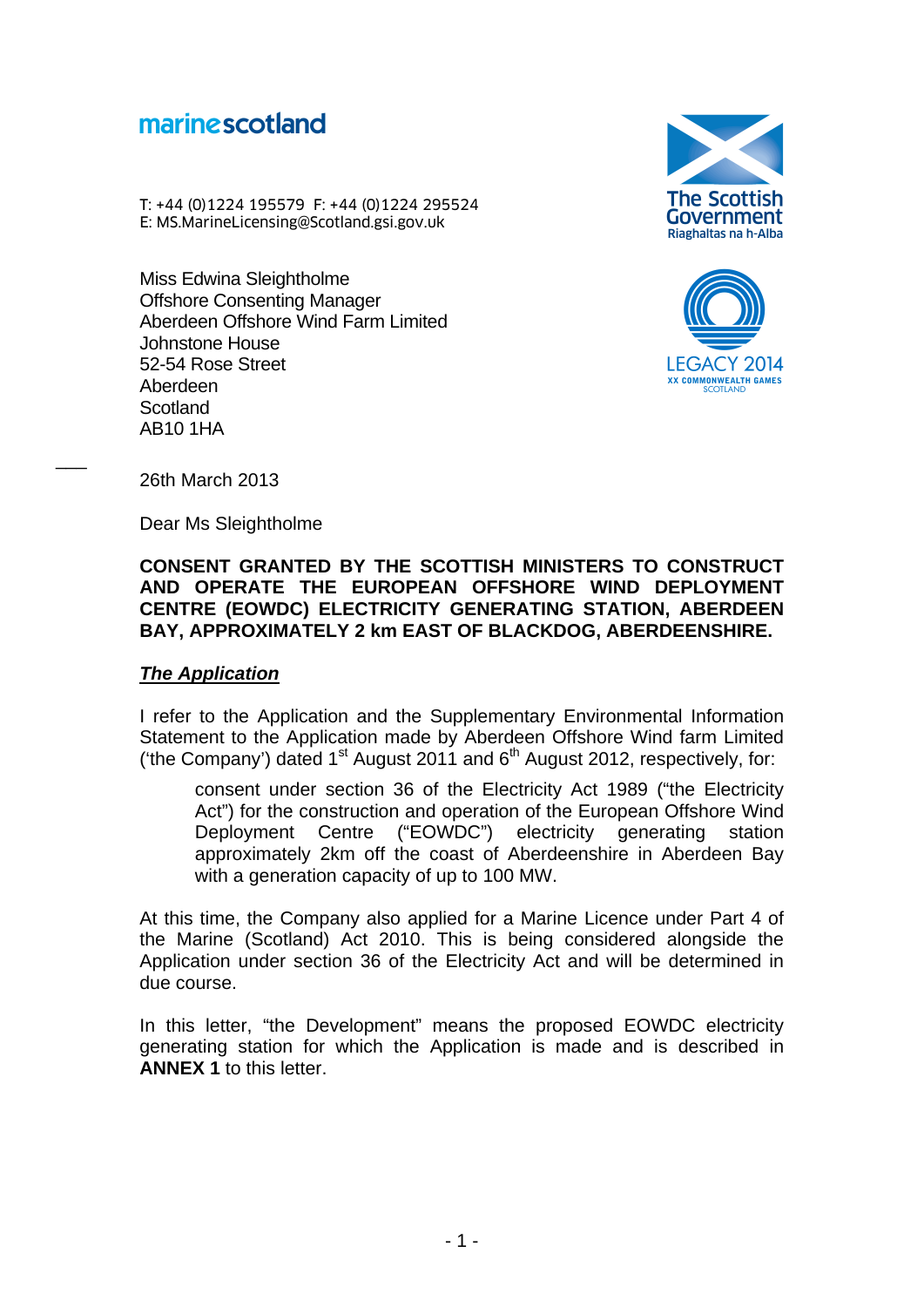# **STATUTORY AND REGULATORY FRAMEWORK**

## *The Electricity Act 1989*

Consent under section 36 of the Electricity Act is required for any proposal to construct, extend or operate a generating station situated in the territorial sea with a permitted generation capacity of 1 megawatt and above. A section 36 consent may include conditions as appearing to the Scottish Ministers to be appropriate.

Paragraph 3 of Schedule 9 to the Electricity Act places a duty on operators of generating stations to have regard to the desirability of preserving natural beauty, of conserving flora, fauna and geological or physiographical features of special interest and of protecting sites, buildings and objects of architectural, historic or archaeological interest. Operators of generating stations are statutorily obliged to do what they reasonably can to mitigate any effect the proposals may have on these features.

Paragraph 3 of Schedule 9 to the Electricity Act also provides that the Scottish Ministers must have regard to the desirability of these matters and the extent to which operators of generating stations have complied with their duty to mitigate the effects of the proposals. The Scottish Ministers must also avoid, so far as possible, causing injury to fisheries or to the stock of fish in any waters.

Under section 36B of the Electricity Act the Scottish Ministers may not grant a consent in relation to any particular offshore generating station activities if they consider that interference with the use of recognised sea lanes essential to international navigation is likely to be caused by the carrying on of those activities or is likely to result from their having been carried on. The Scottish Ministers, when determining whether to give consent for any particular offshore generating activities, must have regard to the extent and nature of any obstruction or danger to navigation which, without amounting to interference with the use of such sea lanes, is likely to be caused by the carrying on of the activities, or is likely to result from their having been carried on. In determining this issue the Scottish Ministers must have regard to the likely overall effect of the activities in question and such other offshore generating activities which are either already subject to section 36 consent or activities for which it appears likely that such consents will be granted.

The Scottish Ministers are required to obtain the advice of the Scottish Environment Protection Agency (SEPA) on matters relating to the protection of the water environment. SEPA's advice has been considered by the Scottish Ministers and due regard has been given to the Water Environment and Water Services (Scotland) Act 2003 and to the Water Environment (Controlled Activities) (Scotland) Regulations 2011.

Under Schedule 8 to the Electricity Act and the Electricity (Applications for Consent) Regulations 1990, notice of applications for section 36 consent must be published by the applicant in one or more local newspapers and in the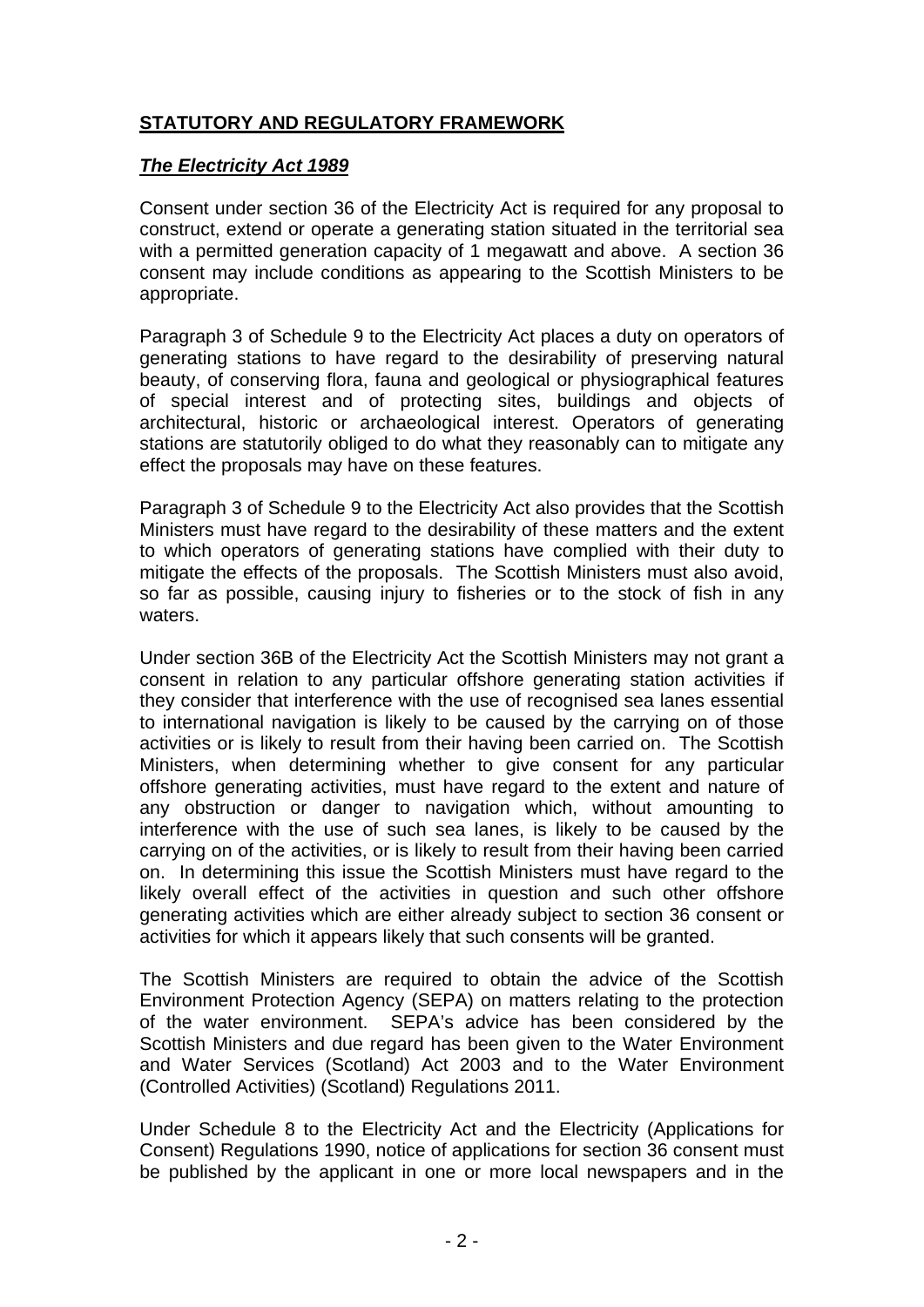Edinburgh Gazette to allow objections to be made to the application. Under Schedule 8 to the Electricity Act the Scottish Ministers must serve notice of application for consent upon any relevant Planning Authority. As the development is wholly offshore the closest planning authorities are not 'relevant Planning Authorities' in terms of the Electricity Act.

The Scottish Ministers are satisfied that they have considered all the necessary tests set out within the Electricity Act when assessing the application and that all procedural requirements have been complied with.

Paragraph 2(2) of Schedule 8 to the Electricity Act provides that where a relevant planning authority notifies the Scottish Ministers that they object to an application for section 36 consent and where they do not withdraw their objection then the Scottish Ministers must cause a public inquiry to be held in respect of the application. In such circumstances before determining whether to give their consent the Scottish Ministers must consider the objections and the report of the person who held the public inquiry.

The location and extent of the proposed Development to which the Application relates being wholly offshore means that the development is not within the area of any local planning authority. The Scottish Ministers are not, therefore, obliged under paragraph 2(2) of Schedule 8 to the Electricity Act to require a public inquiry to be held. The nearest local planning authorities did not object to the Application. If they had objected to the Application, and even then if they did not withdraw their objections, the Scottish Ministers would not have been statutorily obliged to hold a public inquiry.

The Scottish Ministers are, however, required under paragraph 3(2) of Schedule 8 to the Electricity Act to consider all objections received, together with all other material considerations, with a view to determining whether a public inquiry should be held in respect of the application. Paragraph 3(2) of Schedule 8 provides that if the Scottish Ministers think it appropriate to do so, they shall cause a public inquiry to be held, either in addition to or instead of any other hearing or opportunity of stating objections to the application.

## *Integrated Coastal Zone Management*

The UK Marine Policy Statement 2011 states that UK Administrations are committed to ensuring that coastal areas, and activities taking place within them, are managed in an integrated and holistic way in line with the principles of Integrated Coastal Zone Management (ICZM). Integrated Coastal Zone Management is an EU led strategy delivered at a local level and deals with the coastal and marine environment in a sustainable way. The ICZM seeks, over the long term, to balance environmental, economic, social, cultural and recreational objectives. At a local level, the East Grampian Coastal partnership has been set up to aid the delivery of ICZM in the East Grampian area. The Scottish Ministers are satisfied that the proposal is in accordance with the aims of ICZM.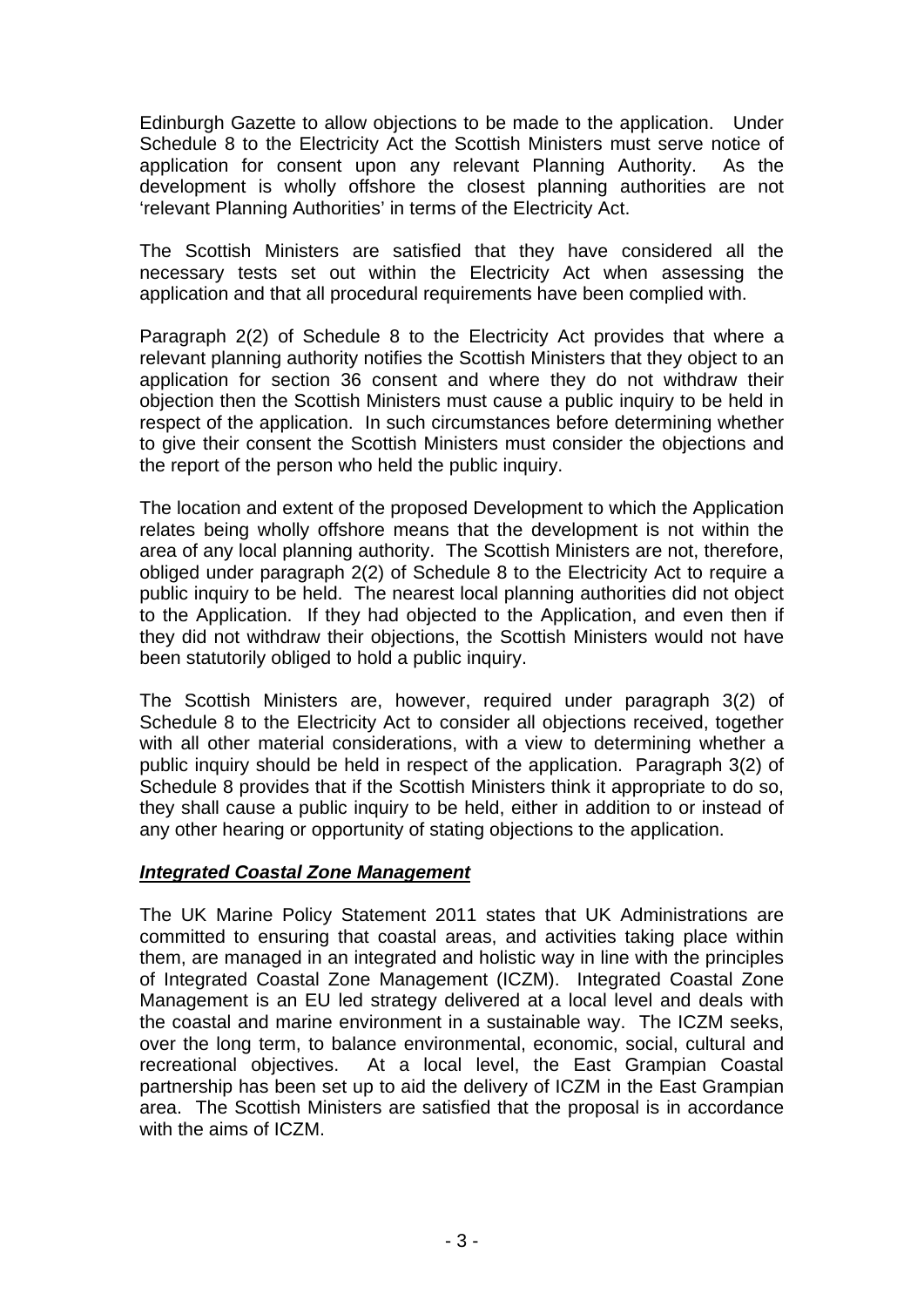## *Marine (Scotland) Act 2010 and the Climate Change (Scotland) Act 2009*

The Marine (Scotland) Act 2010 regulates the territorial sea adjacent to Scotland for marine environment issues.

Subject to exemptions specified in subordinate legislation, under Part 4 of the Marine (Scotland) Act 2010 licensable marine activities may only be carried out in accordance with a marine licence granted by the Scottish Ministers.

Under Part 2 of the Marine (Scotland) Act 2010 the Scottish Ministers have general duties to carry out their functions in a way best calculated to achieve the sustainable development, including the protection and, where appropriate, the enhancement of the health of the area. The Scottish Ministers when exercising any function that affects the Scottish marine area under the Marine (Scotland) Act 2010, the Climate Change (Scotland) Act 2009 or any other enactment must act in a way best calculated to mitigate, and adapt to, climate change.

Also of relevance to the Application is that under the Climate Change (Scotland) Act 2009 annual targets have been agreed with relevant advisory bodies for the reduction in carbon emissions.

The Scottish Ministers are satisfied that in assessing the Application they have acted in accordance with their general duties.

## *Environmental Impact Assessment Directive and the Electricity Works (Environmental Impact Assessment) (Scotland) Regulations 2000*

The Environmental Impact Assessment Directive, which is targeted at projects which are likely to have significant effects on the environment, identifies projects which require an environmental impact assessment (EIA) to be undertaken. The Company identified the proposed development as one requiring an environmental statement in terms of the Electricity Works (Environmental Impact Assessment) (Scotland) Regulations 2000.

The proposal for the Development has been publicised, to include making the environmental statement available to the public, in terms of those regulations. The Scottish Ministers are satisfied that an Environmental Statement has been produced and the applicable procedures regarding publicity and consultation all as laid down in those regulations have been followed.

The Scottish Ministers have, in compliance with those regulations consulted with SNH, SEPA, the planning authorities most local to the development, and such other persons likely to be concerned by the proposed development by reason of their specific environmental responsibilities on the terms of the environmental statement and the supplementary environmental information statement in accordance with the regulatory requirements. Marine Scotland have also consulted a wide range of relevant organisations including colleagues within the Scottish Government on the Application and on the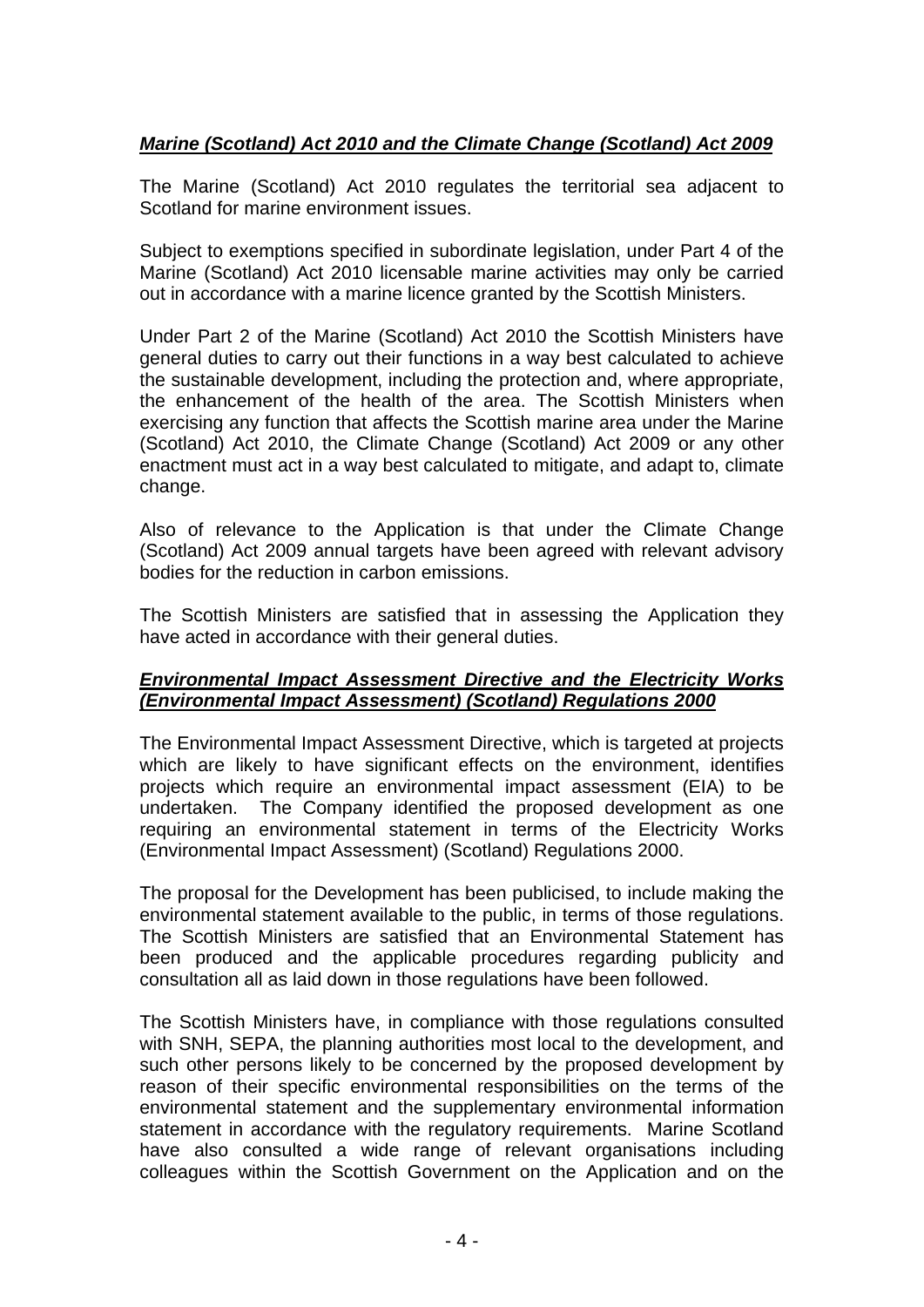environmental statement and as a result of the issues raised, upon the required supplementary environmental information statement.

The Scottish Ministers are satisfied that the regulatory requirements have been met.

They have taken into consideration the environmental information, including the Environmental Statement and Supplementary Environmental Information, and the representations received from the statutory consultative bodies.

## *The Habitats Directive*

The Habitats Directive on the conservation of natural habitats and wild fauna and flora has, in relation to the marine environment, been transposed into Scots law by the Conservation (Natural Habitats, & c.) Regulations 1994 ('the 1994 Regulations') and the Offshore Marine Conservation (Natural Habitats, & c.) Regulations 2007.

The key mechanism for securing compliance with the Directive is the carrying out of an Article 6(3) Appropriate Assessment under regulation 48 of the 1994 Regulations. Developments in, or adjacent to protected sites, or in a location which has the potential to affect such a site, must undergo what is commonly referred to as a Habitats Regulations Appraisal. The appraisal involves two stages, and if the proposal is likely to have a significant effect on a protected site, then an Appropriate Assessment must be carried out.

The Scottish Ministers, as a competent authority under the Habitats Directive, have complied with their EU obligations in relation to the Development. They have, following the undertaking of an Appropriate Assessment, ascertained that the Development will not adversely affect the integrity of any European protected sites and have imposed conditions on the grant of the consent ensuring that this is the case. This is confirmed by consultation responses received from SNH and RSPB Scotland. The Appropriate Assessment will be published and available on the Marine Scotland's licensing operations team's website.

## *Applicable policies and guidance*

## *Marine area*

## *The UK Marine Policy Statement 2011*

The UK Marine Policy Statement 2011 prepared and adopted in accordance with Chapter 1 of Part 3 of the Marine and Coastal Access Act 2009 requires that when Scottish Ministers take authorisation decisions that affect, or might affect, the marine area they must do so in accordance with the UK Marine Policy Statement 2011.

The Statement which was jointly adopted by the UK Administrations sets out the overall objectives for marine decision making. It specifies issues that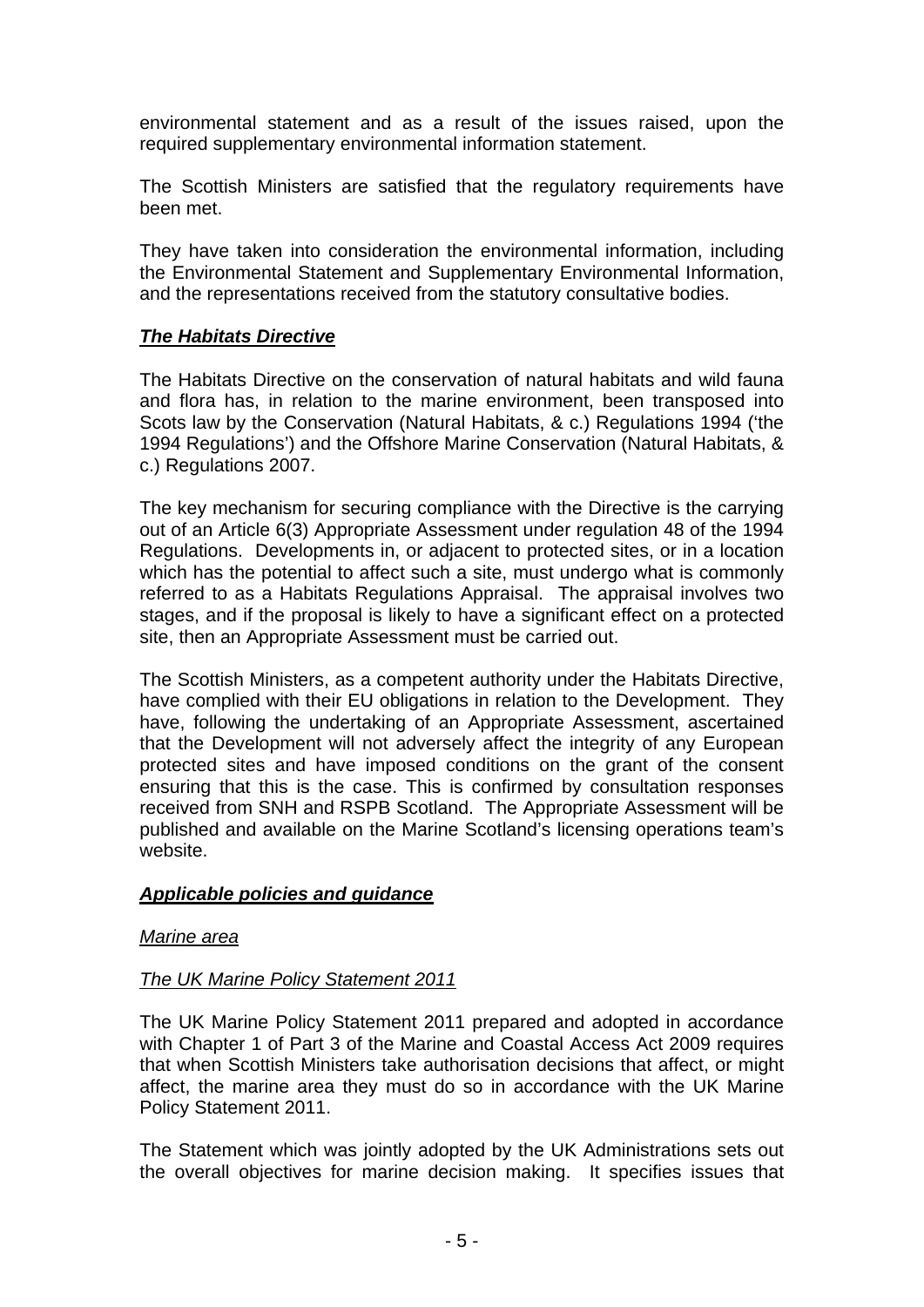decision-makers need to consider when examining and determining applications for energy infrastructure at sea, namely– the national level of need for energy infrastructure as set out in the Scottish National Planning Framework; the positive wider environmental, societal and economic benefits of low carbon electricity generation; that renewable energy resources can only be developed where the resource exists and where economically feasible; and the potential impact of inward investment in offshore wind energy related manufacturing and deployment activity. The associated opportunities on the regeneration of local and national economies need also to be considered.

Chapter 3, paragraphs 3.3.1 to 3.3.6, 3.3.16 to 3.3.19 and 3.3.22 to 3.3.30 of the Statement are relevant and have been considered by the Scottish Ministers as part of the assessment of the Application.

The Scottish Ministers have had full regard to the Statement when assessing the Application. It is considered that the Development accords with the Statement.

#### *Terrestrial area*

Existing terrestrial planning regimes generally extend to mean low water spring tides. The marine plan area boundaries extend up to the level of mean high water spring tides. The UK Marine Policy Statement clearly states that the new system of marine planning introduced across the UK will integrate with terrestrial planning. The Statement also makes it clear that the geographic overlap between the Marine Plan and existing plans will help organisations to work effectively together and to ensure that appropriate harmonisation of plans is achieved. The Scottish Ministers have, accordingly, had regard to the terms of relevant terrestrial planning policy documents and Plans when assessing the Application for the purpose of ensuring consistency in approach. In addition to high level policy documents regarding the Scottish Government's policy on renewables (2020 Renewable Routemap for Scotland - Update (published 30 Oct 2012) and Scotland's Offshore Wind Route Map 2010), the Scottish Ministers have had regard to the following documents.

## *Scottish Planning Policy*

Scottish Planning Policy sets out the Scottish Government's planning policy on renewable energy development. Whilst it makes clear that the criteria against which applications should be assessed will vary depending upon the scale of the development and its relationship to the characteristics of the surrounding area, it states that these are likely to include impacts on landscapes and the historic environment, ecology (including birds, mammals and fish), biodiversity and nature conservation; the water environment; communities; aviation; telecommunications; noise; shadow flicker and any cumulative impacts that are likely to arise. It also makes clear that the scope for the development to contribute to national or local economic development should be a material consideration when considering an application.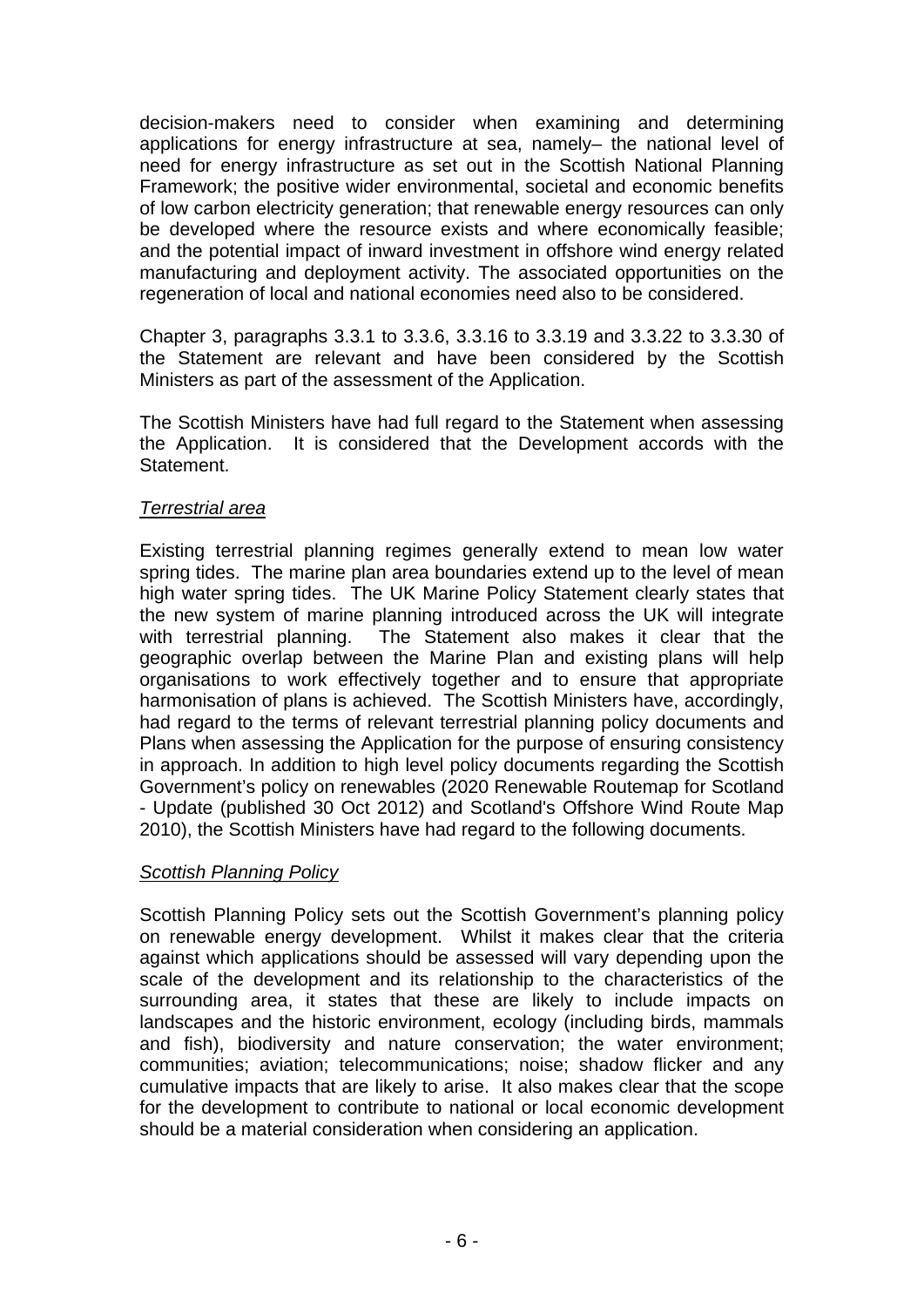The Scottish Ministers are satisfied that these matters have been addressed in full both within the Application and within the responses received to the consultation by the closest onshore Planning Authorities, SEPA, SNH and other relevant bodies.

## *National Planning Framework 2*

Scotland's National Planning Framework 2 ("NPF2") sets out strategic development priorities to support the Scottish Government's central purpose, namely sustainable economic growth. Relevant paragraphs to the Application are paragraphs 65, 145, 146, 147, 203 and 204. NPF2 provides strong support for the offshore wind sector in Scotland and specifically identifies Aberdeen and Aberdeenshire and the Energetica project as building upon the energy sector and offshore strengths of the region.

## *Aberdeen City and Shire Structure Plan 2009*

The purpose of the Structure Plan is to set a clear direction for the future development of the North East. All parts of the Structure Plan area fall within either a strategic growth area or a local growth and diversification area. Some areas are also identified as regeneration priority areas. Relevant objectives of the Structure Plan to the proposed Development are:- the promotion of economic growth; the promotion of sustainable economic Development to reduce carbon dioxide production; the adaptation to the effects of climate change and limitation of the amount of non-renewable resources used; the encouragement of population growth; the maintenance and improvement of the region's built, natural and cultural assets; the promotion of sustainable communities and the improvement in the accessibility of developments.

The Scottish Ministers consider that the Development can draw support from the objectives regarding economic growth, sustainable economic development and climate change, and to some extent the quality of the environment.

Regarding economic growth and sustainable economic development, the proposal is an opportunity to develop the economy with a potential capital expenditure of approximately £16m in the Aberdeen and Aberdeenshire area.

The proposal also accords with the Structure Plan objective of the region increasing the supply of energy from renewable resources. The developer estimates that throughout the 22 year lifespan of the proposed Development, the proposal has the potential to save up to between 2.9 million and 5.8 million tCO2. Based on a similar load factor (0.35) it is estimated that the proposal could provide renewable electricity for up to 49,000 homes. This is just under 50% of all the homes in Aberdeen City (2011 estimate of 103,843 Aberdeen city households by gro-scotland.gov.uk).

It is noted by Scottish Ministers that the Structure Plan considers the significant potential in realising the potential of the Menie Estate golf resort. They also note that in terms of the objective relating to economic growth, the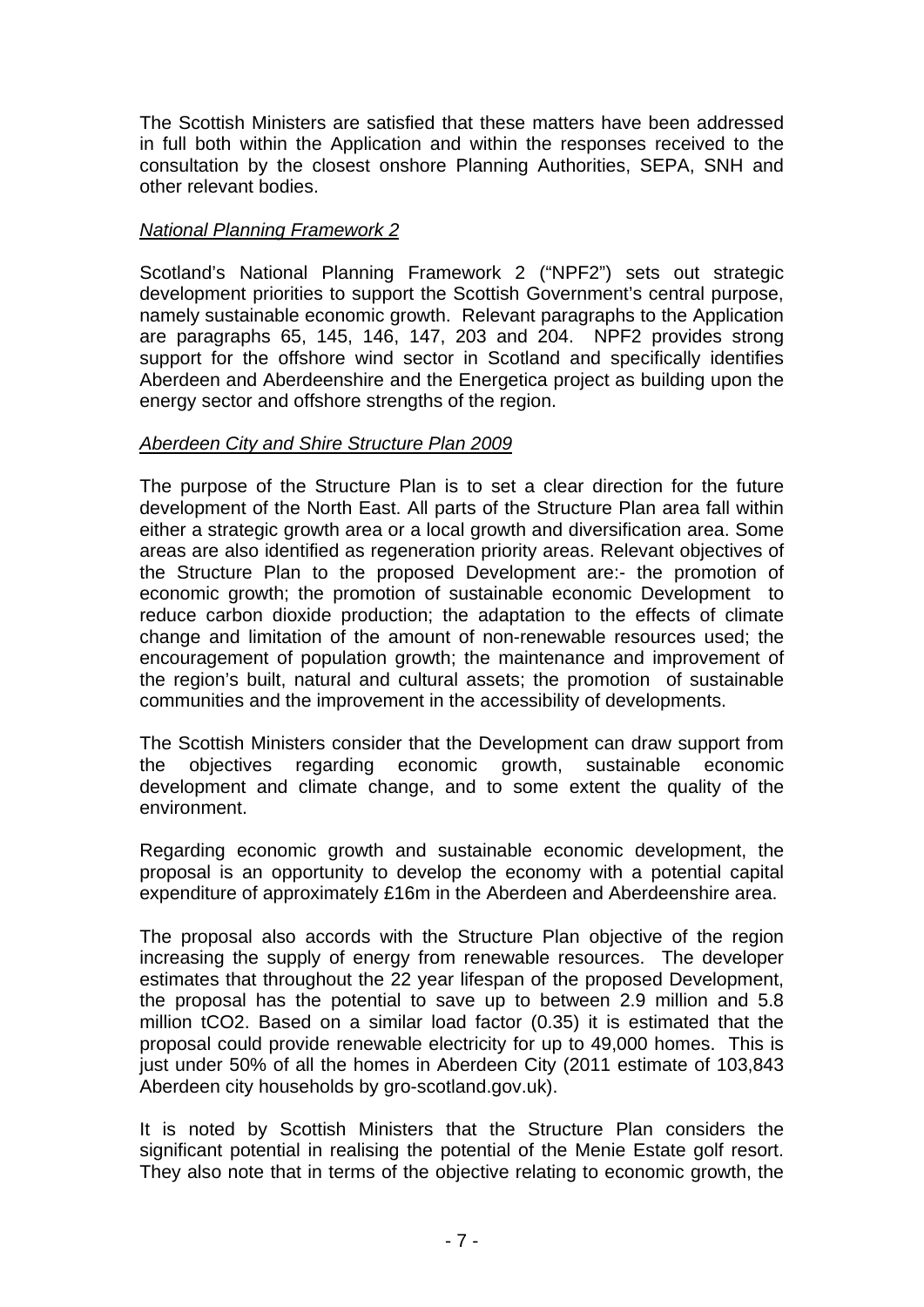Structure Plan provides that a strong service sector, including all forms of tourism to include business tourism, is important to encouraging economic development and creating new employment that is appropriate and attractive to the needs of different industries.

Scottish Ministers note the important role of the Energetica project. It is listed in the Structure Plan as one of a range of proposals which will assist Aberdeen City Council and Aberdeenshire Council achieve their vision for the North East of Scotland.

The Scottish Ministers consider that the Development complies with the Structure Plan.

## *Aberdeenshire Local Development Plan 2012*

The Aberdeenshire Local Development Plan 2012 looks at how Aberdeenshire will manage development in line with the principles of sustainable development, looking at the social, economic and environmental effects. Sustainable development is an essential element of its policies. The Plan recognises the need to protect and improve the quality of life for the local community, to protect natural resources and promote economic activity with a need to reduce greenhouse gases. The Plan aims to take precautions to reduce carbon emissions and promotes measures needed to adapt to a world where climate change is taking place.

The Scottish Ministers have considered the terms of the supplementary guidance SG Bus 5: Development in the Energetica Framework Area. While all development in the Energetica corridor is subject to the policies and strategies of the relevant constituent authority, in order to achieve the Energetica vision, supplementary guidance also applies in this area. Aberdeen City and Aberdeenshire Councils both support the Energetica framework, as supported in the National Planning Framework 2. The Development is consistent with the guidance in that the development must make a contribution to both environmental performance and economic development targets.

Consideration has also been given by the Scottish Ministers to SG Rural Development 2: Wind farms and medium to large wind turbines. The aim of the policy is to encourage the sensitive development of wind energy facilities. The policy provides that the proposal must not have a significant adverse effect on tourism or recreation interests. The Scottish Ministers consider that there would be impacts upon both tourism and recreation, however when weighing up that impact on tourism with the considerations numbers 1 to 8 mentioned on page 25 below in relation to the planning judgment on the proposed location of the Development, it is in their view that those considerations outweigh the impact on tourism and recreation.

The Development complies with all other issues in relation to this policy.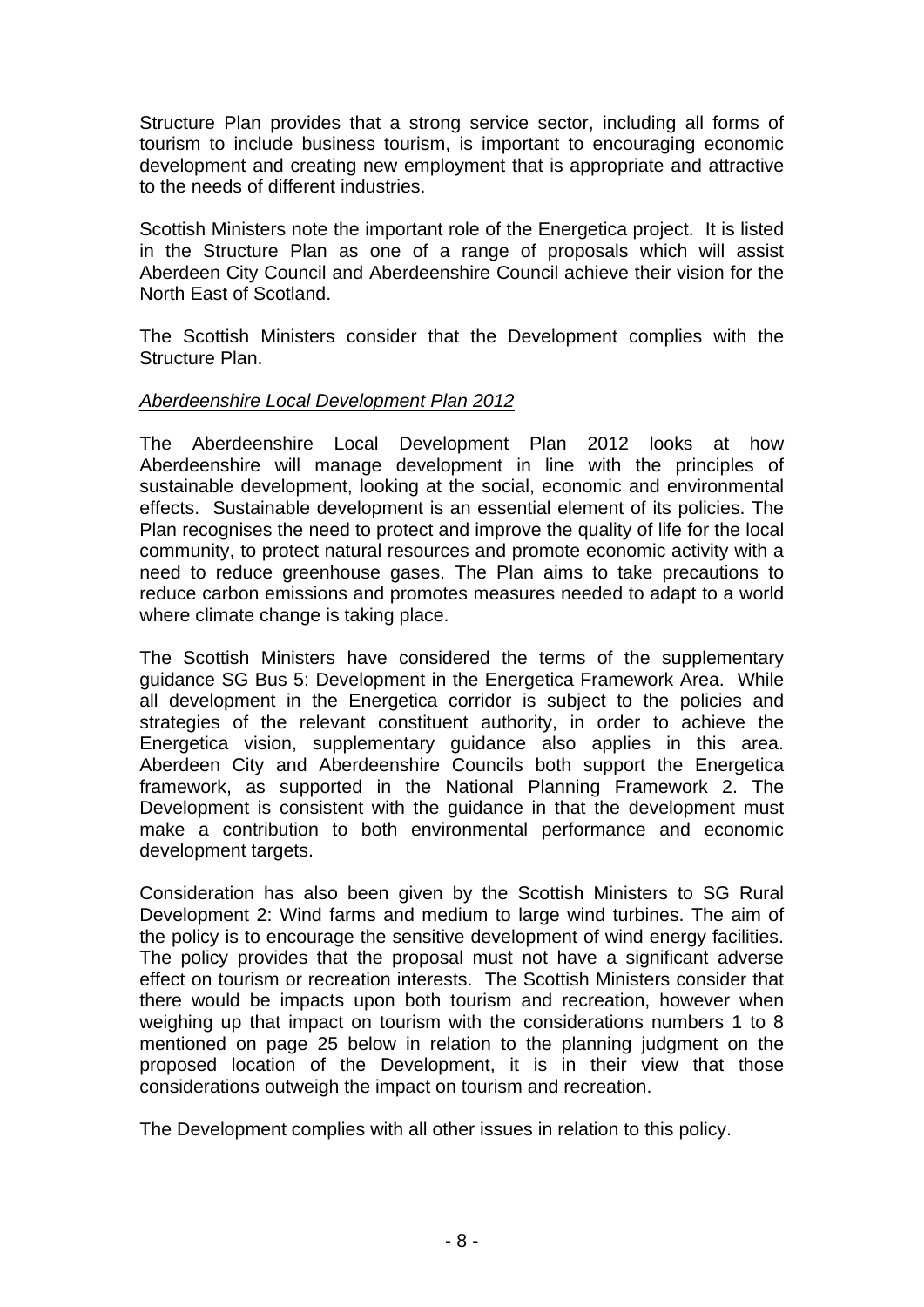The Scottish Ministers have also considered the terms of the guidance SGLSD2: layout, siting and design of new development. The purpose of this policy is to improve the standard of layout, siting and design of developments in Aberdeenshire. The proposed site location and design has been determined through a long process of examining constraints and undertaking consultations, surveys and assessments with many stakeholders, in particular the Aberdeen Harbour Board, the aviation industry, the MoD and key environmental bodies. The Scottish Ministers consider the siting and design of the wind farm as acceptable.

Consideration has been given to guidance SG Natural Environment 1: Protection of nature conservation sites by the Scottish Ministers. This policy promotes the protection of nature conservation sites from new development that may affect the qualifying interests of these protected areas. The Scottish Ministers have considered the relevant information and undertaken two Appropriate Assessments. These Appropriate Assessments conclude that the proposal would not adversely affect the integrity of any of the relevant designated sites so long as mitigation measures are implemented by means of enforceable conditions attached to any consent.

SG Natural Environment 2: Protection of the wider biodiversity and geodiversity. This policy gives strong protection to habitats, species, geological features even when they are not associates with specifically designated conservation sites. The proposal was subject to an Environmental Statement and a Supplementary Environmental Information Statement. Scottish Natural Heritage (SNH") and other nature conservation bodies are of the opinion that the proposal is acceptable subject to mitigation measures in the form of conditions. The proposal is considered consistent with this policy.

## *Aberdeen Local Development Plan 2012*

The Aberdeen Local Development Plan's vision is for Aberdeen in 2030 to be a sustainable city, supporting the Aberdeen City and Shire Structure Plan. Relevant policies to the consideration of the development are set out below–

#### Policy D6 – Landscape

Natural topography and landscape play an important role in determining future development. Landscape character within Aberdeen ranges from rural, to informal and formal open spaces which, according to the Plan add to Aberdeen's unique setting. The plan seeks to maintain and manage these unique aspects. Although it is accepted that the Development would have an effect on the landscape and seascape as viewed from Aberdeen, these impacts are not deemed by the Scottish Ministers to be unacceptable and the proposal is seen to be consistent with this policy.

## Policy NE8 – Natural Heritage

The protection, preservation and enhancement of the natural heritage (both sites and species) are important aims of the Plan. The Plan takes a broader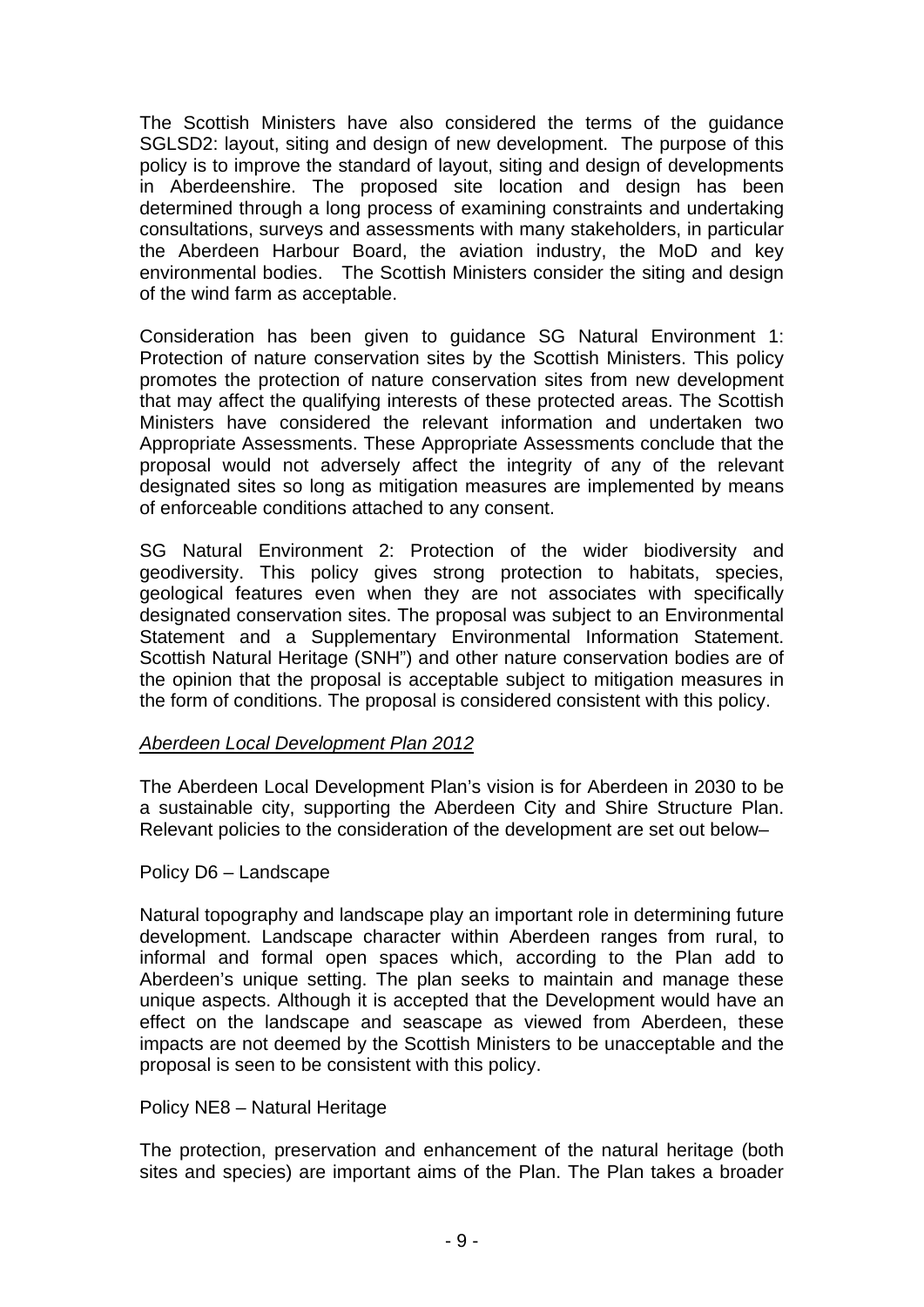approach to protecting natural heritage than just conserving designated or protected sites and species, it considers ecosystems and natural processes rather than individual sites. The proposal will not have unacceptable impacts on the natural heritage as long as mitigation measures are included as conditions. These conditions will be incorporated into any consent. Two Appropriate Assessments have been undertaken by the Scottish Ministers which conclude the proposal will not adversely affect the integrity of any designated site.

## Policy R8 – Renewable and Low Carbon Energy Developments

The development of all renewable energy generating technologies, on all scales, is supported in principle. The Plan recognises that a positive approach to renewable development will help meet Scottish Government targets. The proposal is consistent with this policy, although the impact on tourism is seen as a departure from the policy. This impact however is thought to be acceptable given the economic and climate change benefits the proposal will bring.

## *Consultation*

In accordance with statutory requirements, advertisements of the Application had to be placed in the local and national press. The Scottish Ministers note that these requirements have been met. Notice of the Application for section 36 consent is required to be served on any relevant planning authority under Schedule 8 to the Electricity Act.

Notifications were therefore sent to Aberdeen City Council and Aberdeenshire Council, as the nearest onshore Planning Authorities, as well as to SNH and the Scottish Environment Protection Agency (SEPA).

Objections from the Trump Organization and the Trump International Golf Links Scotland ('TIGLS')who are the owners and operators of the golf and resort complex at the Menie Estate at Balmedie, Aberdeenshire ("the Menie Estate Golf and Resort Complex"), Murcar Links Golf Club and the Royal Aberdeen Golf Club and from members of the public are being maintained.

## *Representations and objections*

A two-stage formal public consultation process was undertaken by the Scottish Ministers. The first, which related to the application for section 36 consent, the marine licence application and the Environmental Statement, was conducted in August 2011, and the second which related to the submission of additional information in the Supplementary Environmental Information Statement was conducted in August 2012.

The first consultation generated 583 valid responses in total, comprising mainly responses from individuals, with smaller proportions from businesses and organisations. In all, 131 respondents objected to the Development, 430 respondents supported the development, and the remainder did not provide a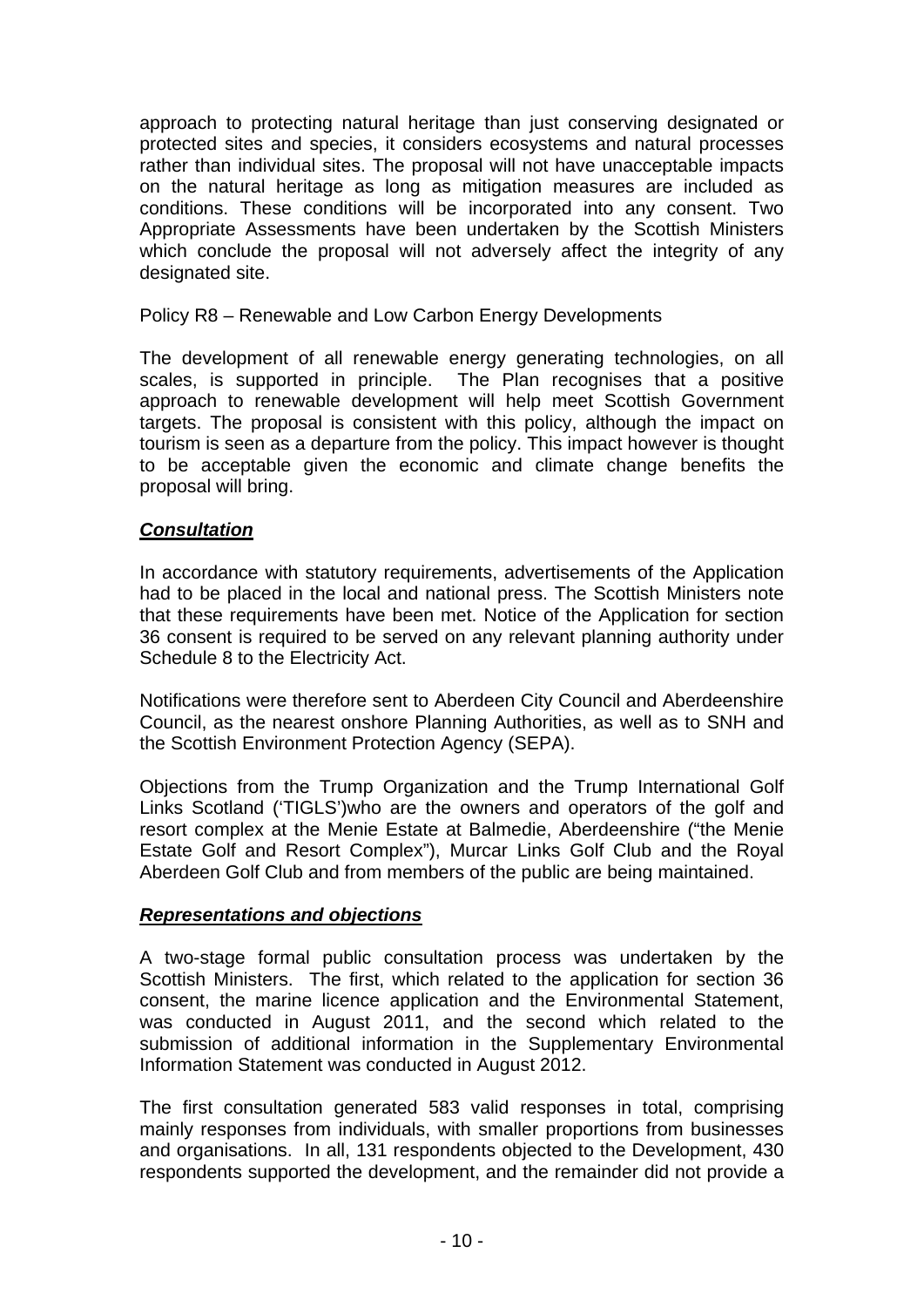definitive view, mainly on the basis of the need for further information or the securing a range of stated conditions.

Many views for and against the Development related to its economic impact, renewable energy and the offshore wind sector overall. Beyond these largely general views, the key reasons for opposition related to visual impacts and associated impacts on tourism and recreation. There was strong opposition to the Development by the tourism and leisure sector, particularly those with interests in golf tourism in the North East.

The consultation on the Supplementary Environmental Information Statement generated 41 responses in total, comprising mainly responses from organisations, with smaller proportions from individuals and businesses.

Subsequent to those consultations, a further number of representations were submitted to the Scottish Ministers in response to two campaigns supporting and opposing the Scottish Government's renewable energy policy. That correspondence indicating support or opposition to the Development was not included in the consultation analysis of the responses received to the Application, the marine licence application, the Environmental Statement and the Supplementary Environmental Information Statement and is not included in the figures provided above.

Including the representations received under those campaigns 613 public representations were received, 148 of which were objections to the wind farm and 465 were in support.

Of the public representations made concerning the Application none was received from elected representatives.

Overall views of support or objection were less apparent in these responses than in the previous consultation, with most submitting either neutral or conditional responses. Some reiterated views on issues previously raised while others made recommendations for addressing these issues.

Objections were received from, amongst others, SEPA, SNH, the Royal Society for the Protection of Birds, the Ministry of Defence, the Civil Aviation Authority, British Airports Authority, National Air Traffic Services and the Blackdog, Milden, Eigie and Berryhill Salmon Fishery.

Several respondents, including the MoD, NATS, and RSPB, stated their willingness to withdraw their objections provided certain stated conditions were met, while others used their responses to raise concerns or recommendations that they felt should be addressed. These included:

• The development of management plans for the construction, operation and decommissioning of the development agreed with appropriate parties prior to the commencement of the development, and adherence to these over its lifespan. These included a more detailed programme of works, detailed design statement, site-specific environmental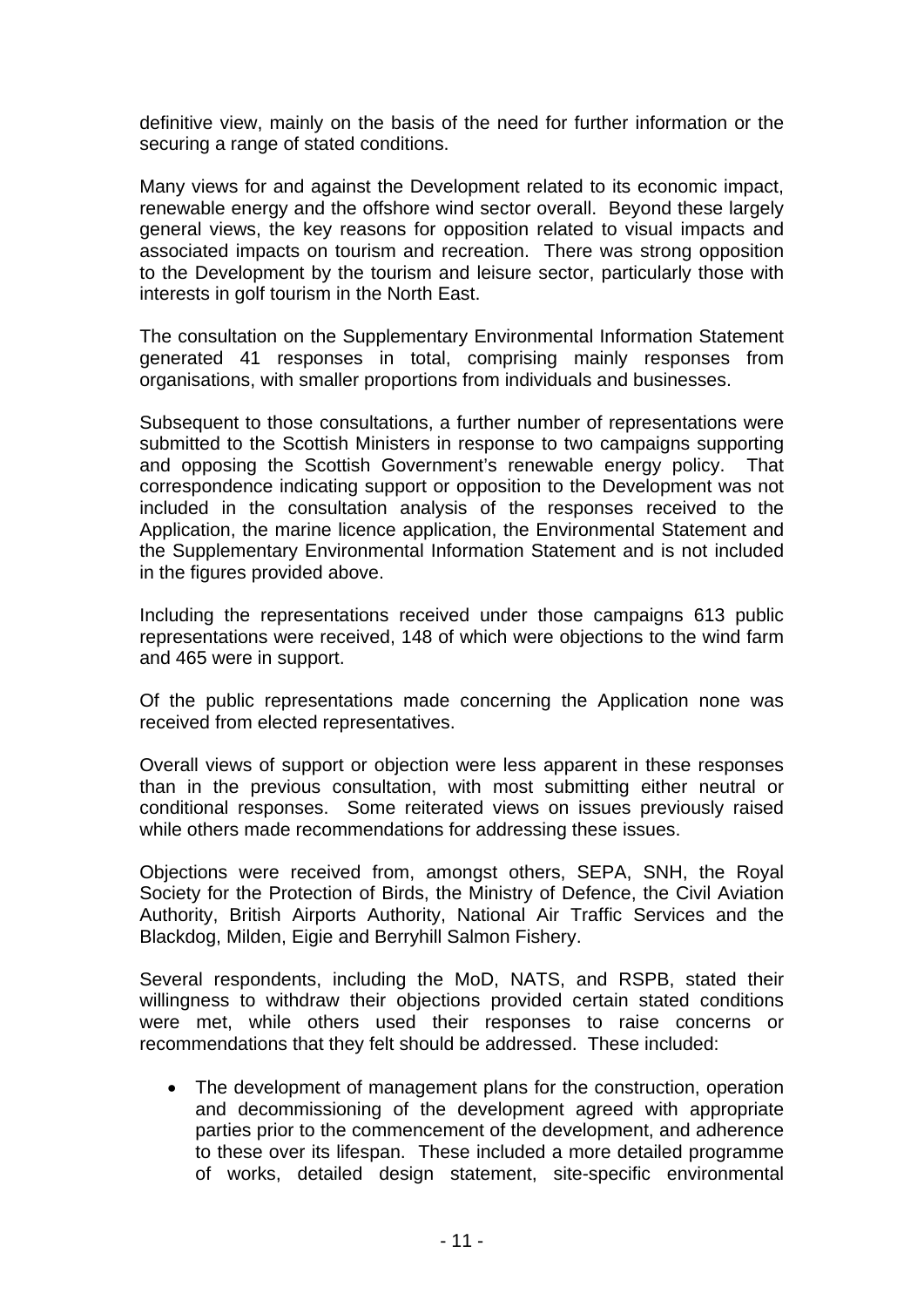management document, marine management protection plan, vessel movement plan, and adoption of an iterative process for development of a decommissioning strategy.

- The development and agreement over a radar mitigation scheme prior to commencement of the development.
- Greater emphasis on monitoring, establishment of an expert monitoring panel, and agreement on a detailed monitoring programme prior to commencement of the development. This included suggestions for additional studies and provision of research and monitoring results to be made available.

Additional mitigation above that currently proposed (i.e. above soft-start) be developed and implemented.

Like RSPB Scotland, SNH raised concerns about the proposal having the potential to impact upon a number of European protected areas, namely Special Protection Areas (SPA's) under the Wild Birds Directive and Special Areas of Conservation (SAC's) under the Habitats Directive. SNH considered that the proposal is likely to have a significant effect on the qualifying interests of certain SPA and SAC sites. An appropriate assessment was undertaken by the Scottish Ministers which concluded that impacts on the integrity of the protected sites would be avoided.

All objections received from all statutory consultees to the Application have been withdrawn either by agreement or by the inclusion of conditions to the consent. No objections were received from the two closest onshore local authorities, Aberdeen City Council and Aberdeenshire Council.

Objections from the Trump Organization and TIGLS, the Royal Aberdeen Golf Club and the Murcar Links Golf Club and from members of the public are being maintained.

The Trump Organization and TIGLS argue that the Development in its proposed location would have a significant negative impact upon their business and that in order to safeguard the golf resort it should be located elsewhere. The Royal Aberdeen Golf Club and Murcar Links Golf Club have also argued that granting the development would result in negative impacts upon the Aberdeen coast line and upon the golf, leisure and tourism industry in North East Scotland. The Trump Organization argue that the findings of the Reporters of the Inquiry into the Menie Estate application in 2008 and the related decision of the Scottish Ministers regarding that application should not be undermined by a subsequent decision of the Ministers.

Agents acting for the Trump Organization state that the Scottish Ministers must ask themselves if the alleged environmental benefits of the wind farm in its proposed location uniquely justify the risk of losing the identified national, regional and local economic and social benefits of the golf resort. They state that this is a key determining issue for the wind farm development and have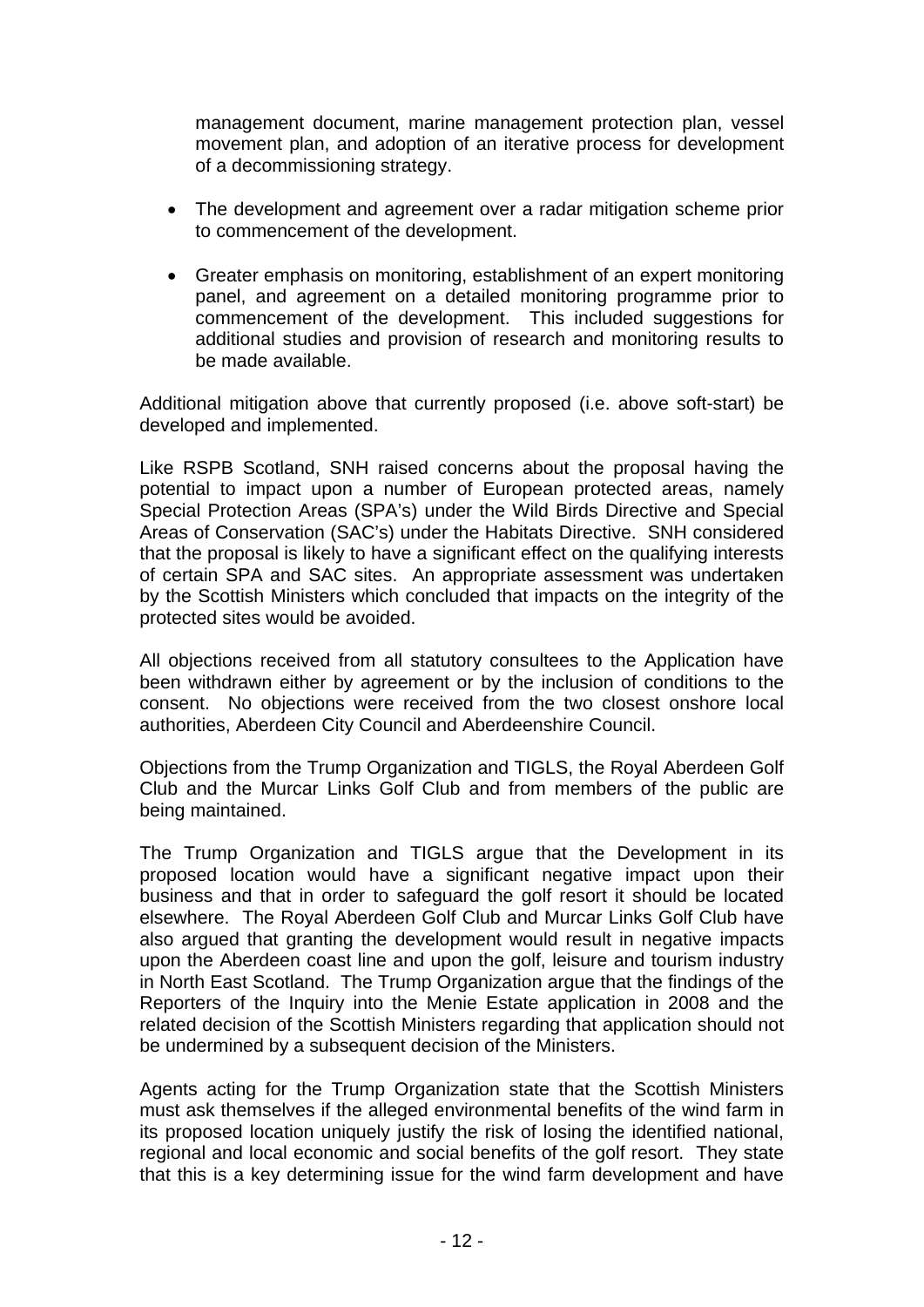repeatedly stated that this can only be properly assessed by a public inquiry into the impact of the development on the golf resort.

Agents for the Trump Organization wrote to Marine Scotland on 29th January 2013 enclosing a Statement of Case on Economic Impact including Tourism in relation to the Development and advising that were the Development to be given consent in its proposed location then the Trump Organization would not proceed further with the golf resort.

## *Material considerations*

In light of all the representations, objections and outstanding objections received by the Scottish Ministers in connection with the Application, they have carefully considered the issues and identified the following matters as material considerations, for the purposes of deciding whether it is appropriate to cause a public inquiry to be held or for making a decision on the Application for consent under section 36 of the Electricity Act –

- efficiency of wind energy;
- cumulative impacts;
- the proposed location of the Development;
- the visual impacts of the Development in its proposed location;
- the impacts on the tourism industry both in Aberdeenshire and in Scotland;
- the impacts on recreation in Aberdeenshire;
- the economic impact on the golf resort at the Menie Estate;
- the impacts on shipping and navigational safety;
- the impacts on aviation;
- the impacts on communications;
- the impacts on birds:
- the impacts on marine mammals;
- the impacts on environment;
- the impacts on fishing activity;
- development of the renewable energy sector.

## *Public Local Inquiry*

Paragraph 2(2) of Schedule 8 to the Electricity Act provides that where a relevant planning authority notifies the Scottish Ministers that they object to an application for section 36 consent and where they do not withdraw their objection then the Scottish Ministers must cause a public inquiry to be held in respect of the application. In such circumstances before determining whether to give their consent the Scottish Ministers must consider the objections and the report of the person who held the public inquiry.

The location and extent of the Development to which the Application relates being wholly offshore means that the Development is not within the area of any local planning authority. The Scottish Ministers are not, therefore, obliged under paragraph 2(2) of Schedule 8 to the Electricity Act to require a public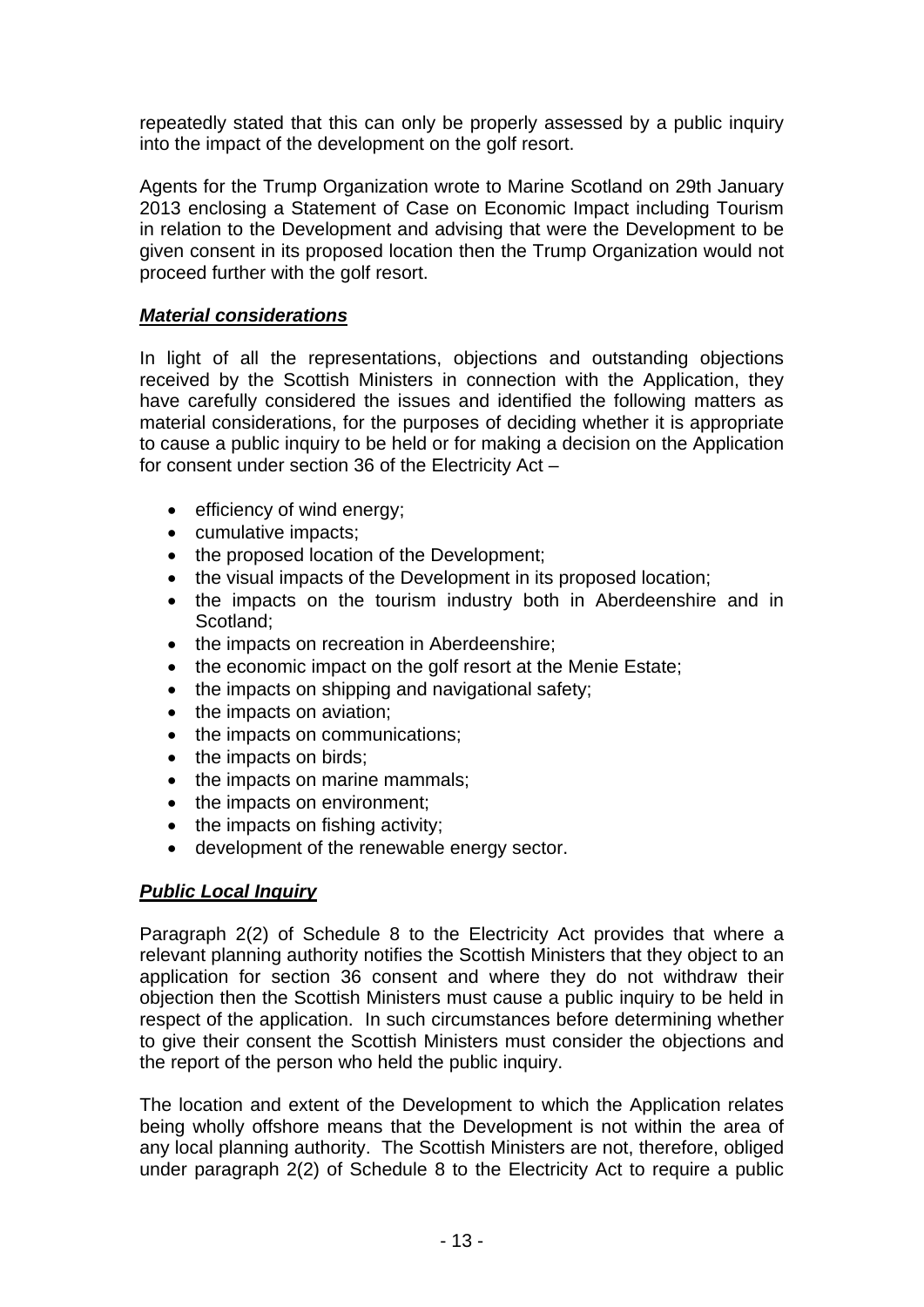inquiry to be held. The nearest local planning authorities did not object to the Application. Even if they had objected to the Application, and even then if they did not withdraw their objection, the Scottish Ministers would not have been statutorily obliged to hold a public inquiry.

The Scottish Ministers are, however, required under paragraph 3(2) of Schedule 8 to the Electricity Act to consider all objections received, together with all other material considerations, with a view to determining whether a public inquiry should be held with respect to the Application. If the Scottish Ministers think it appropriate to do so, they shall cause a public inquiry to be held, either in addition to or instead of any other hearing or opportunity of stating objections to the Application.

The Scottish Ministers have received objections to the Development as outlined above. In addition, a number of other matters were raised which constitute material considerations the context of considering whether they should decide to hold a public inquiry into this case. In summary, and in no particular order, these objections related to the following issues:

- (i) the efficiency of wind energy;
- (ii) visual impacts of the Development in its proposed location;
- (iii) the potential impact upon tourism industry both in Aberdeenshire and in Scotland and recreation in Aberdeenshire;
- (iv) the potential impact upon shipping and aviation; and
- (v) the potential impact upon birds.

## *The efficiency of wind energy*

A number of respondents to the Application commented on a range of issues relating to the efficiency of wind energy. The Scottish Ministers consider that although the output of wind farms is variable, and cannot be relied on as a constant source of power, the electricity generated by wind is a necessary component of a balanced energy mix which is large enough to match Scotland's demand. Power supplied from wind farms reduces the need for power from other sources and helps reduce fossil fuel consumption.

The Scottish Ministers, therefore, consider that they have sufficient information available on the efficiency of wind energy to reach a conclusion on this matter, and do not consider that it is appropriate to cause a public inquiry to be held to further investigate this.

## *Visual impacts of the Development in its proposed location*

Adverse visual impact of the Development in its proposed location was raised in the outstanding objections objection to the Development. The Company in its Environmental Statement indicates that the Development would have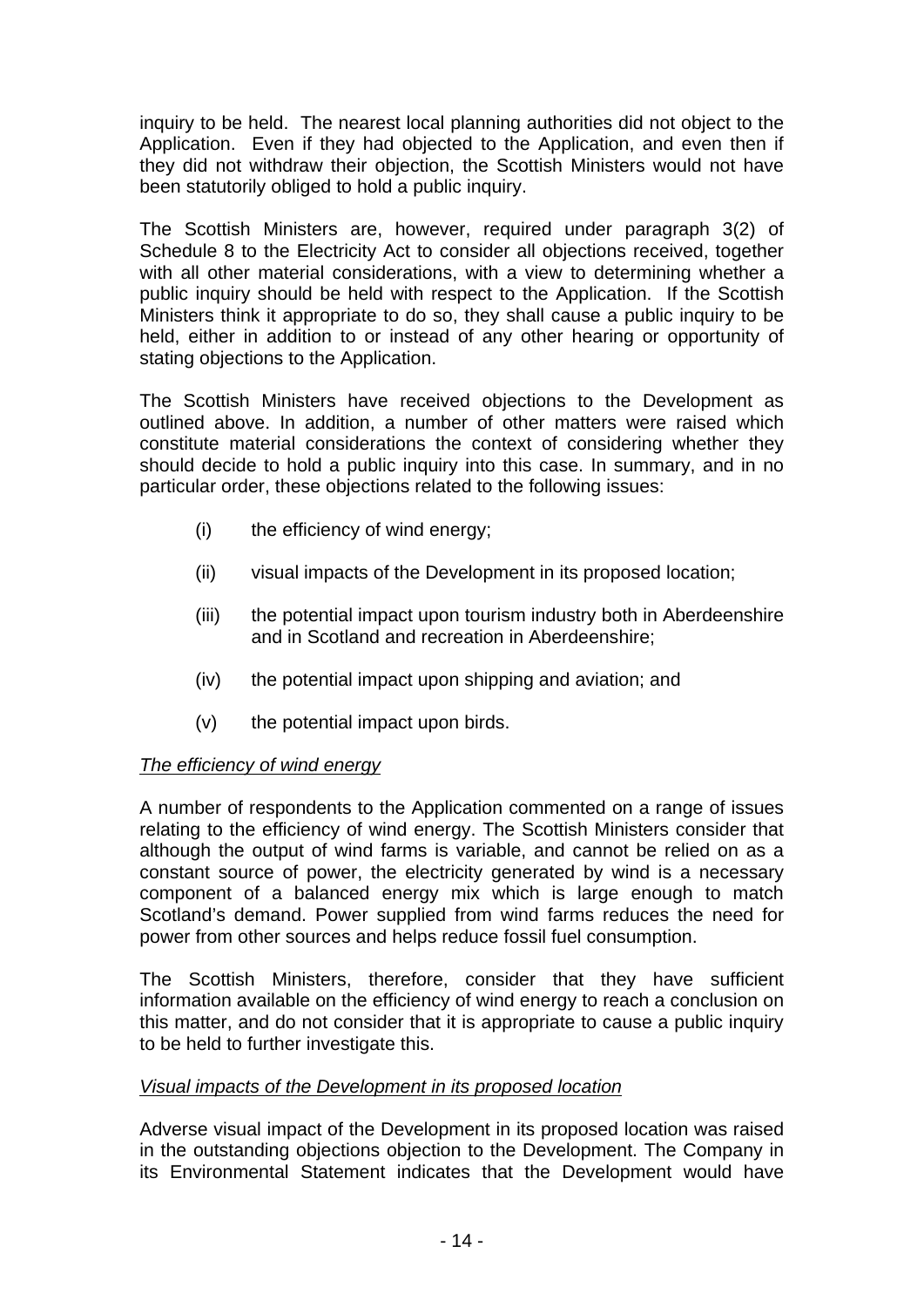visual impacts that range from minor to major depending upon where the viewer is situated. SNH, the Scottish Ministers' statutory nature conservation advisers who advise on, amongst other matters, visual impacts on designated landscape features, advised that the Development would have an adverse impact on coastal character and visual amenity from within Aberdeen City. However, SNH advised that these impacts would be on local landscape interests and not on those that would pass their national interest test. SNH also advised that further consideration of an actual Design Statement for the scheme could help to reduce these impacts, by setting out the design principles for the scheme. The Scottish Ministers agree that a Design Statement would be a necessary mitigation to be included within any consent. The Company's Environmental Statement includes a number of visual photomontages that give an indication of the likely visual impacts. Although these are not definitive, the visualisation material acts as a tool to help inform the decision-making process. The Minister for Energy, Enterprise and Tourism carried out a site visit of a selection of viewpoints provided in the Company's Environmental Statement and in the course of which he was able to compare the views from those viewpoints using the visual photomontages. Officials also undertook a site visit at an earlier date.

The Scottish Ministers, therefore, consider that they have sufficient information available on the potential visual impacts to make a decision on this matter, and do not consider that it is appropriate to cause a public inquiry to be held to further investigate these impacts.

## *Impact upon tourism industry both in Aberdeenshire and in Scotland and recreation in Aberdeenshire*

Concerns have been raised by various respondents to the Application regarding the development's potential impact upon tourism, leisure businesses and employment. In particular, Royal Aberdeen Golf Club, Murcar Links Golf Club and the Trump Organization and TIGLS all objected to the Application based upon the negative socio-economic impact the Development would potentially have upon their respective businesses and more generally on tourism in Aberdeenshire and Scotland on account of the visual impact of the turbines.

## *Objection by the Trump Organization and TIGLS*

The application for planning permission for the Menie Estate Golf and Resort Complex, which had been refused by Aberdeenshire Council, was granted by the Scottish Ministers following a public inquiry which was held in 2008. The Inquiry Reporters stated then that they were 'in no doubt, based on the independently generated conclusions of EKOS who appeared at the inquiry for the council, that the economic impact of the proposed resort development would be nationally significant.'

The Inquiry Reporters concluded 'that the economic and social advantages of [that development] at national, regional and local level are such as to justify,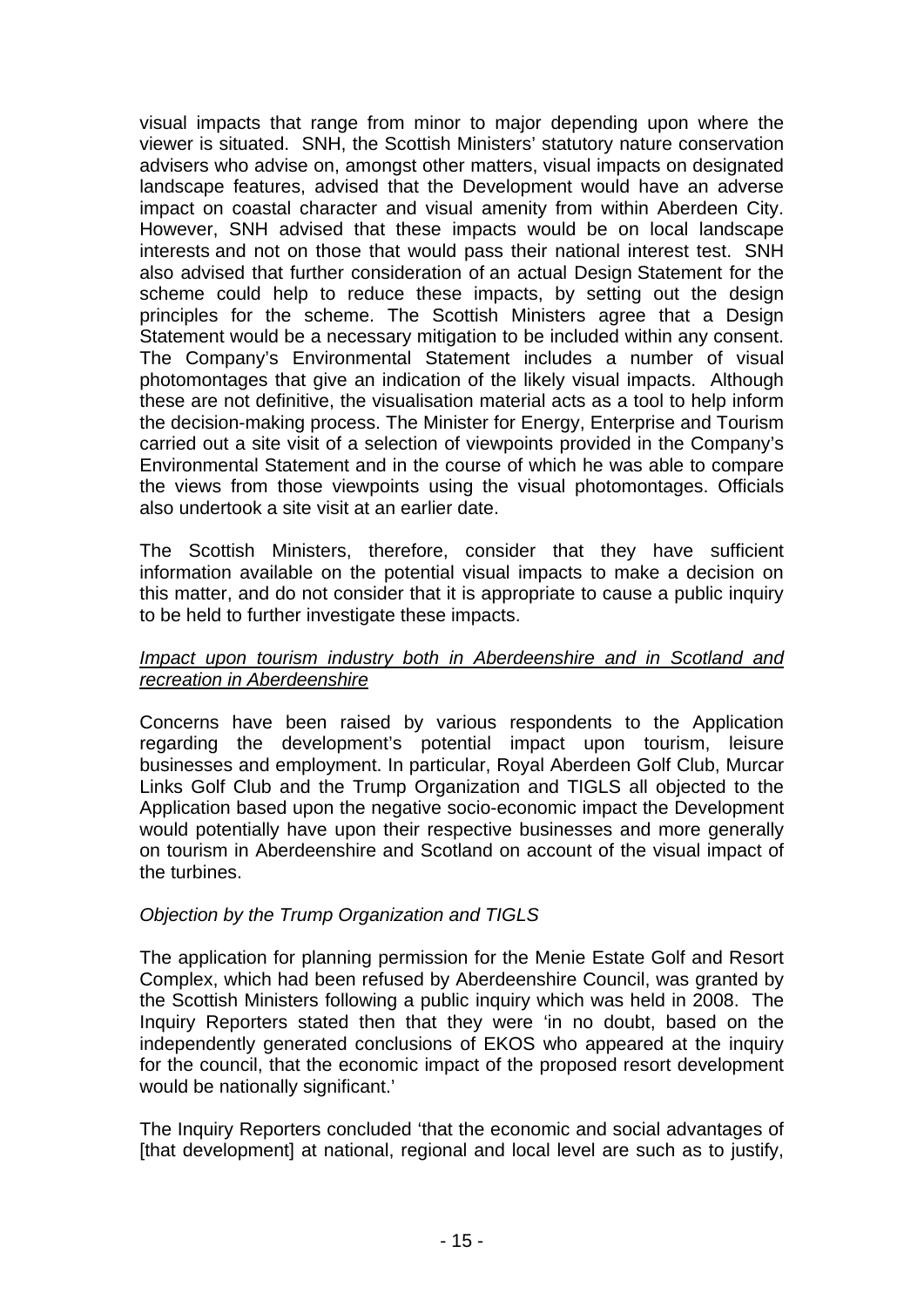uniquely, the adverse environmental consequences caused by a development on its scale and in this location.'

The Trump Organization have argued that the findings of the Inquiry Reporters into the Menie Estate golf resort and the resulting decision of the Scottish Ministers, in which they agreed with, and for the purpose of their own decision on the application adopted, the reasoning and recommendations of the Inquiry Reporters, should not be undermined by a subsequent decision of the Ministers.

Graham and Sibbald submitted a letter of objection on behalf of TIGLS to the Scottish Ministers on 24<sup>th</sup> September 2012. At paragraphs 89 to 91 of their letter, when referring to the impacts of wind farms on tourism in Scotland, they note that it is difficult to argue that there is an overarching empirical evidence based case for the causal relationships between wind farms and tourism in Scotland. They state that attempting to calculate the precise level of harm to TIGLS's business interests from a proposed wind farm development, including cumulative and secondary effects, is difficult to do in terms of exact quantification and make reference to survey reports from Visit Scotland.

The Trump Organization have stated that the Scottish Ministers must ask themselves if the alleged environmental benefits of the Development in its proposed location uniquely justify the risk of losing the identified national, regional and local economic and social benefits of the Menie Estate golf resort. They state that this is a key determining issue for the Development and state that this can only be properly assessed by a public inquiry. Given the circumstances of the case, they argued that it is appropriate for the Scottish Ministers to cause a public inquiry to be held so that the evidence for the wind farm and the evidence regarding the potential impact to the golf resort can be scrutinised and cross-examined.

The Scottish Ministers requested that the Trump Organization provide evidence which supports their claim that the Development in its proposed location would risk the identified national, regional and local economic and social benefits of the golf resort. Agents acting for the Trump Organization advised that they consider that it would not be appropriate to lodge the evidence other than at a public inquiry, relying upon more general assertions about socio-economic impact in its various objection documents, stating that it is relevant to the determination of the application for section 36 consent, and not to the question of whether or not to hold an inquiry.

On behalf of the Trump Organization, Dundas & Wilson in their letter of 29 January 2013 enclosed a Statement of Case on Economic Impact including Tourism. This sets out the case made by the Trump Organization that if the Development were to be given consent in its proposed location then the stated benefits of the golf resort would not be achieved because it would not proceed any further with the development of that resort.

Under the Electricity Act there is no presumption in favour of holding a public inquiry. It is a matter of discretion for the Scottish Ministers as to whether it is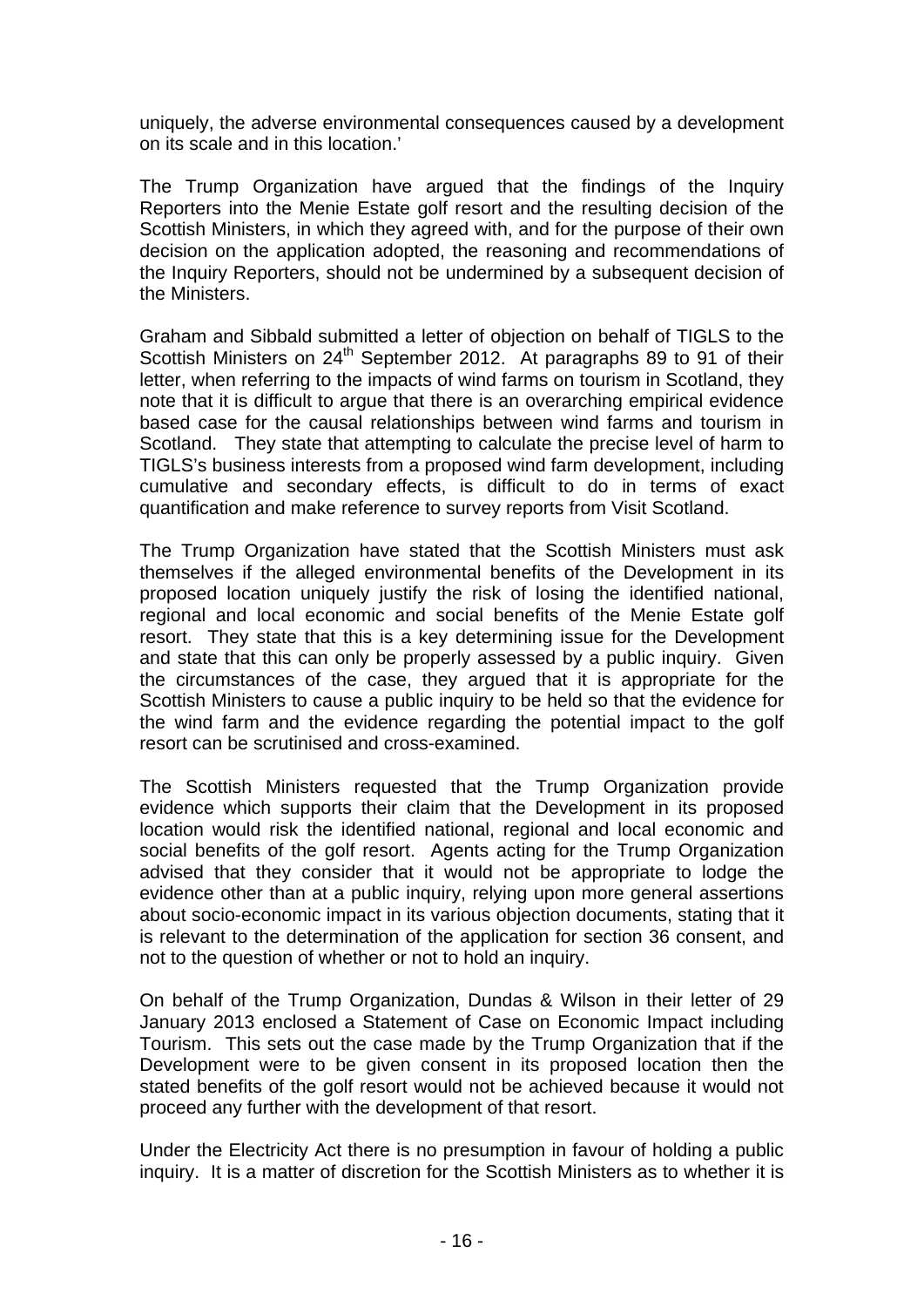appropriate for a public inquiry to be held. When considering whether to cause a public inquiry to be held the Scottish Ministers may have regard to–

- a) whether they possess sufficient information to enable them to decide upon and weigh up the various issues;
- b) whether those parties with a right to make representations have been afforded the opportunity to do so; and
- c) whether a public inquiry would provide any further factual evidence which would be likely to cause them to change their view on the application.

The Scottish Ministers have carefully considered the request by the Trump Organization that the Scottish Ministers should cause a public inquiry to be held. In considering that request Ministers have considered a significant amount of evidence about the potential benefits of the Menie Estate Golf and Resort Complex. These are referred to in the objector's recent Statement of Case on Economic Impact including Tourism and also include the Report by the Fraser of Allander Institute in May 2008.

The Scottish Ministers have also considered significant evidence provided by the Company concerning the benefits of the Development.

In the Scottish Ministers' view it is not possible to predict with accuracy what benefits would accrue from the Menie Estate Golf and Resort Complex were consent to be given to the Development in its proposed location. The Scottish Ministers accept that there would be some impact on the Menie Estate Golf and Resort Complex were the Development to be built in its proposed location.

In this respect, the Scottish Ministers note that attitudes of tourists towards wind farms have been assessed in many studies. The results of stated preference studies have found that generally the majority of tourists were positive towards wind farms. Omnibus Research, commissioned by Visit Scotland in 2011, found that 80% of the survey respondents stated that a wind farm would not affect their decision to visit an area. The attitudes of recreational users have been researched to a lesser extent. Landry, Allen, Cherry & Whitehead's 2012 study into the impact of wind farms on coastal recreational demand found that offshore wind farms overall had little impact on recreational visits by residents. However, there are individual differences within the data which, averaged out, show an overall limited impact. Whilst some residents said they would take fewer trips to the beach if there was a wind farm within view, others indicated that they would actually take more trips.

The Scottish Ministers accept at face value the statement by the Trump Organization that, were the Development to be given consent in its proposed location, the benefits outlined in the objector's Statement of Case on Economic Impact including Tourism would not be achieved because they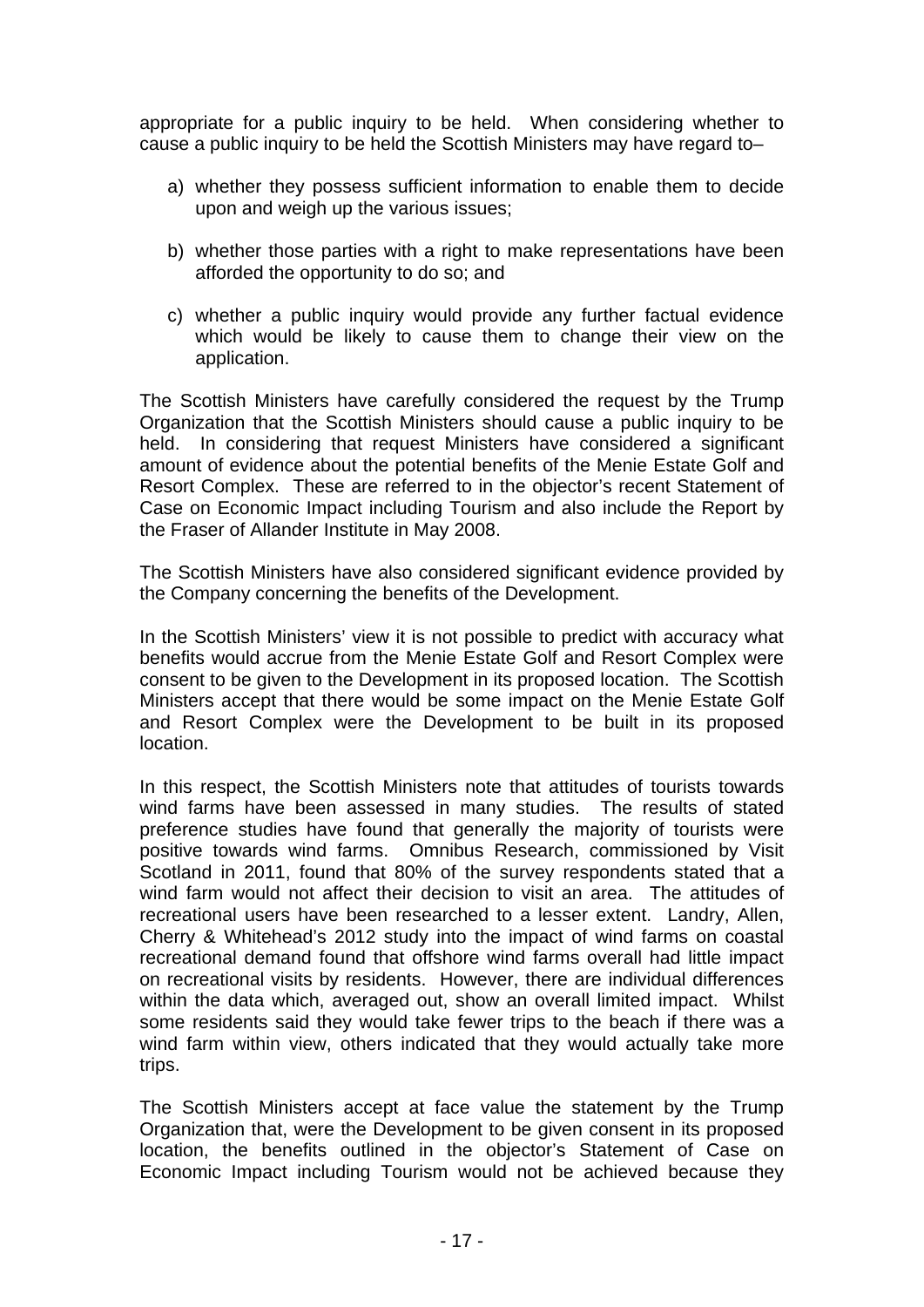would not proceed with the development of the Menie Estate Golf and Resort Complex. In this respect, the Scottish Ministers consider that what would actually happen to the Menie Estate Golf and Resort Complex were the Development to be given consent in its proposed location is not amenable to answer at a public inquiry.

In accepting that the present intention of the Trump Organization and TIGLS is as stated above, the Scottish Ministers recall that paragraph 6 of Annex A to the Scottish Government Planning Circular 4/2009 ("Development Management Procedures") states –

"The planning system operates in the long term public interest. It does not exist to protect the interests of one person or business against the activities of another. In distinguishing between public and private interests the basic question is whether the proposal would unacceptably affect the amenity and existing land use of land and buildings which ought to be protected in the public interest, not whether owners or occupiers of neighbouring or other existing properties would experience financial or other loss from a particular development."

In the circumstances, the Scottish Ministers are satisfied that-

(1) they possess sufficient information upon the benefits of both the Development and the Menie Estate in order to determine the Application; and

(2) an inquiry into the issues proposed by the Trump Organization would not be likely to provide any further factual information to assist Ministers to resolve the issues of risk and planning judgment raised by the Application or to change their views on these matters as expressed later in this letter,

and, accordingly, it is not appropriate to cause an inquiry to be held into these matters.

## *Shipping and aviation*

Concerns were raised that the Development might present a hazard to vessels navigating in and out of Aberdeen Port. There were lengthy discussions between the Company and check the Aberdeen Harbour Board and other navigation bodies and the Scottish Ministers consider that the information provided to them by, amongst others, the Maritime Coastguard Agency and the Northern Lighthouse Board, provides them with sufficient information on which to take a decision in this matter. NATS (En Route) plc raised objections against the proposal on the basis of the Development's impact upon its ability to provide safe and efficient air traffic services in the surrounding area. Following discussions between the Company and NATS, there is an agreed position which has allowed NATS to remove their objection and allow an aviation mitigation scheme. In the circumstances, the Scottish Ministers do not consider it appropriate to cause a public inquiry to be held, in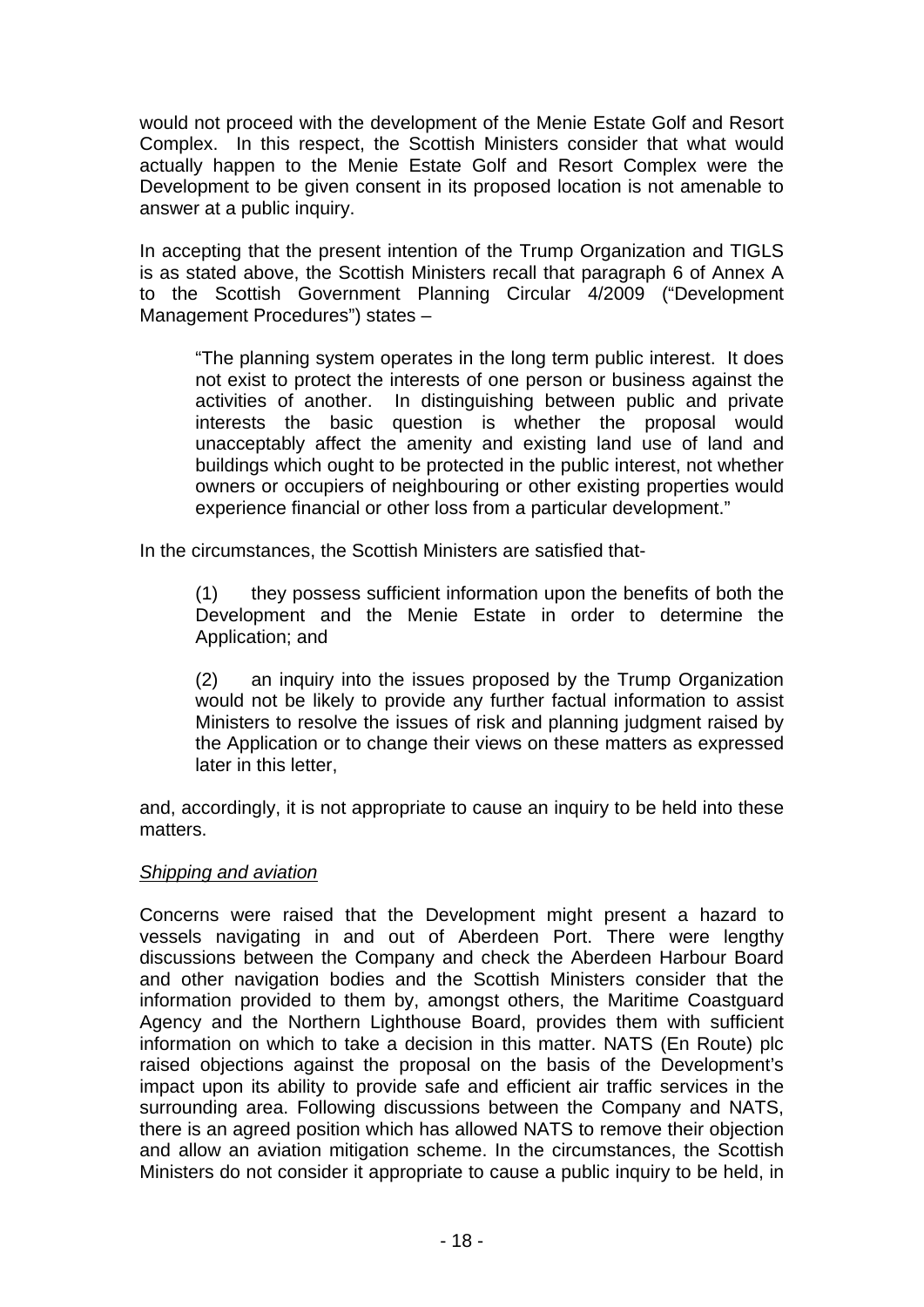addition to, or instead of, the opportunities that there have already been to give views on the Development.

## *Birds*

Concerns were raised about the potential effects of the Development on a variety of bird species using Aberdeen Bay. SNH and the RSPB advised that the Company had used incomplete survey data within their Environmental Statement and so the data could not be sufficiently assessed for a final conclusion to be made. The Company therefore undertook further assessments, and submitted these in the form of an Supplementary Environmental Information Statement to the Application. The Scottish Ministers undertook a further round of statutory consultation and, based upon this additional information, the consultees were able to remove their objections, subject to conditions being attached to the section 36 consent.

The Scottish Ministers have fully and carefully considered the Application and accompanying documents and all relevant responses from Consultees, as well as all the third party representations that have been received. The Scottish Ministers have taken all material considerations into account. The Scottish Ministers consider that there are no significant issues which have not been adequately considered in the Environmental Statement, consultation responses and third party representations and that they have sufficient information to be able to make an informed decision on the Application without the need for a Public Inquiry.

## *Determination*

In the circumstances, the Scottish Ministers are satisfied that-

- (1) they possess sufficient information upon which to determine the **Application**
- (2) an inquiry into the issues proposed by the Trump Organization and TIGLS would not be likely to provide any further factual information to assist Ministers to resolve the issues of risk and planning judgment raised by the Application or to change their views on these matters as expressed later in this letter; and
- (3) the objectors have been afforded every opportunity to provide information and to make representations.

Accordingly, having regard to all material considerations in this Application and the nature of the outstanding objections, the Scottish Ministers have decided that it is not appropriate to cause a public inquiry to be held.

## **The Scottish Ministers' consideration of the environmental information**

The Scottish Minsters are satisfied that an Environmental Statement has been produced in accordance with the Electricity Works (Environmental Impact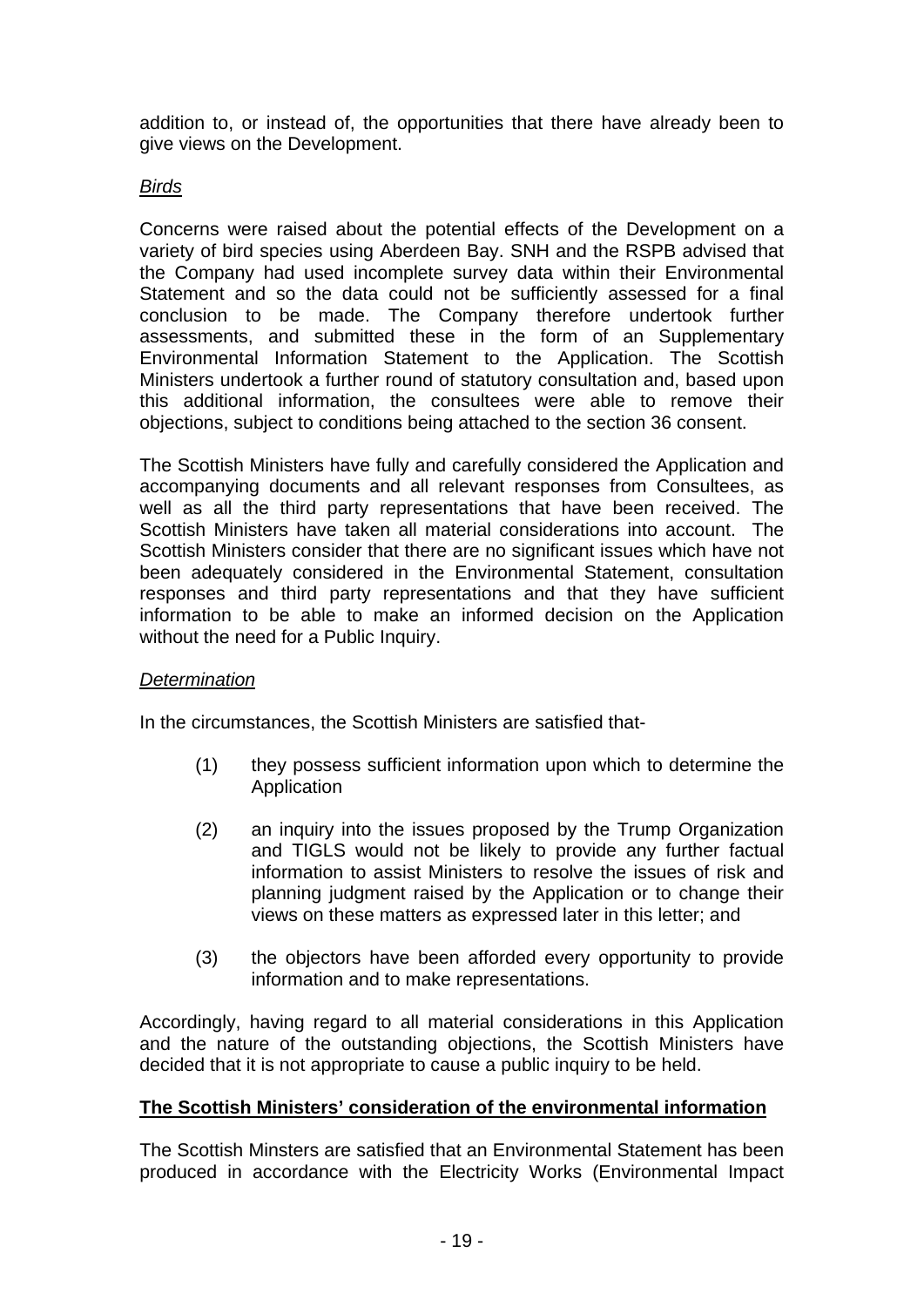Assessment) (Scotland) Regulations 2000 ("the 2000 Regulations") and the applicable procedures regarding publicity and consultation laid down in the 2000 Regulations have been followed.

The Scottish Ministers have taken into consideration the environmental information, including the Environmental Statement and Supplementary Environmental Information, and the representations received from the consultative bodies, namely SNH and SEPA, and from Aberdeenshire Council too.

In terms of paragraph 3(1)(a) of Schedule 9 to the Electricity Act, the Company, when formulating a proposal to construct the generating station, must have regard to the desirability of preserving natural beauty, of conserving flora, fauna, and geological or physiological features of special interest and of protecting sites, buildings and objects of architectural, historic, or archaeological interest. Paragraph 3(1)(b) of Schedule 9 to the Electricity Act requires the Company, when formulating such proposal, to do what it reasonably can to mitigate the effects that the generating station would have on these features.

In considering the Application, the Scottish Ministers have had regard to the desirability of the matters mentioned in paragraph 3(1)(a) and the extent to which the Company has complied with the duty under paragraph 3(1)(b). The Scottish Ministers consider that the Company has fulfilled the requirements of Schedule 9 to the Electricity Act and, by virtue of the Scottish Ministers undertaking an appropriate assessment in terms of the Habitats Directive based on the evidence, the requirements of Schedule 9 are capable of being met.

## **The Scottish Ministers' consideration of the possible effects on a European Site**

When considering an application for section 36 consent which might affect a European protected site, the competent authority must first determine whether the Development is directly connected with or necessary for the beneficial conservation management of the site. If this is not the case, the competent authority must decide whether the Development is likely to have a significant effect on the site. Under the Habitats Directive, if the proposal is likely to have a significant effect, the competent authority must undertake an appropriate assessment of its implications for the site in view of the site's conservation objectives.

With regards to the Development, SNH advised that the wind farm could have a significant effect upon the qualifying interests of a number of sites – both Special Areas of Conservation (SACs) and Special Protection Areas (SPAs). As the recognised competent authority under European legislation, Scottish Ministers have considered the relevant information and undertaken two appropriate assessments. The appropriate assessments conclude that the Development would not adversely affect the integrity of any of the designated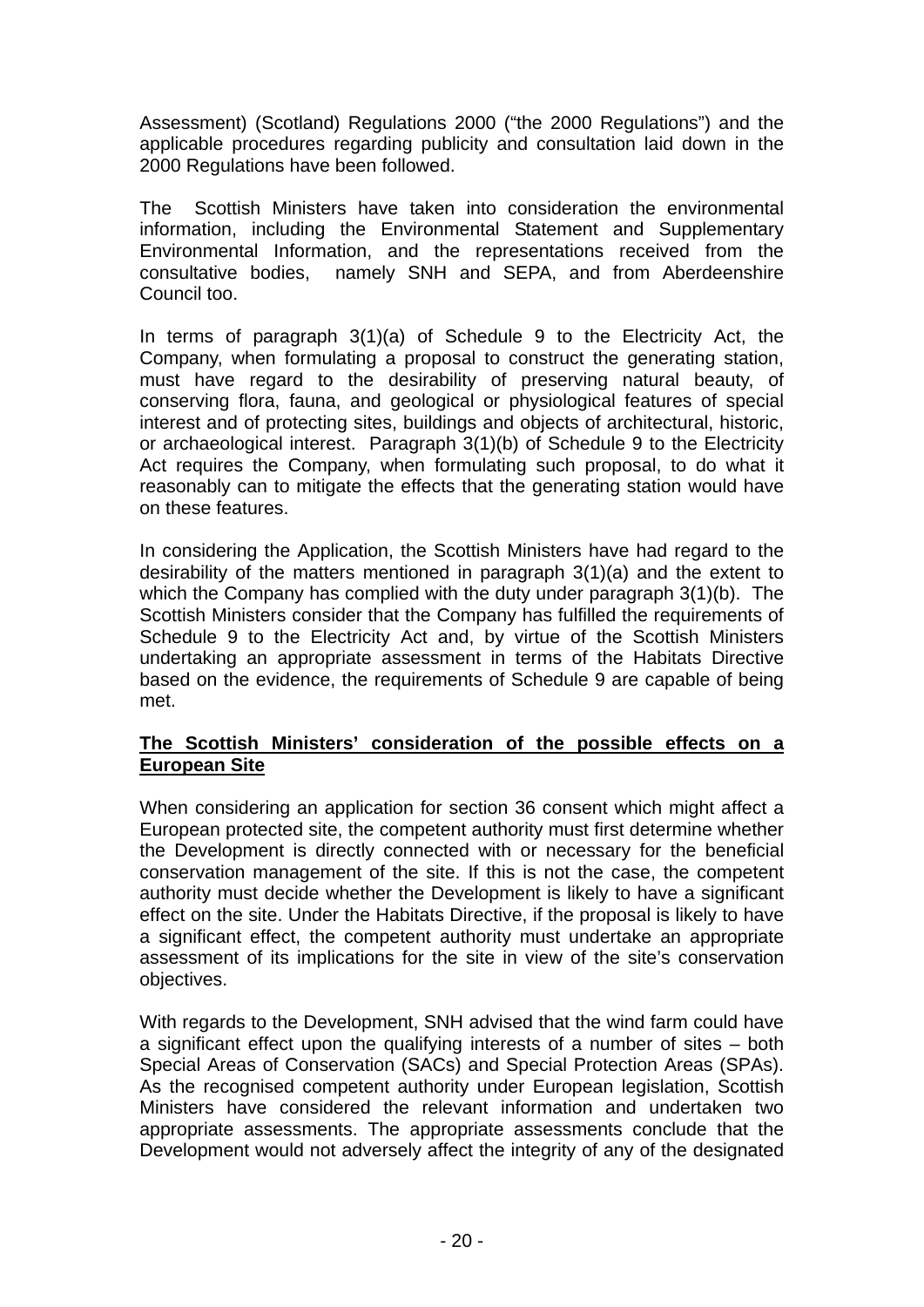sites if the mitigation measures outlined were implemented by means of enforceable conditions attached to any consent.

## **THE SCOTTISH MINISTERS' CONSIDERATION OF THE APPLICATION**

The Scottish Ministers' consideration of the Application and the material considerations mentioned above is set out below.

## *Cumulative Impact*

The issue of potential cumulative impact on landscape, visual amenity and natural heritage was considered by SNH. In particular, SNH raised concerns about the cumulative impacts arising from the Development and onshore wind farms at Keith Inch and Green Hill, Peterhead. The Company further assessed the cumulative impact issue on all relevant species in the Supplementary Environmental Information Statement (SEIS) submitted to Scottish Ministers on 6th August 2012. SNH considered this additional evidence and did not raise any objection on the grounds of cumulative impact with regards to natural heritage.

With respect to landscape and visual amenity, SNH acknowledged that the Development would set a new precedent of proposals of this type being situated close to shore rather than on land, and it would necessitate cumulative impacts with onshore developments being considered in the future. SNH did not raise any objection on the grounds of cumulative impacts with regards to landscape and visual amenity. The Scottish Ministers accept this view.

## *Location of Development*

The proximity of the Development to the Aberdeenshire coastline is clearly an important and defining issue to be considered. The Scottish Ministers consider that the Company has carefully considered the location of the Development due to its many advantages. Aberdeen Bay was adjudged by the Company as a suitable location due to its relatively sheltered position and close to a major harbour facility which would allow for very close proximity to important construction/lay down areas, survey vessels and operations and maintenance vessels, making it ideal for research and training purposes. These matters are largely a direct/indirect output from the major learning points from the Beatrice demonstration project, namely that deploying turbines at sea can take months longer than anticipated due to weather and logistical constraints. Aberdeen is also the centre for expertise in the offshore oil and gas supply chain, has excellent transport links and has offshore academic experience in its two universities and is home to the Scottish Government's world renowned Marine Laboratory.

Approximately six years (2004 – 2010) were spent by the Company examining constraints, undertaking consultations, and conducting surveys, studies and assessments for the most suitable location of the development. With Aberdeen Bay identified as a suitable area following a robust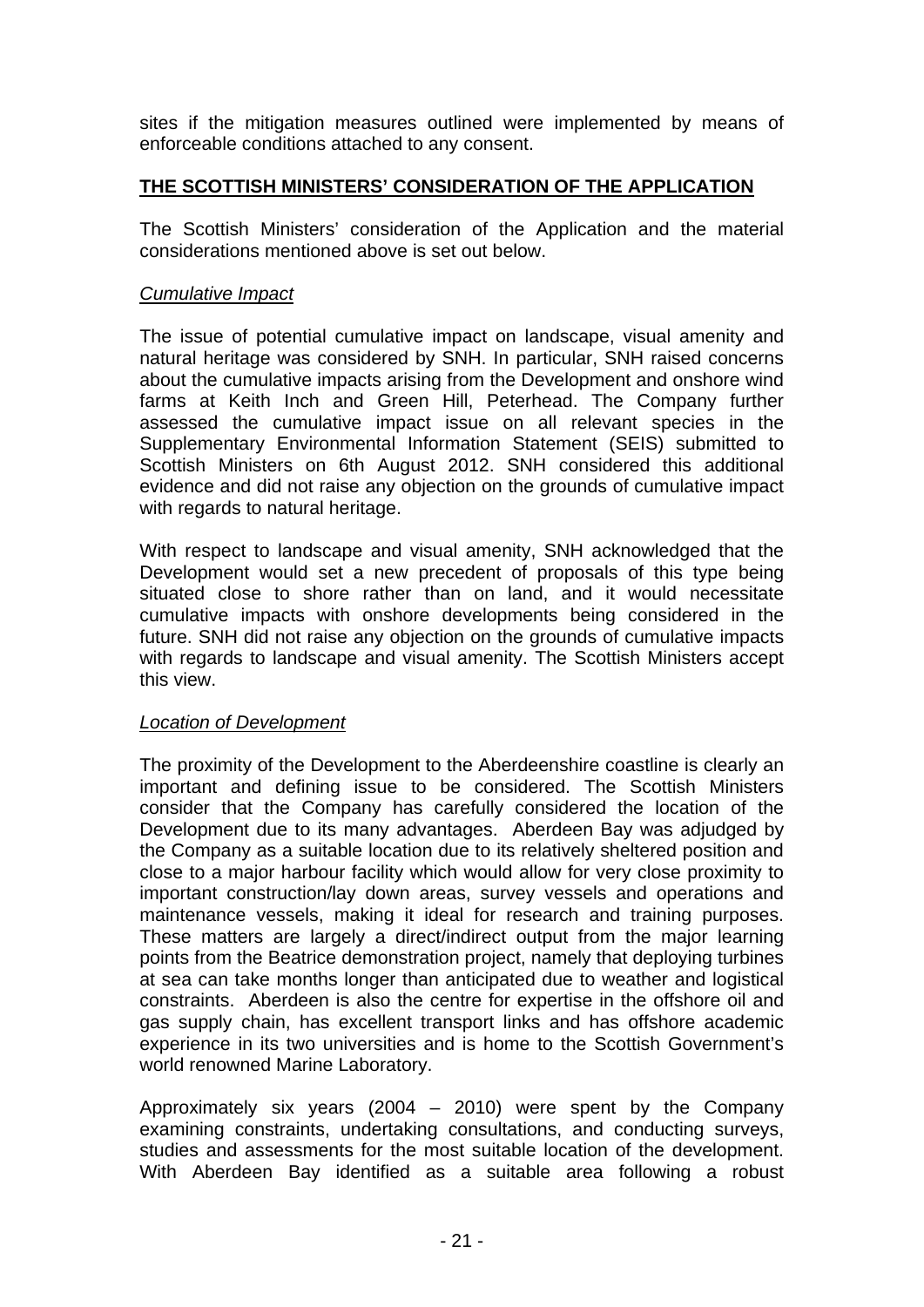assessment of alternative locations on the east coast of Scotland, the selection of the location within Aberdeen Bay brought key advantages to the project. The proposed location and layout of turbines are as a result of a long process of examining the constraints namely, but not exclusively, due to the:

- Proximity to European designated sites;
- Helicopter routes to the north:
- Ministry of Defence's concerns;
- Aviation industry;
- Coastal bird populations to the west;
- Shipping to the east; and
- Proximity to Aberdeen Harbour to the south.

The unique characteristics of the location suit its use as a demonstration site. The Aberdeen Renewable Energy Group ("AREG") undertook a feasibility study into the possible use of the sites as a demonstration site for new turbine designs which led to a commitment by a joint venture between AREG and Vattenfall. The feasibility study also led to interest from the EU who subsequently announced they wished to invest 40 million Euros in the project to assist in this objective. The Company wishes to establish the Development as a pioneer in the design and deployment of large scale offshore wind farms and associated infrastructure.

The Development could become a major component of Aberdeen City and Shire Economic Future's (ACSEF) Energetica project. Energetica is a 25 year vision to create an exemplar low carbon, sustainable development corridor that could attract energy organisations and individuals to a natural and built coastal environment. It is an integral part of Aberdeen City and Shire's work to strengthen its position as a global energy hub building on the region's rich oil and gas heritage. The Development presents a significant opportunity to contribute to the success of Energetica, helping to build a robust supply chain around offshore wind.

The Application has been considered fully and carefully, as have the accompanying documents and all relevant responses from consultees. Third party representations received have also been considered. Taking into account the extent to which any environmental effects would be modified and mitigated by measures the Company has agreed to take, or will be required to take, under the conditions attached to the consent and licence. The Scottish Ministers are satisfied that environmental issues can be appropriately addressed by way of mitigation, and that any impacts which remain are outweighed by the benefits the Development would bring.

The Scottish Ministers accept that the location of the Development is the significant factor in the objection made by the Trump Organization and by TIGLS. TIGLS also submitted supplementary objections on 3 October 2012. It is also a significant factor in the objections by the Murcar Links Golf Club and the Royal Aberdeen Golf Course Club.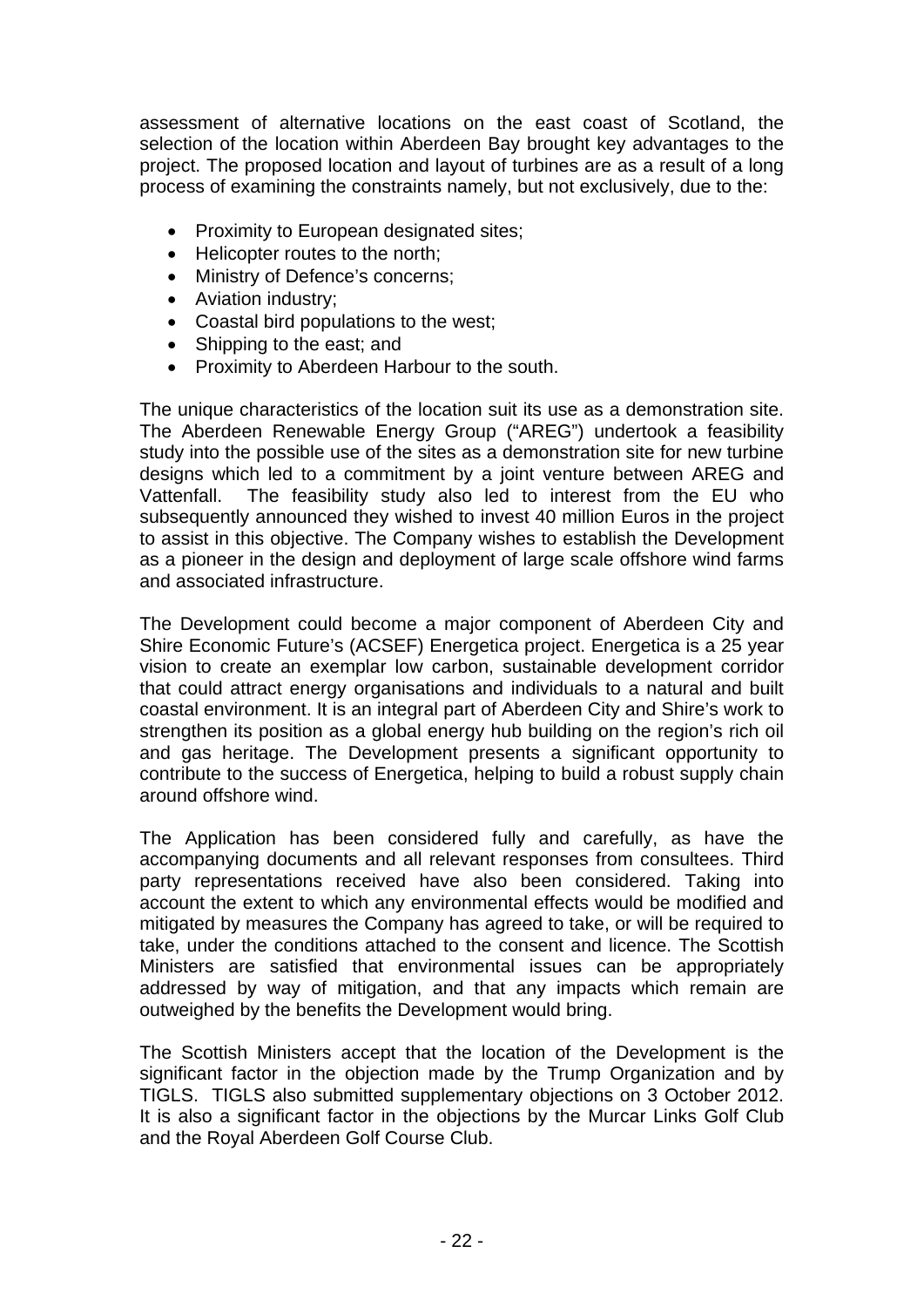## *Objection by the Trump Organization and TIGLS*

The objection to the location of the Development by The Trump Organization and TIGLS founds upon the impacts which the Development would have on the Menie Estate Golf and Resort Complex based on –

- Adverse visual impact;
- Adverse impact on tourism;
- Incompatibility with neighbouring land uses.

They also object on the basis of adverse economic impact on Aberdeenshire and Scotland.

On behalf of the Trump Organization, Dundas & Wilson have stated that the development on the Menie Estate is one of national economic importance. The term 'national economic importance' is one which does not confer any particular status in Scottish planning policy and the Menie Estate development is not designated as a 'national development' in the National Planning Framework. However, consistent with the fact that the Scottish Ministers accepted the Reporters' findings of fact, agreed with their reasoning and recommendation and adopted them for the purpose of their own decision on the application, the Ministers consider that the Menie Estate development is one which has potential significant economic and social advantages at a national, regional and social level if it were built in full.

Agents acting on behalf of the Trump Organization and TIGLS subsequently made further submissions both in relation to the request for a public local inquiry and also in support of the objections. The most relevant recent correspondence is a letter of 29 January 2013 from Dundas & Wilson which enclosed a Statement of Case on Economic Impact including Tourism in relation to the objection that the Development in its proposed location would have significant adverse impact upon the economic benefits of the Menie Estate Golf and Resort Complex.

The Scottish Ministers have carefully considered the objections by the Trump Organization and TIGLS about the impacts of consenting to the Development in its proposed location.

The material considerations mentioned above require to be weighed against each other in considering those objections.

The Scottish Ministers consider that they have sufficient evidence about the potential economic benefits of the Menie Estate Golf and Resort Complex and of the Development.

In relation to the economic benefits of the Menie Estate, these are referred to in the Statement of Case on Economic Impact including Tourism submitted by Dundas & Wilson on 29 January 2013 and which are assessed in detail in the Fraser of Allander Institute's report of May 2008 submitted to the public inquiry into the planning application for the Menie Estate.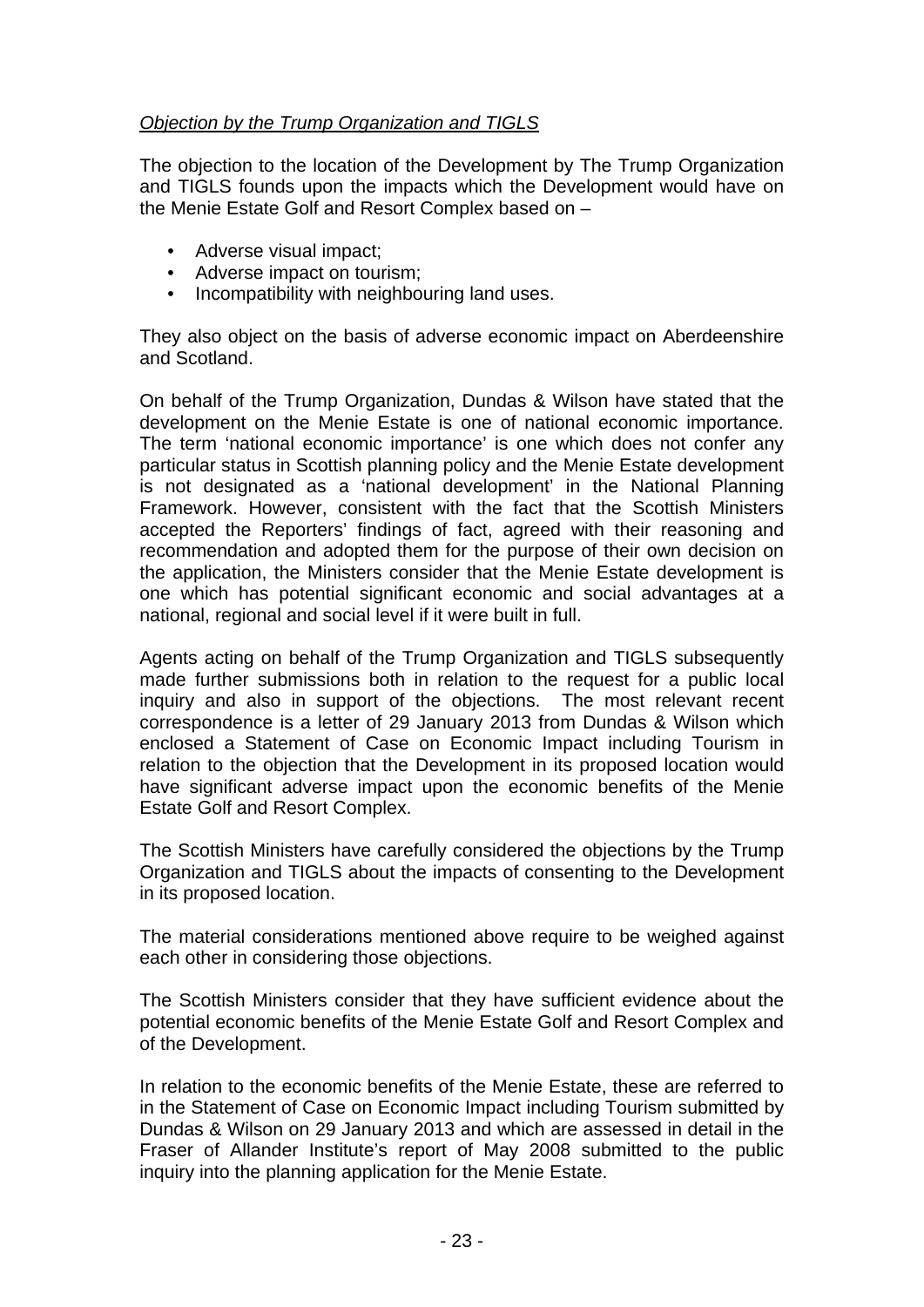It is not possible to predict what benefits would accrue from the Menie Estate Golf and Resort Complex if the Development were to be given consent. The Scottish Ministers accept that there would be some impact on the Menie Estate if the Development were to be built in its proposed location.

In this respect, the Scottish Ministers note that attitudes of tourists towards wind farms have been assessed in many studies. The results of stated preference studies have found that generally the majority of tourists were positive towards wind farms. Omnibus Research, commissioned by Visit Scotland in 2011, found that 80% of the survey respondents stated that a wind farm would not affect their decision to visit an area. The attitudes of recreational users have been researched to a lesser extent. Landry, Allen, Cherry & Whitehead's 2012 study into the impact of wind farms on coastal recreational demand found that offshore wind farms overall had little impact on recreational visits by residents. However, there are individual differences within the data which, averaged out, show an overall limited impact. Whilst some residents said they would take fewer trips to the beach if there was a wind farm within view, others indicated that they would actually take more trips.

The Scottish Ministers accept at face value the statement by the Trump Organization that, if the Development were to proceed in its proposed location, the benefits outlined in the objector's Statement of Case on Economic Impact including Tourism would not be achieved because they will not proceed with the Menie Estate Golf and Resort Complex.

In accepting that the present intention of the Trump Organization and TIGLS is as stated above, the Scottish Ministers recall that paragraph 6 of Annex A to the Scottish Government Planning Circular 4/2009 ("Development Management Procedures") states –

"The planning system operates in the long term public interest. It does not exist to protect the interests of one person or business against the activities of another. In distinguishing between public and private interests the basic question is whether the proposal would unacceptably affect the amenity and existing land use of land and buildings which ought to be protected in the public interest, not whether owners or occupiers of neighbouring or other existing properties would experience financial or other loss from a particular development."

It is the Scottish Ministers' planning judgment that, whilst they accept that the present intention of the Trump Organization and TIGLS is not to proceed further with the development of the Menie Estate Golf and Resort Complex if the Development were to be given consent in its proposed location, when weighing up that material consideration with the considerations mentioned in the next paragraph it is in their view an appropriate planning judgment nevertheless to grant consent to the Development in its proposed location.

The considerations mentioned in this paragraph are:-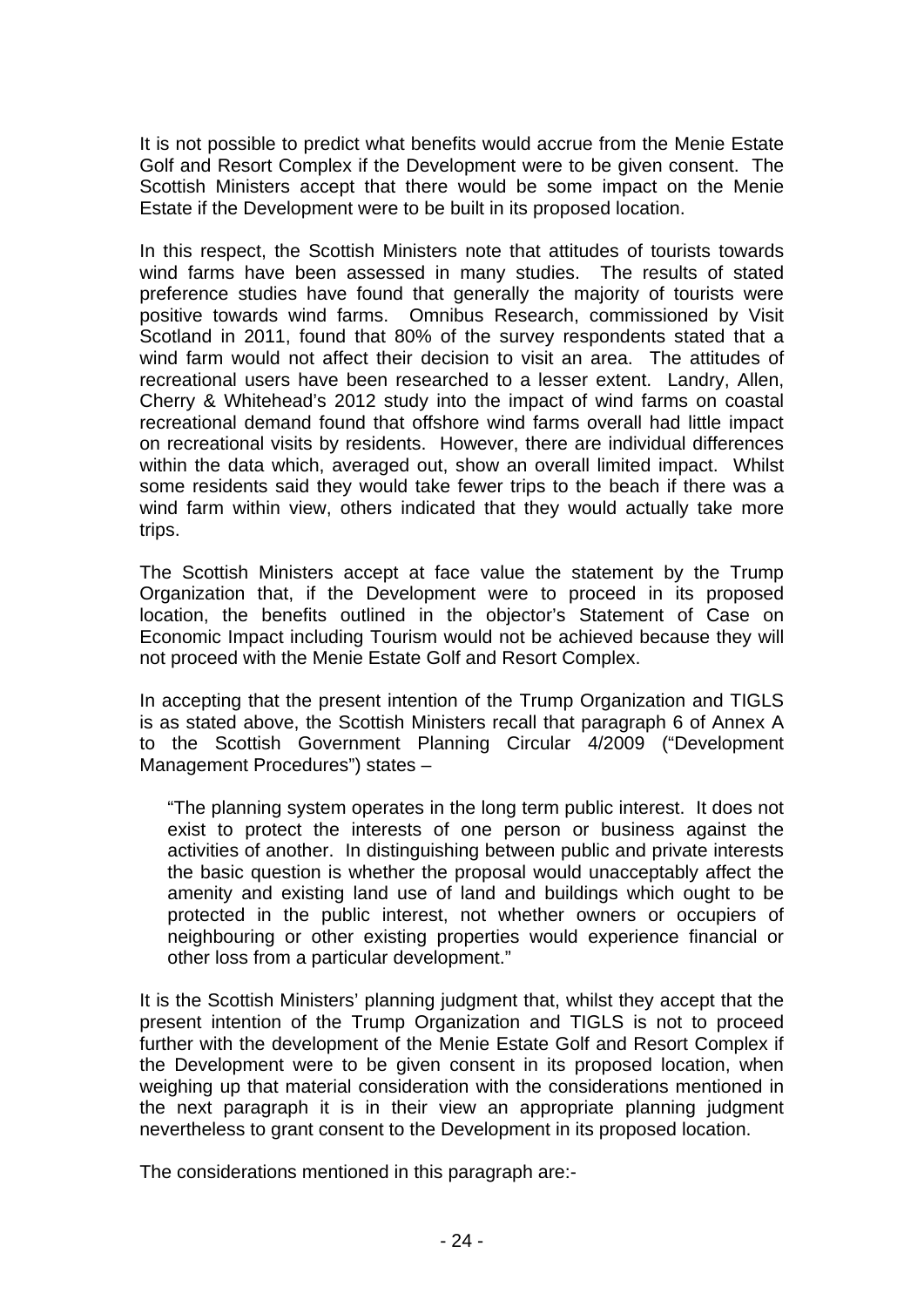- 1. The benefits that the Development would be expected to bring in terms of contribution to the development of the renewable energy sector;
- 2. The need to achieve targets for renewable energy;
- 3. The economic and social importance of Scotland's renewable energy sector;
- 4. The specific benefits of the Development being the first demonstrator wind turbine to be used by several companies which would provide a facility for testing in real conditions and assist in driving down the costs of developing wind turbines;
- 5. The role that the Development can play strategically in this context;
- 6. The clear advantages that the proposed location offers;
- 7. The potential to unlock a variety of economic benefits for Aberdeen and Scotland in the future;
- 8. The evidence that elsewhere in the United Kingdom golf courses coexist with offshore wind farm developments;
- 9. The golf course already built at the Menie Estate has had an excellent reception from golfing commentators, as submitted on behalf of the Trump Organization by Dundas & Wilson on 29 January 2013, and would appear to have good prospects for expansion from its present state as a golf resort in future;
- 10. Part of the anticipated economic benefits of the Menie Estate Golf and Resort Complex are already being realised; and
- 11. The fact that the Development is a development of relatively limited duration in comparison with the potential duration of the Menie Estate Golf and Resort Complex.

## *Murcar Links Golf Club and the Royal Aberdeen Golf Course Club*

It is also the Scottish Ministers' planning judgment that when weighing up the objections by the Murcar Links Golf Club and the Royal Aberdeen Golf Course Club as regards the proposed location with the considerations numbers 1 to 8 mentioned in the paragraph above it is in their view an appropriate planning judgment nevertheless to grant consent to the Development in its proposed location.

## *Visual impacts of the Development in its proposed location*

The Trump Organization and TIGLS, Murcar Links Golf Club and the Royal Aberdeen Golf Club all expressed in their objections strong concern about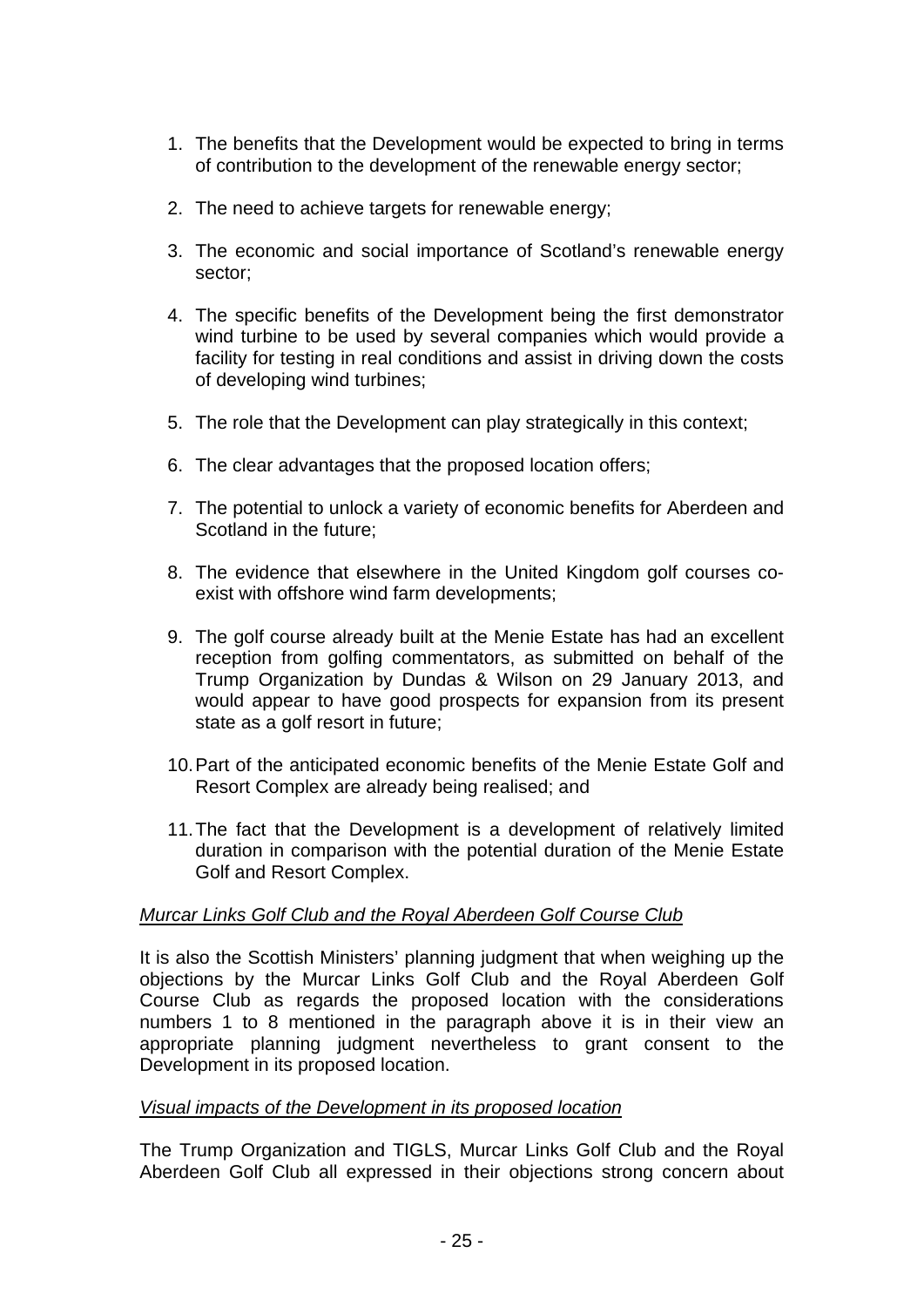adverse visual impact on their respective golf courses (and in the case of TIGLS the wider golf resort) if the Development were to be built in its proposed location due to the closeness of the turbines to the shore.

As mentioned above in relation to the impacts on the Menie Estate Golf and Resort Complex, the Scottish Ministers accept that the Development would have a visual impact on that resort and on the golf courses at Murcar and Royal Aberdeen.

The Scottish Ministers note that there is evidence that golf courses elsewhere in the United Kingdom co-exist with offshore wind farm developments.

It is the Scottish Ministers' planning judgment that, whilst accepting that there would be some adverse visual impact resulting from the location of the Development on the Menie Estate Golf and Resort Complex and golf courses at Murcar and Royal Aberdeen, and more generally on the seascape from Aberdeenshire Coast, when weighing up that material consideration with the considerations numbers (1) to (8) mentioned in the paragraph above in relation to the planning judgment on the proposed location of the Development, it is in their view an appropriate judgment nevertheless to grant consent to the Development in its proposed location.

## *Impacts on the tourism industry both in Aberdeenshire and in Scotland*

In their objections, each of the Trump Organization and TIGLS, Murcar Links Golf Club and the Royal Aberdeen Golf Club expressed concern that the Development in its proposed location would have an adverse impact on tourism and recreation.

As noted above in relation to the objection by the Trump Organization and TIGLS as to the proposed location of the Development, it is argued by them that Development would have a direct impact on tourism due to the direct impact on the Menie Estate Golf and Resort Complex because the present intention of the Trump Organization and TIGLS is not to proceed further with the development of the resort in the event that consent is granted to the Development.

The Scottish Ministers accept that this is the present intention of the Trump Organization and TIGLS.

The Scottish Ministers also note what is said above in relation to the attitude of tourists generally towards wind farms.

It is the Scottish Ministers' planning judgment that, whilst they accept that-

• the present intention of the Trump Organization and the TIGLS is not to proceed further with the development of the Menie Estate Golf and Resort Complex if consent were to be granted;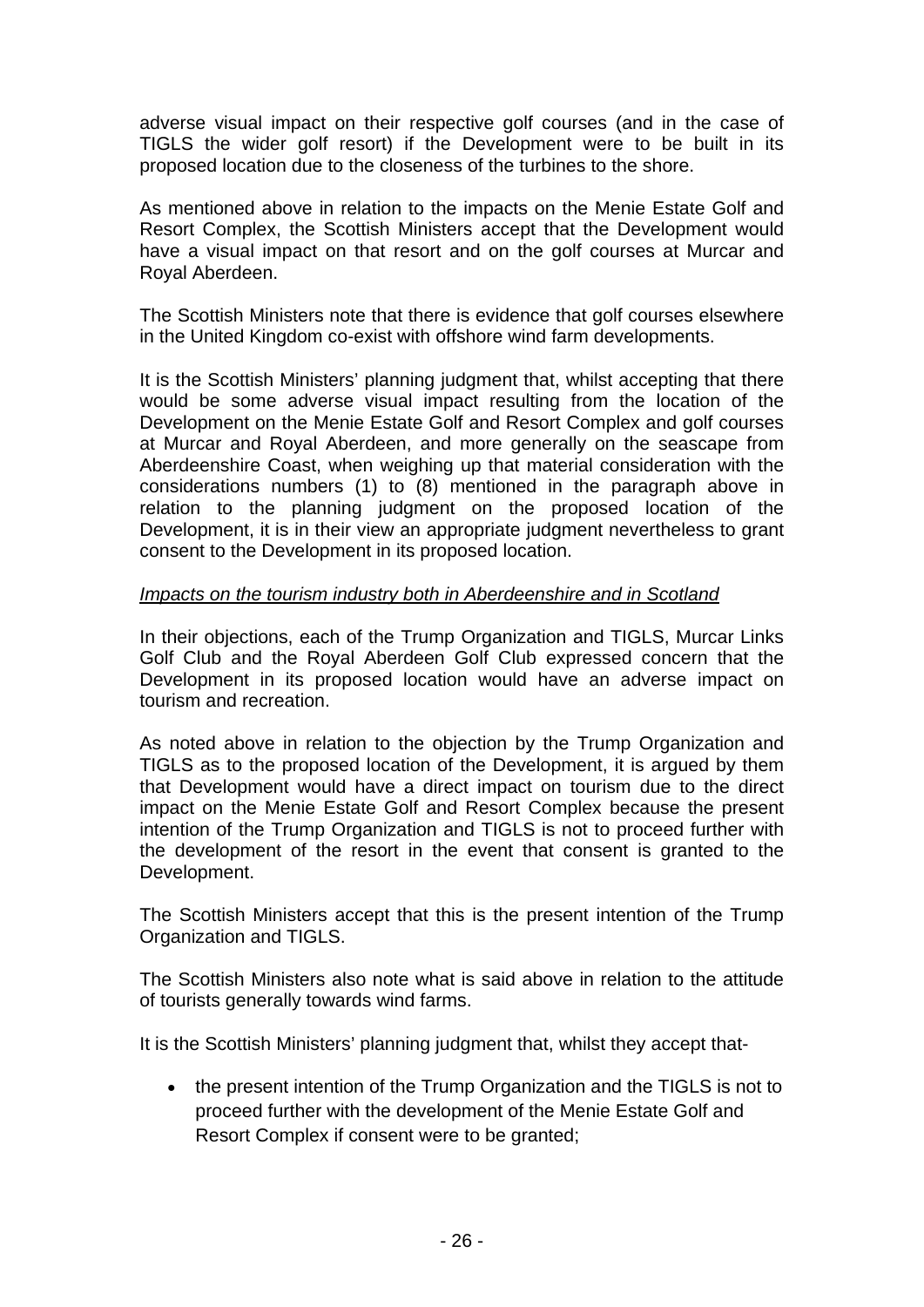- that resort might therefore remain in its present state of development; and
- there is a risk of some adverse effect on tourism both in relation to the other golf courses and more generally,

when weighing up that impact on tourism with the considerations numbers (1) to (8) mentioned in the paragraph above in relation to the planning judgment on the proposed location of the Development, it is in their view an appropriate planning judgment nevertheless to grant planning consent to the Development in its proposed location.

## *Navigational safety*

There were concerns that the proximity of the Development to Aberdeen harbour could cause difficulties for vessels navigation in the general area of the wind farm, particularly in inclement weather.

The Chamber of Shipping is satisfied that issues surrounding shipping and navigation have been addressed in the wind farms final design iteration. They are of the opinion that the final turbine layout will allow sufficient space for vessels operating on the NE/SW route and that any route deviation caused by the construction of the wind farm will be minimal and acceptable from a navigational safety point of view, provided the risk mitigation measures and monitoring outlined in Section 20 of the Company's Navigational Risk Assessment are applied. In addition, the chamber of Shipping is satisfied that 0.25nm separation between the designated anchorage area in Aberdeen Bay and the nearest turbine will be sufficient to maintain the safety of anchored vessels.

Aberdeen Harbour Board expressed some concern regarding the proposed development, however were content with the Navigational Risk Assessment prepared by the Company. The Harbour Board did raise certain issues within the NRA and the Anchoring Analysis, however these have since been alleviated by the Company. The Northern Lighthouse Board was content with the Development providing certain conditions were included in any section 36 consent.

The Scottish Ministers are satisfied that the adoption of the measures recommended by the Northern Lighthouse Board and other navigational Consultees adequately address the navigational safety concerns and that there are no concerns about navigational safety that would require consent to be withheld.

## *Impacts on Aviation*

Aberdeen Airport and National Air Traffic Services (En Route) Limited ("NERL") objected because of potential impacts on the Perwinnes radar and associated air traffic operations without mitigation. An agreement has been entered into between the Company and NERL for the design and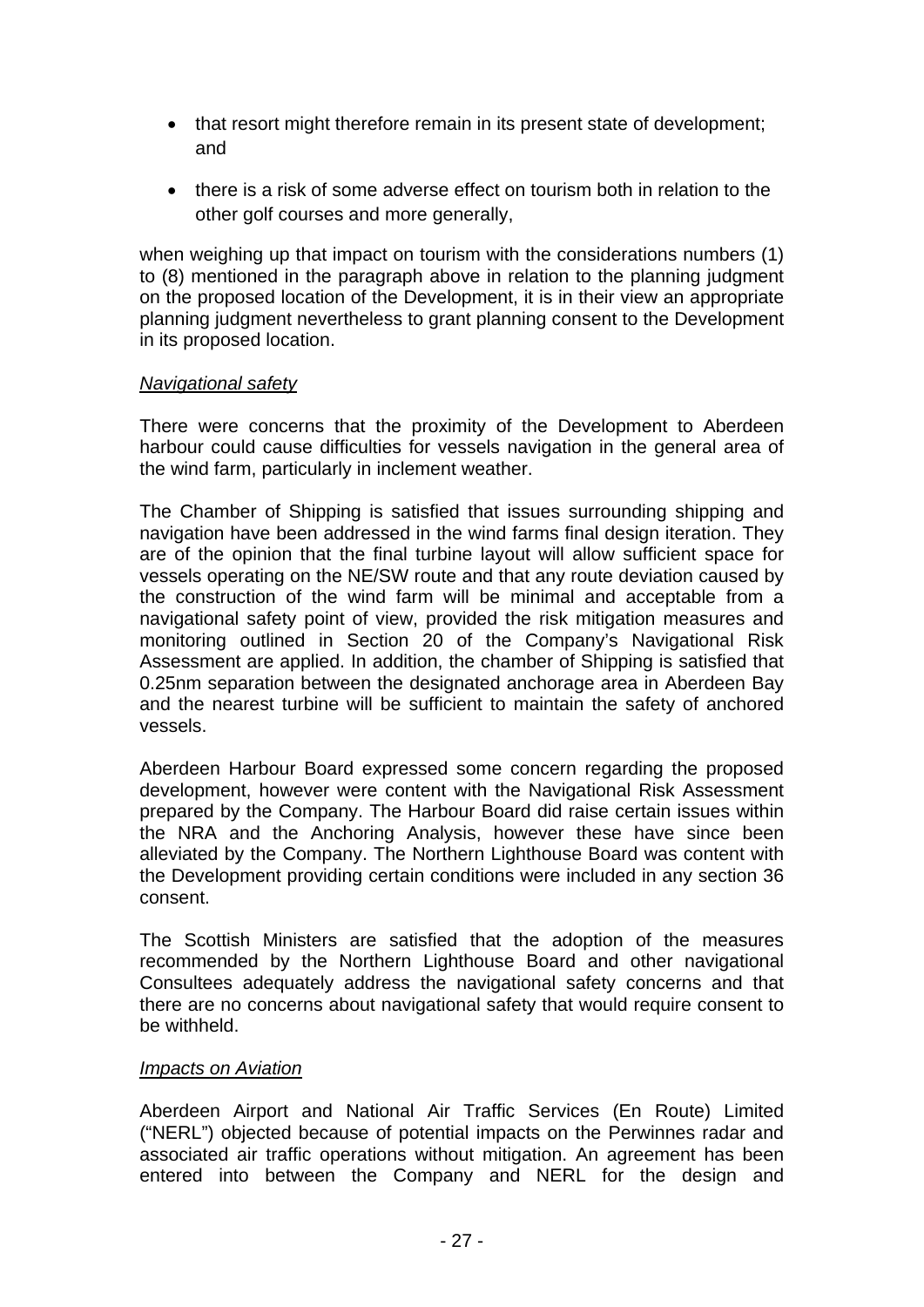implementation of an identified and defined mitigation solution in relation to the Development. As such, both NERL and Aberdeen Airport have withdrawn their objection.

The Ministry of Defence also objected to the Application due to the potential unacceptable interference to the air defence radar at RAF Buchan. Following discussions with the Company, the Ministry of defence withdrew their objection subject to a section 36 condition being included in any consent.

The Scottish Ministers are therefore satisfied that, subject to the agreed mitigation measures recommended by NERL and the MOD, the aviation impacts would be suitably mitigated. Consequently, the Scottish Ministers consider there are no concerns about impact on aviation that would require consent to be withheld.

## *Marine mammals*

The Scottish Ministers note that techniques used in the construction of most offshore renewable energy installations have the potential to impact on marine mammals. As this is a demonstrator project, there will be a variety of foundations used. The Company has confirmed that they do not believe monopoles will be used at the site, however, in considering the most likely worst case scenario the Scottish Ministers have considered the potential for a maximum of four monopoles to be used. If the Company uses no more than a maximum of four monopoles, this will reduce the duration and scale of underwater noise emissions which could impact on marine mammals.

SNH advised that the Development is unlikely to have an adverse effect on the integrity of the Moray Firth SAC and did not object subject to conditions being attached to any section 36 consent. Similarly the Whale and Dolphin Conservation Society ("WDCS") raised concerns regarding the potential impact on bottlenose dolphins that reside in Aberdeen harbour and local populations of harbour seals. The WDCS did not object to the proposal, and also recommended conditions be included in any section 36 consent to help minimise the potential impacts on these species.

The Scottish Ministers are satisfied that the adoption of appropriate marine mammal mitigation measures within any section 36 consent will ensure that there are no significant impacts to marine protected species. In light of these measures, the Scottish Ministers consider there are no concerns about impact on marine protected species that would require consent to be withheld.

## *Birds*

The RSPB and SNH expressed concerns about the potential impact of the Development on several bird species using Aberdeen bay. The species of most concern were common and velvet scoters, eiders, red throated divers, herring gulls, little, Sandwich and common terns.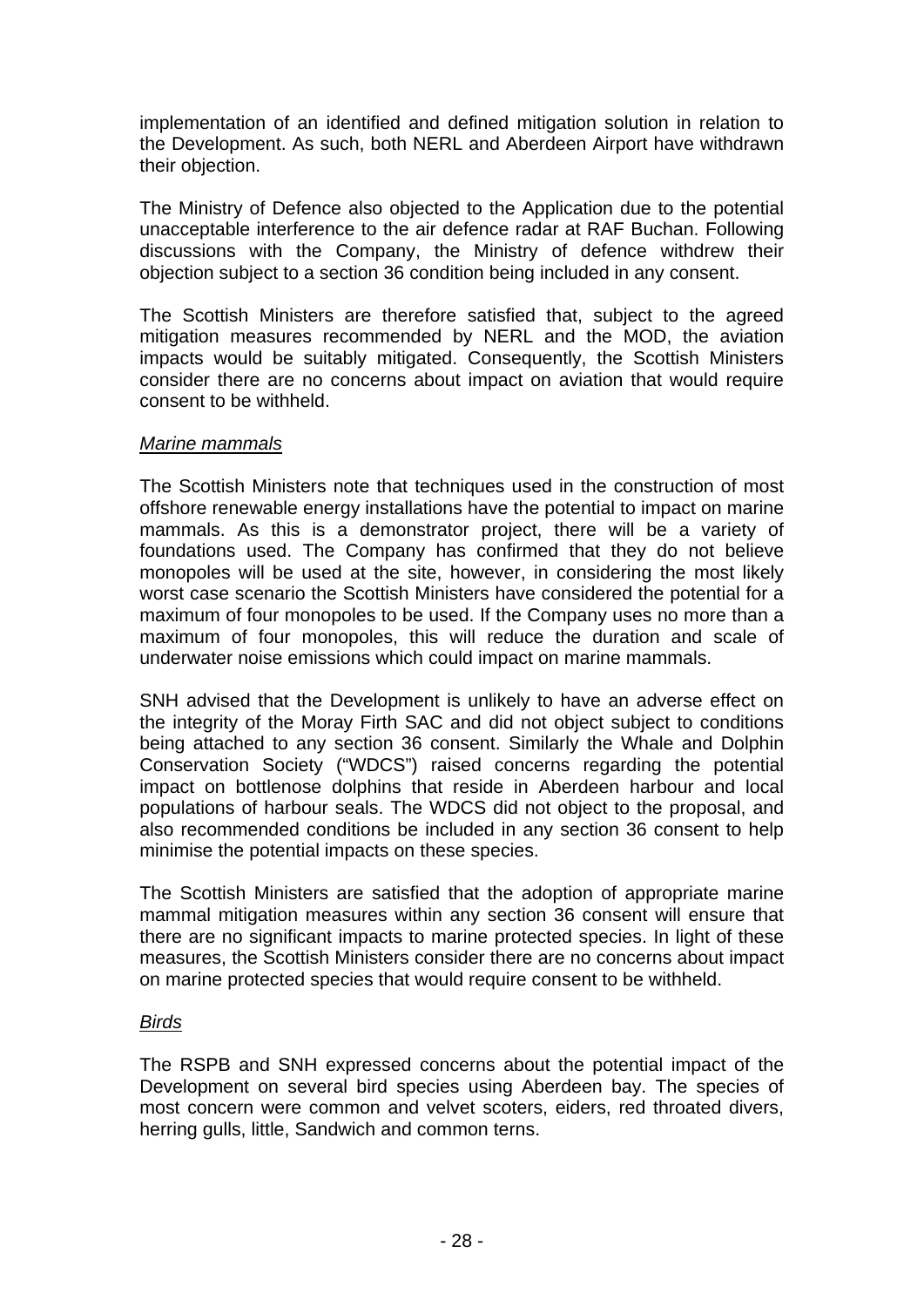As far as impacts on common and velvet scoters are concerned, they relate mostly to potential displacement and disturbance rather than collision as their general flight height suggests low collision risk under most conditions. RSPB advised it is important to minimise disturbance due to construction and maintenance with activity planned to coincide with periods of lowest use for both species.

Displacement and disturbance was also considered to be a potential impact on eiders and the RSPB advised there should be a construction plan and vessel movement schedule developed to reduce disturbance from these elements of the project. They went on to say that evidence from elsewhere suggests that an operating wind farm approximately 2km from the favoured feeding area is unlikely to deter eiders, but boat movements and construction/servicing activity are more critical.

Despite low numbers since the 1980's, Aberdeen bay is thought to be of likely national importance for red-throated divers. Concerns were raised regarding the potential significant displacement of this species but following further boat based surveys by the Company, the RSPB confirmed that due to the usage patterns, displacement impacts in this part of Aberdeen bay are likely to be relatively small, based on the numbers of divers present.

The main concern for the Herring gull population in the area was that of collision risk. Previous radar studies showed large numbers of gulls moving, including at night and in adverse weather. The RSPB thought this suggested that the Company's collision risk assessment of 'moderate' may have been too low. A revised collision risk assessment was submitted as part of the Supplementary Environmental Information Statement and the RSPB accepted the revised calculation and assessment of probable low impact on the SPAs (approximately 1% of baseline mortality).

Concerns raised over the impacts to little, Sandwich and common terns were focussed on collision risk. Evidence from other European sites suggests a relatively high risk of terns not being deterred from turbines, passing through them frequently, and colliding due to a high number of transits. However, the RSPB suggested that the mitigating factor in this case was the distance of the Development from the main nesting colony at Sands of Forvie, and the fact that migrating and foraging terns appear to favour areas within 2-3km of the shore. The RSPB therefore considered the collision risk and displacement impacts were likely to be low for the tern species.

In light of the above, the Scottish Ministers consider that, while the Development would have an impact on birds, this would not be so significant that it would require consent to be withheld.

## *Fishing activity*

A joint consultation response from the Dee, Don and Ythan District Fishery Boards raised the importance of the location of the Development due to the presence of salmon and sea trout. The 2 key issues identified by the Boards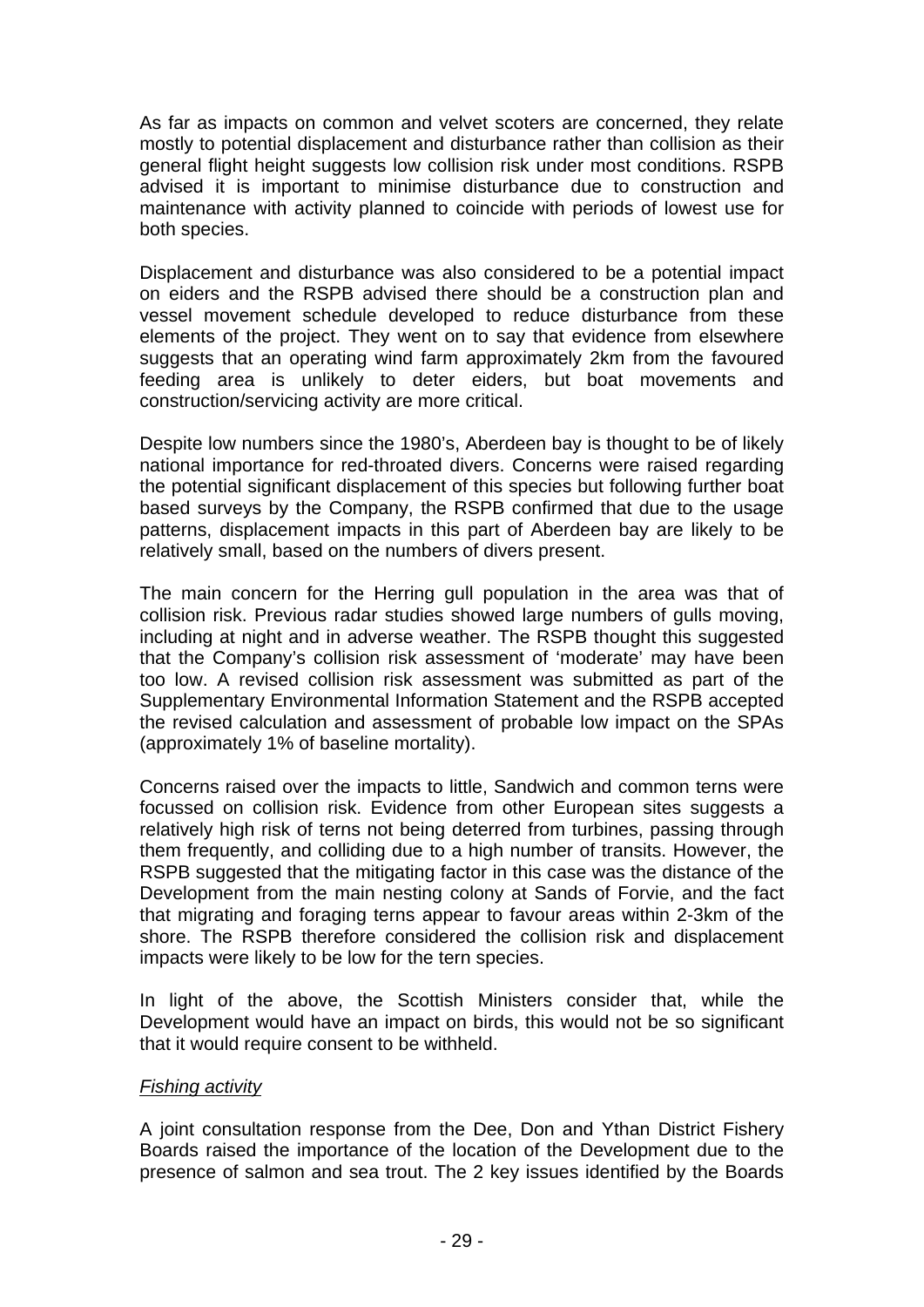included the potential impacts associated with noise and vibration, particularly avoidance behaviour by salmon at distances from 3.5 to 4.2 km from construction activities, and potential EMF impacts during the operation of the wind farm. There was interest expressed by the Boards in the potential for the Development to act as a useful trial to examine the deployment of offshore wind turbines in close proximity to three major rivers. The Boards requested that they work with the Company, not only during the construction phase for the development, but also through the operational lifespan of the project. The Company has indicated that as part of the mitigation proposals a representative of the Boards would be included.

Regarding commercial fishing activity, although the Scottish Fisherman's Federation and the Scottish Fisherman's Organisation were consulted on the Application, no responses were received. Additionally, Marine Scotland's Compliance Division, having consulted the owners of the three inshore boats that work from Aberdeen and fish in the general area where the Development will be located, also did not receive any comments or objections.

The Scottish Ministers consider that, having taken account of the information provided by the Company and the response of the Dee, Don and Ythan District Fishery Boards, the impact of fishing activity is not likely to be so significant, in light of the mitigation measures proposed, that it would require consent to be withheld.

## *Consideration of other material issues*

The Scottish Ministers consider the following issues material to the merits of the section 36 consent application.

The Company has provided adequate environmental information for the Scottish Ministers to judge the impacts of the Development.

The Company has identified what can be done to mitigate the impact of the Development.

The matters specified in paragraph 3(2) of Schedule 9 to the Electricity Act 1989 have been adequately addressed by means of the Environmental Statement and the Scottish Ministers have judged that the likely environmental impacts are acceptable.

The Scottish Ministers are satisfied that the Development can be satisfactorily decommissioned and will take steps to ensure that any decommissioning programme required under the Energy Act 2004 is prepared in a timely fashion by imposing a condition requiring the submission of a draft decommissioning plan before construction of works can take place.

The Scottish Ministers have considered fully and carefully the Application and accompanying documents and all relevant responses from consultees and the 613 public representations received, 148 of which were objections to the wind farm and 465 were in support.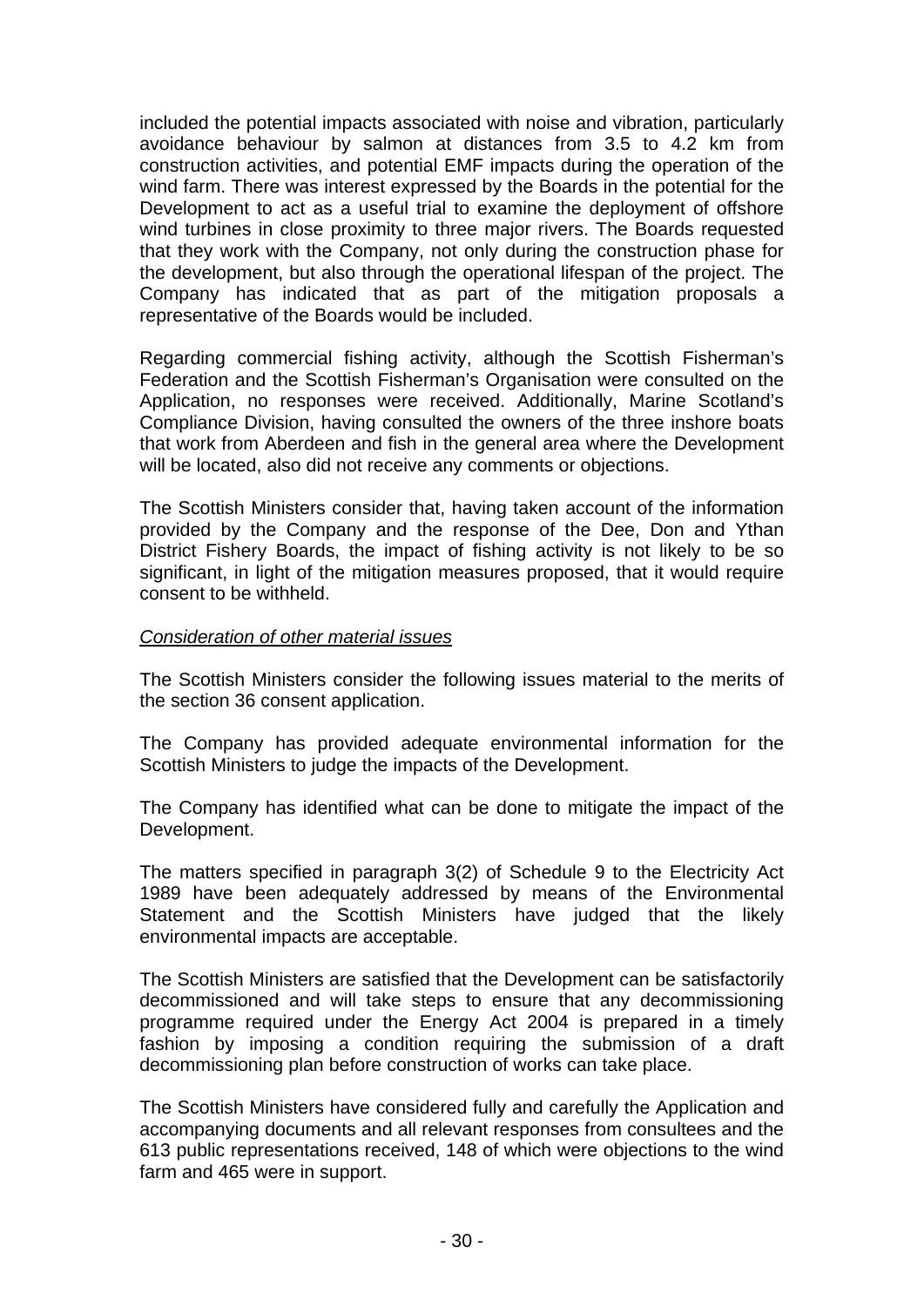The representations received by the Scottish Ministers in response to the two campaigns supporting and opposing the Scottish Government's renewable energy policy are included in the total representation numbers provided above.

The 100 MW Development 2 km off the coast of Aberdeenshirewill annually generate renewable electricity equivalent to the demand from approximately 49,000 homes. This increase in the amount of renewable energy produced in Scotland is entirely consistent with the Scottish Government's policy on the promotion of renewable energy and its target for renewable sources to generate the equivalent of 100% of Scotland's annual electricity demand by 2020.Scotland requires a mix of energy infrastructure in order to achieve energy security at the same time as moving towards a low carbon economy. Due to the intermittent nature of much renewables generation, a balanced electricity mix is required to support security of supply requirements. Scotland has the capability and the opportunity to generate a level of electricity from renewables by 2020 that would be the equivalent of 100% of Scotland's gross electricity consumption. This does not mean an energy mix where Scotland will be 100% reliable on renewables generation by 2020; but it supports Scotland's plan to remain a net exporter of electricity.

The Scottish Ministers aim to achieve a thriving renewables industry in Scotland, the focus being to enhance Scotland's manufacturing capacity, to develop new indigenous industries, and to provide significant export opportunities. The Scottish Ministers have considered material details of how this proposal can contribute to local or national economic development priorities.

Within their Environmental Statement, the Company state that total capital expenditure during the two-year construction phase of the Development has been estimated at £260.4 million. It has also been estimated that this would support 738 job-years worth of employment, and £40 m of Gross Value Added (GVA) in Scotland; of which 296 job-years and £16 million of GVA would be in Aberdeen and Aberdeenshire. The impact related to Aberdeen and Aberdeenshire would relate mainly to the construction and assembly of turbines and foundations. The additional impact in the rest of Scotland relates to the supply chain activity such as the manufacture of foundations and potentially also wind turbines.

The Development would require a local team of around 25 jobs for operational and maintenance activities. Over the 22 year operational life of the Development, this would support 768 job-years worth of employment and £23 million of Gross Value Added (GVA) at the Scotland level.

## **THE SCOTTISH MINISTERS' DETERMINATION**

Subject to the conditions set out in **ANNEX 2** to this decision, the Scottish Ministers **GRANT CONSENT** under section 36 of the Electricity Act for the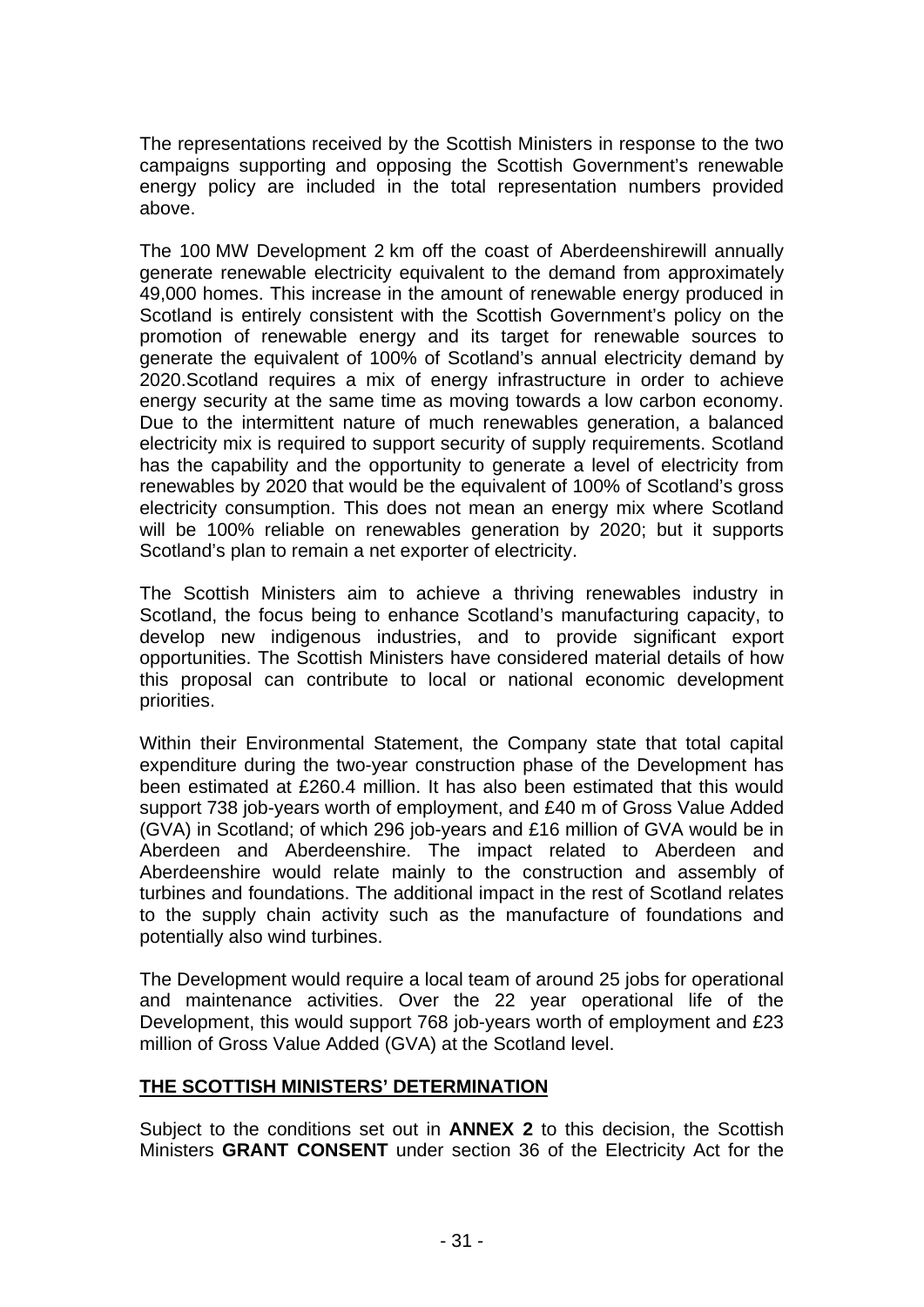construction and operation of the Development, consisting of up to 11 turbines with a permitted capacity of up to 100 megawatts (as described in **ANNEX 1**).

At present the Scottish Ministers have no powers to grant deemed planning permission for any ancillary onshore development relating to the offshore electricity generating station, therefore consent is not granted for the onshore cabling as applied for by the Company.

The Scottish Ministers direct that this consent is to lapse on the expiry of a period of 5 years from the date of this direction if Commencement of the Development has not taken place within that period.

The Scottish Ministers direct that within 2 months of the date of this consent (and within 2 months of the final commissioning if there has been any variation on the original approved plan), the Company must provide a detailed plan showing the site boundary and all turbines in a format compatible with the Scottish Government's Spatial Data Management Environment (SDME), along with appropriate metadata to the Scottish Ministers.

The SDME is based around Oracle RDBMS and ESRI ArcSDE and all incoming data must be supplied in ESRI shapefile format. The SDME also contains a metadata recording system based on the ISO template within ESRI ArcCatalog (agreed standard used by the Scottish Government), all metadata should be provided in this format.

In accordance with the Electricity Works (Environmental Impact Assessment) (Scotland) Regulations 2000 (as amended), the Company must publicise this determination for two successive weeks in the Edinburgh Gazette and one or more newspapers circulating in the locality of the Development.

In reaching their decision they have had regard to all objections and relevant considerations and, subject to the conditions of this consent, are satisfied that it is appropriate for the Company to construct and operate the generating station in the manner as set out in the Application.

Copies of this letter and the consent have been sent to the nearest onshore Planning Authorities. This letter has also been published on the Marine Scotland's website.

The Scottish Ministers' decision is final, subject to the right of any aggrieved person to apply to the Court of Session for judicial review. Judicial review is the mechanism by which the Court of Session supervises the exercise of administrative functions, including how the Scottish Ministers exercise their statutory function to determine Applications for consent. The rules relating to the judicial review process can be found on the website of the Scottish Courts

<http://www.scotcourts.gov.uk/session/rules/print/rules/CHAP58.pdf>.

–

Your local Citizens' Advice Bureau or your solicitor will be able to advise you about the applicable procedures.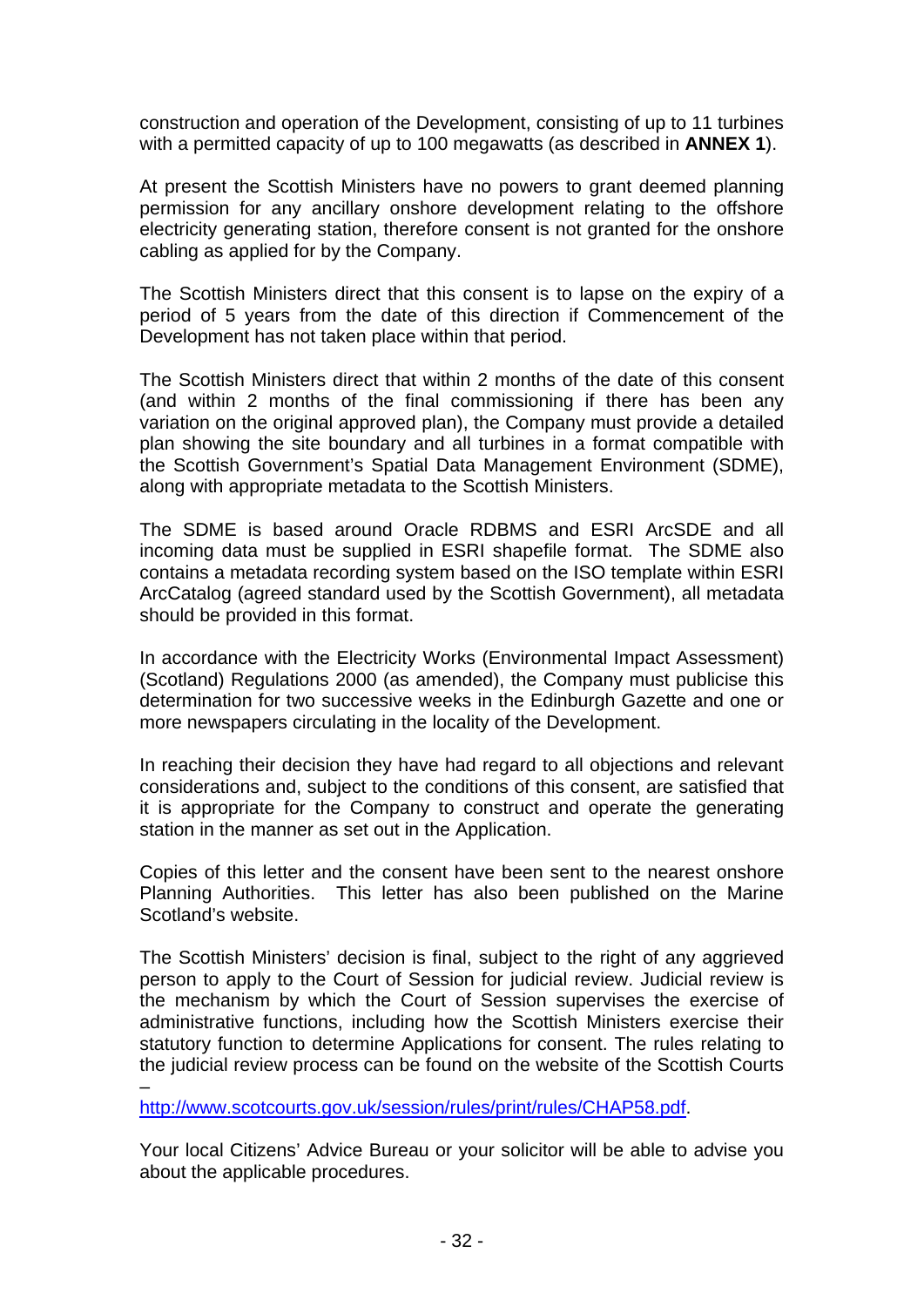Yours sincerely

ANDREW SUTHERLAND Marine Scotland Licensing Operations Team A member of the staff of the Scottish Ministers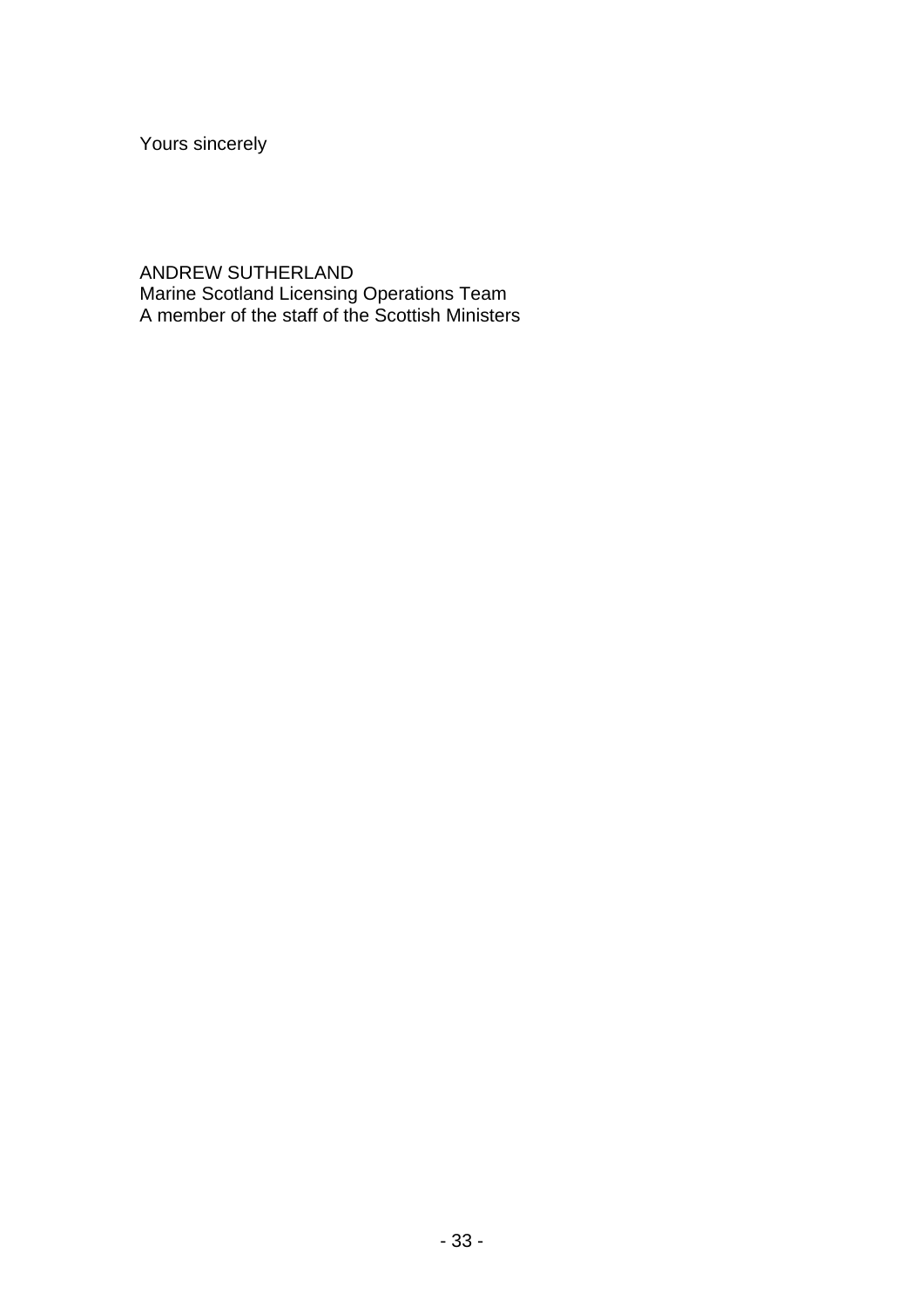# **ANNEX 1 DESCRIPTION OF THE DEVELOPMENT**

The Development as shown on Figure 1, in **ANNEX I PROJECT LOCATION**, attached to this consent shall have a permitted generating capacity not exceeding 100 MW and shall comprise a wind-powered electricity generating station at Aberdeen Bay, approximately 2 kilometres east of Blackdog, Aberdeenshire, including:

- 1. not more than 11 three-bladed horizontal axis wind turbines each with a maximum blade tip height of 198.5 metres;
- 2. all foundations and scour protection;
- 3. inter array cabling and export cables to the shore; and
- 4. transition pieces including access ladders / fences and landing platforms.

all as specified in the Application, the Environmental Statement and the Supplementary Environmental Information Statement to the Application and to the Environmental Statement, and references in this consent shall be construed accordingly.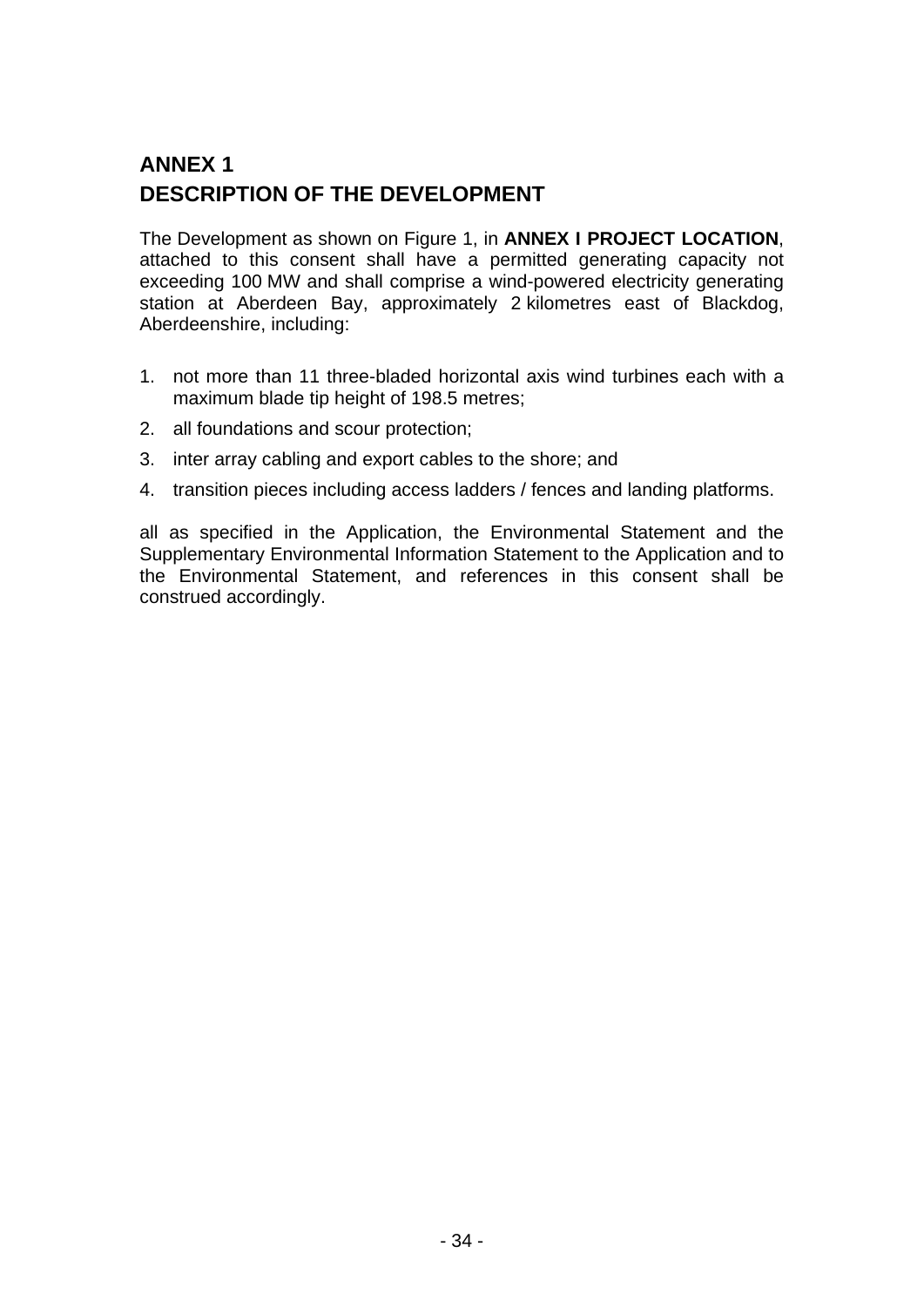# **ANNEX 2 CONDITIONS OF THE SECTION 36 CONSENT**

#### **Part 1 Conditions of Section 36 Consent**

The consent granted under section 36 of the Electricity Act 1989 is subject to the following conditions:

**1.** The consent is for a period from the date the consent is granted until the date occurring 22 years after the Final Commissioning of the Development. Written confirmation of the date of the Final Commissioning of the Development must be provided by the Company to the Scottish Ministers, Planning Authorities and SNH no later than one calendar month after the Final Commissioning of the Development.

## *Reason: To define the duration of the consent.*

**2.** The Commencement of the Development must be a date no later than 5 years from the date the consent is granted, or such other date from the date of the granting of the consent as the Scottish Ministers may hereafter direct in writing.

## *Reason: To ensure that the Commencement of the Development is undertaken within a reasonable timescale after consent is granted.*

**3.** In the event that for a continuous period of 12 months or more any wind turbine installed and commissioned and forming part of the Development fails to produce electricity on a commercial basis to the National Grid then, unless otherwise agreed in writing by the Scottish Ministers and after consultation with any advisors as required at the discretion of the Scottish Ministers, any such wind turbine and all associated foundations and fitments shall be deemed by the Scottish Ministers to cease to be required. If so deemed, the wind turbine and its ancillary equipment must be dismantled and removed from the Site by the Company within the period of 12 months from the date of the decision to deem the wind turbine as ceasing to be required, and the Site must be fully reinstated by the Company to the specification and satisfaction of the Scottish Ministers after consultation with any advisors as may be required at the discretion of Scottish Ministers.

#### *Reason: To ensure that any redundant wind turbine and ancillary equipment is removed from the Site, in the interests of safety, amenity and environmental protection.*

**4.** The Company is not permitted to assign the consent without the prior written authorisation of the Scottish Ministers. The Scottish Ministers may grant consent (with or without conditions) or refuse such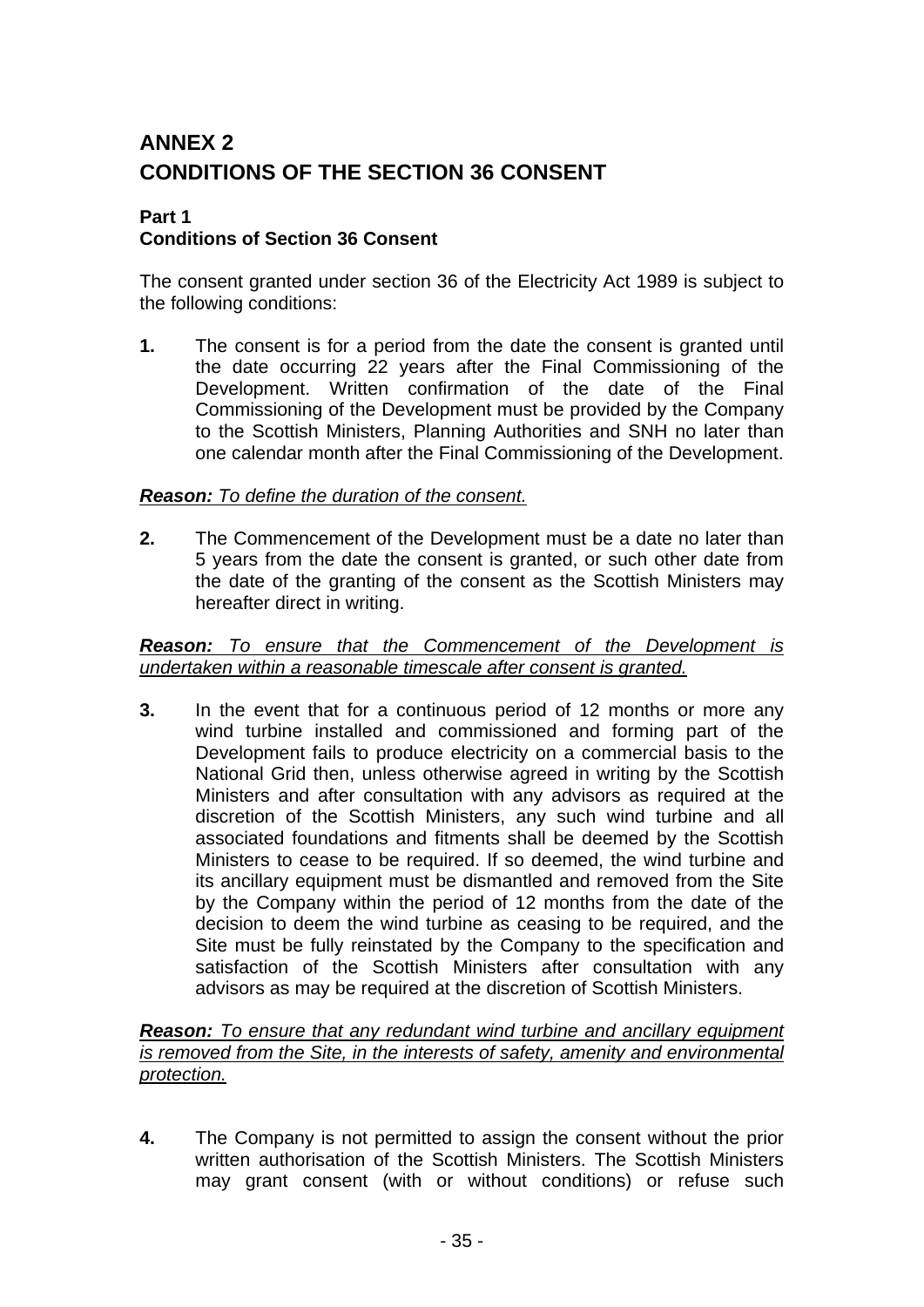authorisation as they may, in their own discretion, see fit. The consent is not capable of being assigned, alienated or transferred otherwise than in accordance with the foregoing procedure.

## *Reason: To safeguard the obligations of the consent if assigned to another company.*

**5.** If any serious health and safety incident occurs on the Site requiring the Company to report it to the Health and Safety Executive then the Company must also notify the Scottish Ministers of the incident within 24 hours of the incident occurring.

## *Reason: To inform the Scottish Ministers of any serious health and safety incident occurring on the Site.*

**6.** Commencement of the Development must not proceed until after the Company has submitted to the Secretary of State a decommissioning programme in compliance with a notice served upon the Company by the Secretary of State following consultation with the Scottish Ministers, pursuant to Sections 105(2) and (5) of the Energy Act 2004.

*Reason: To ensure that a decommissioning plan is submitted to the Secretary of State following consultation with the Scottish Ministers before any construction commences.*

## **Development**

**7.** The Development must be constructed and operated in accordance with the terms of the Application and the accompanying Environmental Statement and the Supplementary Environmental Information Statement, except in so far as amended by the terms of the Section 36 consent and any direction made by the Scottish Ministers.

*Reason: To ensure that the Development is carried out in accordance with the application documentation.*

# **Aviation**

**8.** To mitigate the impact of the Development on the Primary and Secondary Radar Installation at Perwinnes Radar no wind turbine shall be erected until the Company has agreed a Radar Mitigation Scheme ("RMS") with the Operator and until the RMS has been submitted to, and agreed in writing by, the Scottish Ministers in consultation with the Operator. No wind turbine shall be erected before the approved RMS has been implemented. The Development must at all times thereafter be operated fully in accordance with the approved Scheme.

*Reason: To mitigate the adverse impacts of the Development on the Primary and Secondary radar Installation at Perwinnes.*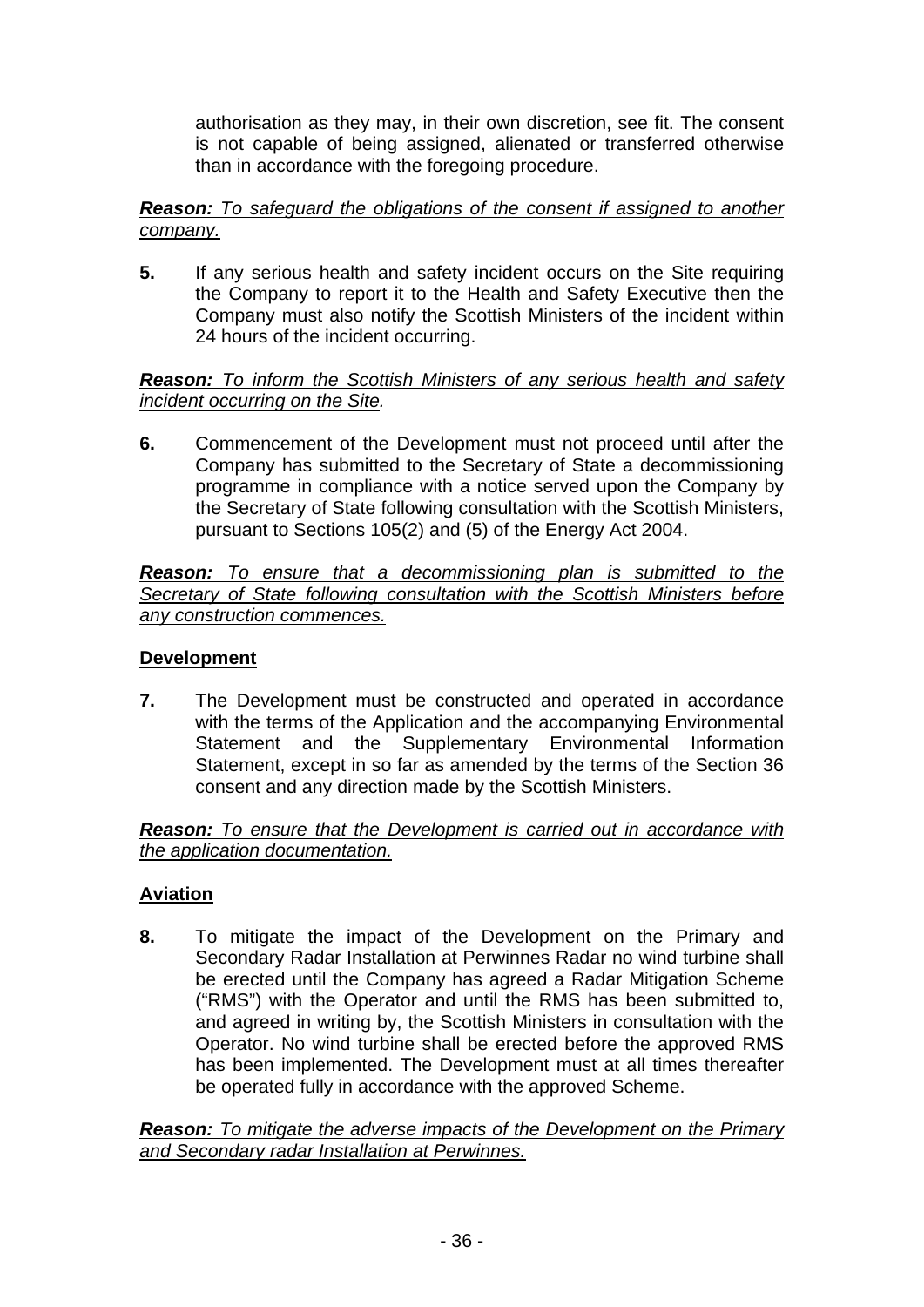- **9.** Prior to the erection of any wind turbines on the Site the Company must submit a Defence Radar Mitigation Scheme ("the Scheme") for the written approval of the Scottish Ministers, following consultation with the Ministry of Defence ("MOD"). The Company must meet all costs that are attributable to the Scheme, its delivery into service, and the implementation and support of the mitigation measures as set out within the Scheme. No wind turbines shall become operational until:
	- (a) the mitigation measures that are required under the approved Scheme have been implemented; and
	- (b) any performance criteria, all as specified in the approved Scheme as requiring to be satisfied, have been so satisfied; and
	- (c) the implementation and satisfaction of the performance criteria has been approved by the Scottish Ministers in consultation with the MOD.

The Company must, at all times, comply with all obligations under the Scheme.

## *Reason: To mitigate the adverse impacts of the Development on the air defence radar at RAF Buchan and the operations of the MOD.*

## **Construction**

**10.** Prior to the erection of any wind turbines on the Site, the Company must submit a Black Dog Firing Range Management Plan ("Management Plan") to the Scottish Ministers for their written approval, following consultation by the Scottish Ministers with the MOD. To ensure that the safety of vessels, installations and personnel deployed within the offshore danger area (X5703) whilst range activities are not compromised the Management Plan must identify the operational procedures requiring to be implemented by the Company. The Company must meet all costs attributable to the delivery of the Management Plan. The Company must comply with all operational procedures under the Management Plan.

*Reason: To ensure that Black Dog Firing Range Activities are not compromised.*

**11.** The Development must be lit and marked in accordance with current Civil Aviation Authority Policy and Guidance, or any other relevant documents from time to time, that may supersede said guidance.

*Reason: To ensure that the Development is marked and lit in accordance with Civil Aviation Authority requirements.*

**12.** At a time to be agreed by the Scottish Ministers, in consultation with the Civil Aviation Authority, the positions and maximum heights of the wind turbines and construction equipment must be provided by the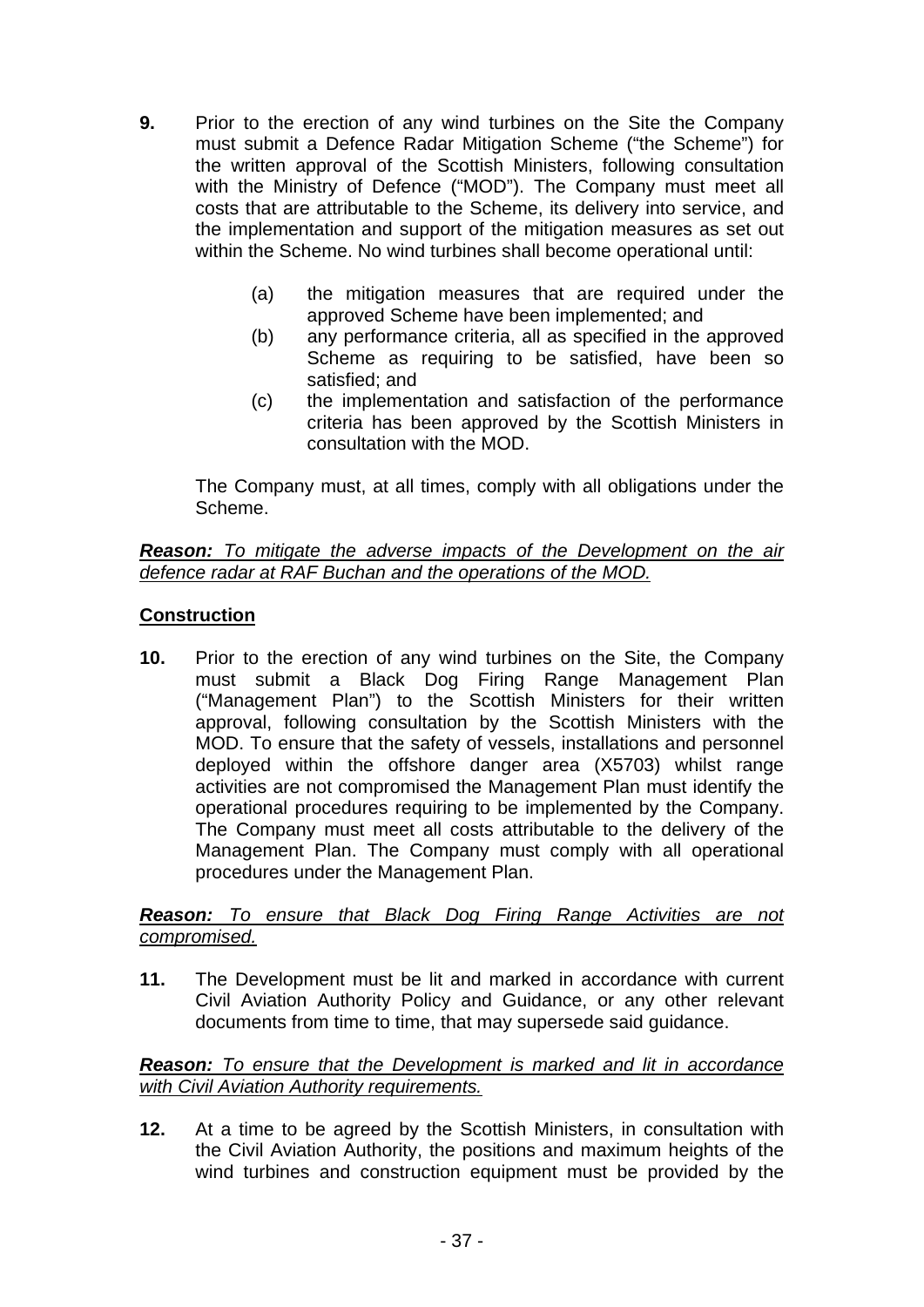Company to the Defence Geographic Centre for aviation charting purposes.

## *Reason: In the interests of aviation safety.*

- **13.** Prior to the Commencement of Development a Construction Method Statement ("CMS") must be submitted by the Company to the Scottish Ministers and approved, in writing by the Scottish Ministers, following consultation with Scottish Natural Heritage, Scottish Environment Protection Agency, the Marine and Coastguard Agency, the Planning Authorities, Northern Lighthouse Board, and any such other advisors as may be required at the discretion of the Scottish Ministers. Unless otherwise agreed in writing by the Scottish Ministers, construction of the Development must proceed in accordance with the approved CMS. The CMS must include, but not be limited to, information on the following matters:
	- (a) Commencement dates;
	- (b) Working methods including the scope, frequency and hours of operations;
	- (c) Duration and Phasing Information of key elements of construction, for example turbine structures, foundations, turbine locations, inter-array cabling and land fall cabling;
	- (d) Method of installation including techniques and equipment and depth of cable laying and cable landing sites;
	- (e) The use of Dynamic Positioning vessels and safety/guard vessels;
	- (f) Pollution prevention measures including contingency plans; and
	- (g) Design Statement

 The CMS must be cross referenced with the Project Environmental Management Plan, the Vessel Management Plan and the Navigational Safety Plan.

*Reason: To ensure the appropriate construction management of the Development, taking into account mitigation measures to protect the environment and other users of the marine area.*

- **14.** Prior to the Commencement of the Development, a detailed Design Statement must be submitted by the Company to the Scottish Ministers for their written approval, after consultation by the Scottish Ministers with SNH, Marine and Coastguard Agency, Northern Lighthouse Board, National Air Traffic Services and any such other advisors as may be required at the discretion of the Scottish Ministers. The Design Statement must provide guiding principles for the deployment of the wind turbines. This plan must detail:
	- (a) Layout location for each phase and each turbine; and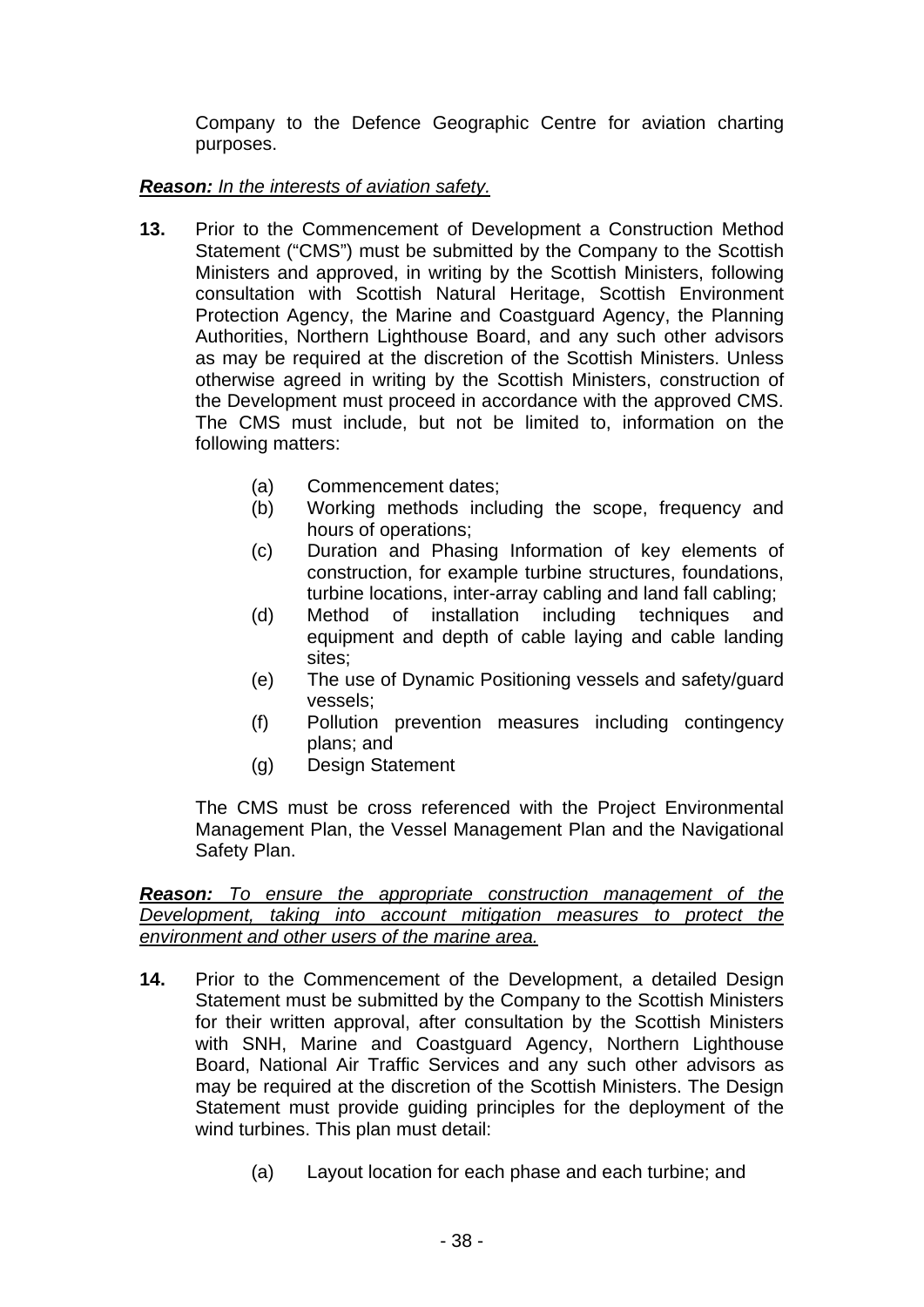- (b) Turbine height, finishes, blade diameter and rotation speed across each phase, rows and individual turbine locations; and
- (c) Lighting requirements (navigation and aviation) for each turbine / row, or, as the case may be, phase including any anemometer mast; and
- (d) further detailed assessment of visual impacts to inform the detailed layout and design of each location and phase of the deployment centre from selected viewpoints to be agreed with the Scottish Ministers and any such other advisors as may be required at their discretion.

*Reason: To set out design principles to mitigate, as far as possible, the visual impact of the turbines.*

## **Environmental Management Monitoring**

**15.** Within six months of the date of the granting of the Section 36 consent, an expert panel must be established by Scottish Ministers to provide scientific advice to them on a research and monitoring programme to inform, where appropriate and as timescales allow, the Project Environmental Management Programme. Membership, funding, the terms of reference and the functions of the panel are to be agreed by Scottish Ministers in consultation with any such advisors at the discretion of the Scottish Ministers. The programme must survey and monitor the impact of the Development on important species, habitats, and users of the sea within Aberdeen Bay all as agreed by the Scientific Panel. The programme must also monitor the habitats around, and the communities that develop on, the submerged structures. The monitoring programme must be subject to input from the expert panel, to consultation with agreed consultees and subject to agreed review periods. The programme must ensure that the monitoring is robust and covers pre, during and post construction aspects and must be agreed, so far as is possible, prior to the Commencement of Development.

The subjects to be included for monitoring, but not exclusively, are:

- (a) Agreed methods to consider any changes to species, densities and behavioural patterns during all phases of the wind farm;
- (b) Agreed measures to detect bird collisions e.g. blade sensors, targeted radar studies, thermal detection systems etc.
- (c) Gathering field measurements of under water and air borne noise during piling and operation of the turbines at the Development;
- (d) Operational under water and air borne noise emissions for an initial period of twelve months from the date of the Commencement of the Development and then for such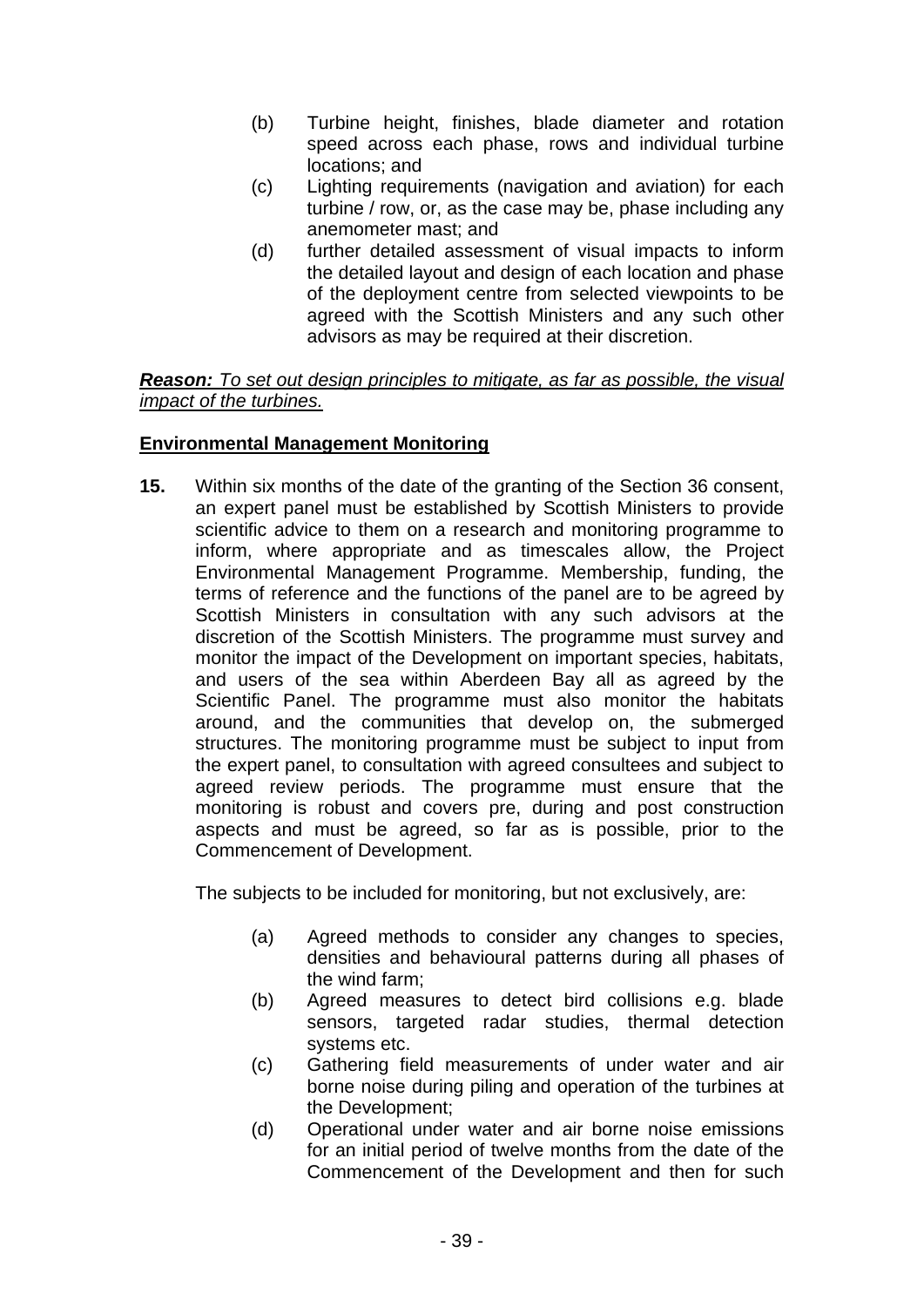further periods when considered necessary by the expert panel based upon the results received and as agreed by Scottish Ministers in consultation with advisors as identified at their discretion.

- (e) Deployment of Passive Acoustic Monitoring systems to record vocalisation of marine mammals before, during and after construction of the Development;
- (f) The agreement of a Marine Mammal Protection Plan (MMPP);
- (g) Impacts on the adjacent coastline and on other users and uses of the sea; and
- (h) Migration and behaviour of European eel, salmon and sea trout due to electro-magnetic fields.

The research and monitoring programme information and outputs must be reported annually to the Scottish Ministers who may consult with any advisors at their discretion before providing their written approval of said programme information and outputs. Subject to any legal restrictions regarding the treatment of the information, the results shall be made publicly available by the Scottish Ministers, or by such other party appointed at their discretion.

*Reason: To ensure that the best available evidence and most appropriate scientific and technical information is used to inform and develop a monitoring programme to allow evaluation of any impacts before, during and after the construction of the Development.*

**16.** Within six months of the date of the granting of the Section 36 consent, the Company must provide to the Scottish Ministers information on the funding mechanisms for the research and monitoring programme referred to in Condition 15.

## *Reason: To ensure that the research and monitoring programme is implemented and that funding is available before construction work commences.*

**17.** No later than three months prior to the Commencement of the Development, a Project Environmental Monitoring Programme (PEMP) must be submitted to, and approved by, the Scottish Ministers in consultation with SNH and any other ecological, or such other advisors as required at the discretion of the Scottish Ministers. The PEMP must detail the measures through all the phases of the wind farm (before, during and after the construction work) to prevent adverse impacts to marine mammals, birds, fish, migratory fish including European eels, habitats, coastal processes, and other users and uses of the area and must include species protection plans where appropriate and necessary. Where appropriate and reasonable, the PEMP must take account of, and implement recommendations from, the Construction Noise Management Plan, the Design Statement, the Cable Laying Strategy, the Black Dog Firing Range Management Plan, the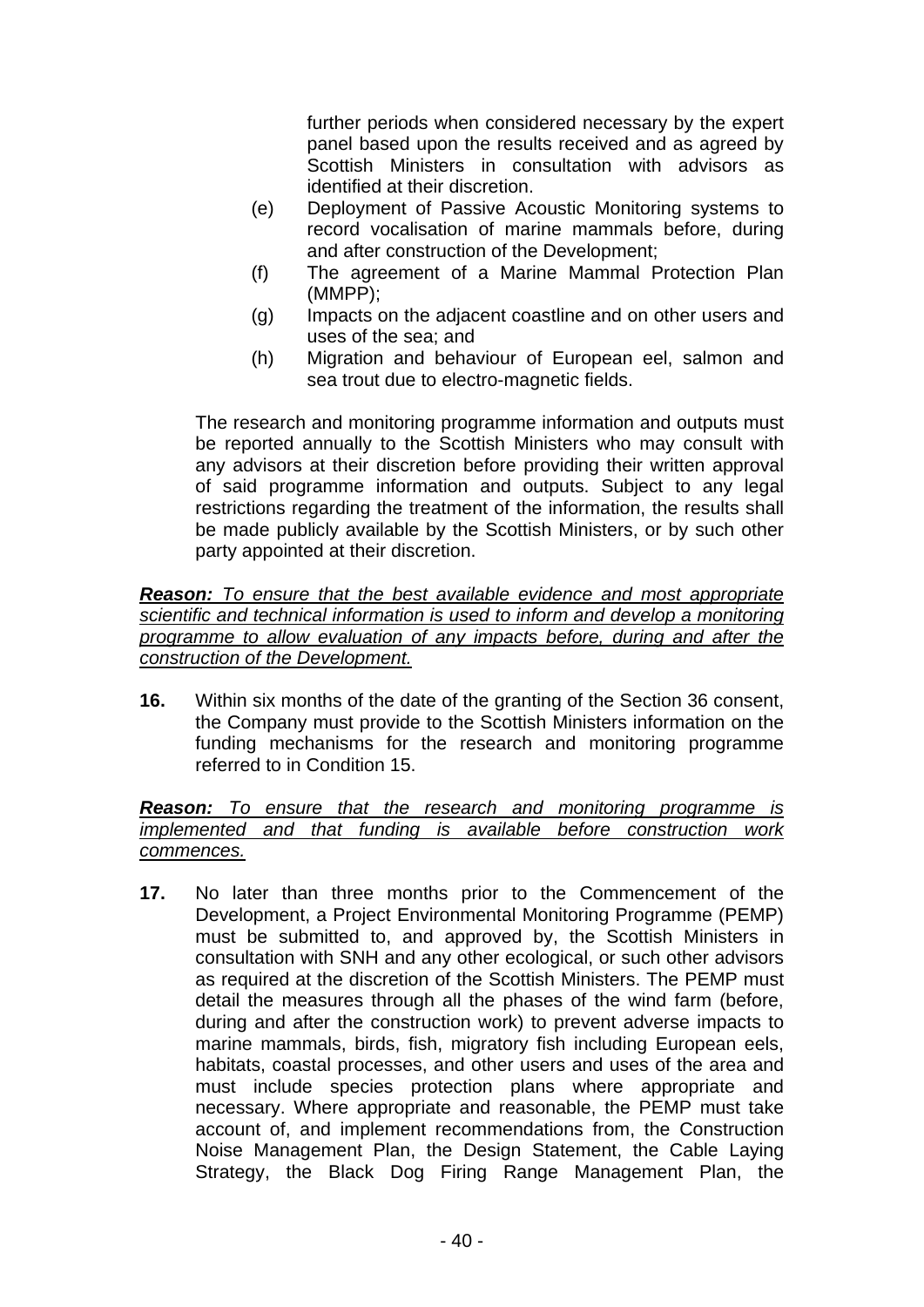Construction Method Statement, the Research and Monitoring Programme, the Vessel Management Plan and the Navigational Safety Plan and from the Company's Environmental Statement and Supplementary Environmental Information Statement.

## *Reason: To ensure that appropriate and effective monitoring of the impacts of the Development is undertaken.*

**18.** Prior to the Commencement of the Development, a Construction Noise Management Plan must be submitted to, and approved by, the Scottish Ministers, in consultation with any such advisors from Aberdeenshire Council and Aberdeen City Council, as identified at the discretion of the Scottish Ministers.

The Company must implement the approved Construction Noise Management Plan in full, unless otherwise agreed in writing by the Scottish Ministers.

## *Reason: To ensure the proper environmental control in respect of noise, and to safeguard the amenities of the nearest residential properties.*

- **19.** At wind speeds not exceeding 12 metres per second as measured or calculated at a height to be agreed by the Scottish Ministers following consultation with the Planning Authorities, the noise emission level emitting from the Development at any dwelling present at the date of the granting of consent must comply with the following:
	- (a) During night time hours, as defined in ETSU-R-97 as 23.00 to 07.00 on all days, the wind farm noise emission level shall not exceed 38dB LA90, 10 min or the ETSU-R-97 derived "night hours" noise limit based on the measured LA<sub>90</sub>, 10 min background noise level plus 5dB(A), whichever is the greater.
	- (b) At all other times, the wind farm noise emission level must not exceed 35dB LA90, 10 min or the ETSU-R-97 derived "quiet waking hours" noise limit based on the measured LA<sub>90</sub>, 10 min background noise level plus 5dB(A), whichever is the greater.

 For the avoidance of doubt "quiet waking hours" refers to the periods between 1800 and 2300 every day, and between 1300 and 1800 on Saturday, and between 0700 and 1800 on Sunday.

## *Reason: To ensure the proper environmental control in respect of noise, and to safeguard the amenities of the nearest residential properties.*

**20.** At the reasonable request of the Scottish Ministers, as enforcing authority, and following a complaint made to the Scottish Ministers relating to noise emissions arising from the operation of the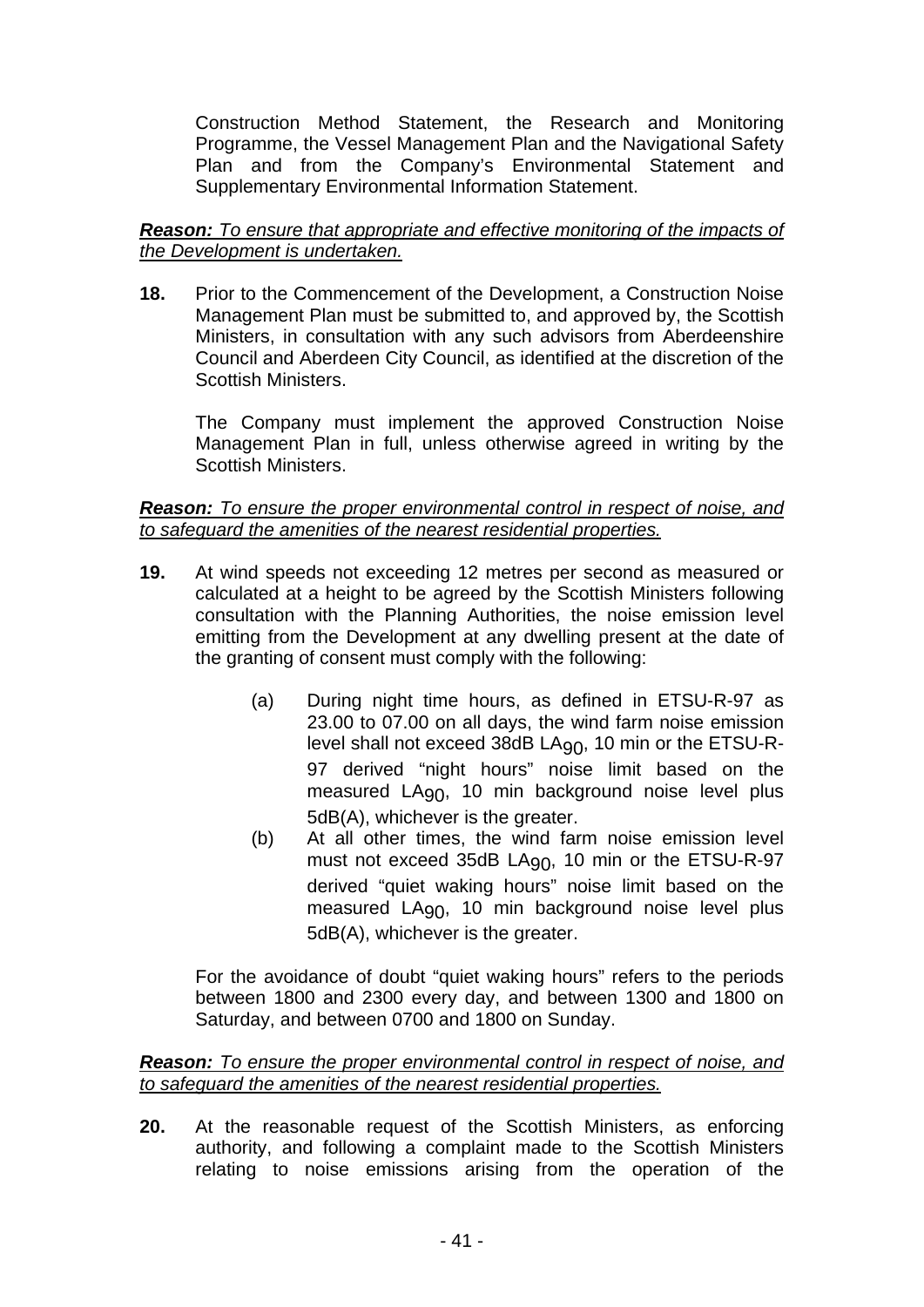Development, the Company must measure the level of noise emission from the Development at the property to which the complaint relates. The measurement and calculation of noise levels must be undertaken in accordance with ETSU-R-97 having regard to paragraphs 1 to 3 and 5 to 11 inclusive of the schedule of pages 95 to 97 inclusive and Supplementary Guidance Notes to the Planning Obligation, Pages 99 to 109. The Company must provide to the Scottish Ministers the independent consultant's assessment and conclusions regarding the said noise complaint, including all calculations, audio recordings and the raw data upon which those assessments and conclusions are based. Such information must be provided within 3 months of the date of the written request by the Scottish Ministers unless otherwise extended in writing by the Scottish Ministers.

#### *Reason: To ensure proper environmental control in respect of noise and to safeguard the amenities of the nearest residential properties.*

**21.** The Company must measure, at their own expense, the level of noise emissions from the Development within the first year of the operation of the turbines, and every two years thereafter, or other such period as directed by the Scottish Ministers. The frequency of measurement of the level of noise emissions is subject to review every two years by the Scottish Ministers. The results of any measurement exercise must be provided to the Scottish Ministers as soon as is practicable.

## *Reason: To ensure proper environmental control in respect of noise, and to safeguard the amenities of the nearest residential properties.*

**22.** That for the lifetime of the Development, the Company must log wind speed and wind direction data on a continual basis and must retain the data for a period of no less than 12 months. The data must include the average wind speed in metres per second for each 10 minute period at a height to be agreed by Scottish Ministers in consultation with the Planning Authorities. The measuring periods must be set to commence on the hour or in 10 minute increments thereafter. The wind speed data must be made available to the Scottish Ministers on request by way of a Microsoft Excel spreadsheet in electronic format. Where the wind speed is measured at a height other than that agreed by Scottish Ministers, this data must be supplemented by adjusted values which allow for wind shear, normalising to the original agreed height. Details of the wind shear calculation must be provided.

## *Reason: To ensure proper environmental control in respect of noise, and to safeguard the amenities of the nearest residential properties.*

**23.** When directed by the Scottish Ministers, the Company must carry out an assessment for tonal noise in accordance with the procedure recommended in Section 6 of the document "The Assessment and Rating of Noise from Wind Farms"(ETSU-R-97), namely the procedure based on the Joint Nordic Method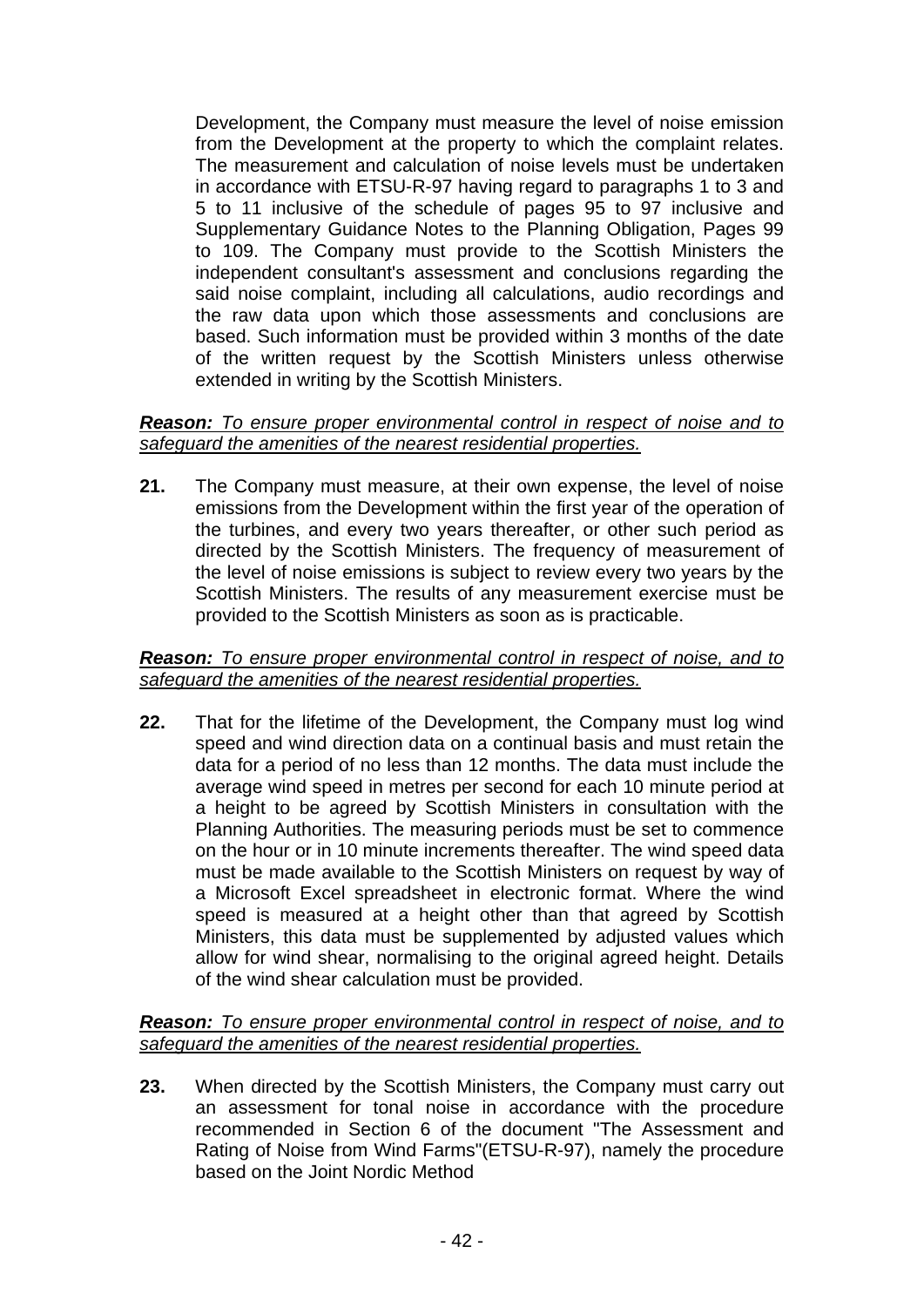Where the tone level above audibility is greater that 3dB a tonal penalty must be applied to permitted noise levels, in accordance with figure 16 of the aforementioned document to provide that the permitted levels specified in these conditions will be reduced by the tonal penalty.

## *Reason: To ensure proper environmental control in respect of noise and to safeguard the amenities of the nearest residential properties.*

- **24.** Prior to the Commencement of the Development, a Vessel Management Plan must be submitted to, and approved by, the Scottish Ministers in consultation with SNH and any such other ecological or other advisors as may be required at the discretion of the Scottish Ministers. The Vessel Management Plan must include, but is not limited to, the following issues:
	- (a) Individual vessel details;
	- (b) Number of vessels;
	- (c) Whether ducted propellers will be in operation;
	- (d) How vessel management will be coordinated, particularly during construction but also during operation; and
	- (e) Location of working port(s), how often vessels will be required to transit between port(s) and the site and the routes used.

The Development must be constructed and operated in accordance with the Vessel Management Plan, and the Vessel Management Plan must be cross-referenced with the Project Environmental Management Plan, the Construction Method Statement, the Design Statement and the Navigational Safety Plan.

# *Reason: To minimise the disturbance to marine mammals and birds.*

**25.** No later than six months prior to the commencement of cable laying, a Cable Laying Strategy ("the Strategy") must be submitted by the Company to the Scottish Ministers for approval by the Scottish Ministers following consultation with SNH and any such other advisors as may be required at the discretion of the Scottish Ministers. The Strategy must include the details of the location, the construction methods, and the monitoring methods for the grid export cables and cable landfall site. The Strategy must also include the survey results of an inter-tidal habitat and relevant species survey which will help inform the cable routing location. The Development must be constructed and operated in accordance with the Strategy.

*Reason: To safeguard coastal processes in the wider Aberdeen Bay. To ensure all environmental issues are considered in the location and construction of the export and inter array cables. This must include coastal processes and benthic and intertidal habitats.*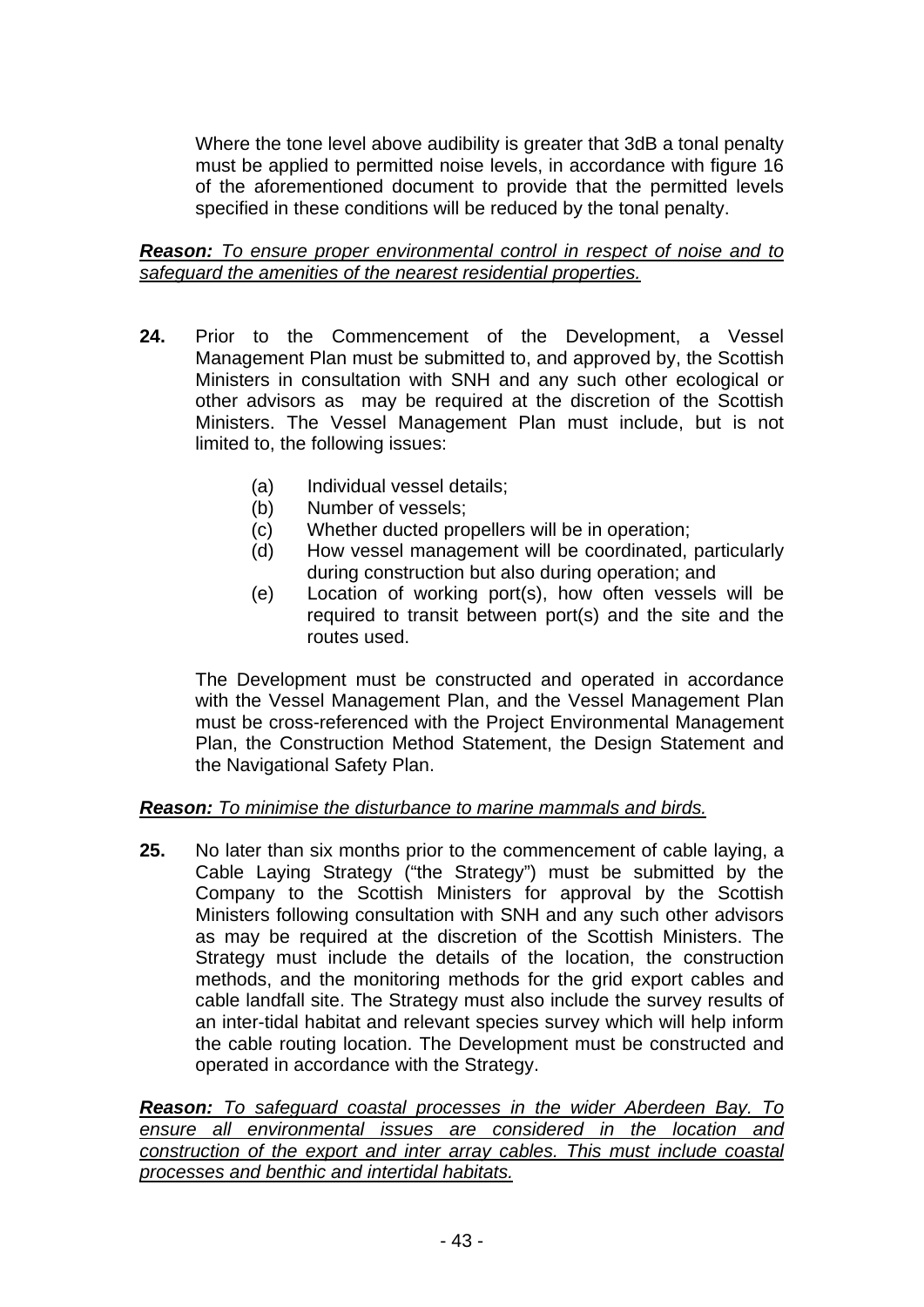## **Navigation**

- **26.** Prior to the Commencement of the Development, a Navigational Safety Plan must be submitted to, and approved by, the Scottish Ministers in consultation with the Maritime and Coastguard Agency, the Northern Lighthouse Board, Aberdeen Harbour Board, the Chamber of Shipping and any other navigational advisors, or such other advisors, as may be required at the discretion of the Scottish Ministers. The Navigational Safety Plan must include, but is not limited to, the following issues:
	- (a) Navigational safety measures;
	- (b) Exclusion zones;
	- (c) Notice(s) to Mariners and Radio Navigation Warnings;
	- (d) Buoyage;
	- (e) Anchoring areas; and
	- (f) Lighting.

The Development must be constructed and operated in accordance with the Navigational Safety Plan at all times.

#### *Reason: In the interests of safe navigation.*

## **Definitions**

In this consent

"the Application" means the Application and Environmental Statement submitted by the Company on 1 August 2011;

"Civil Aviation Authority Policy and Guidance" means "CAP 437 Standards for Offshore Helicopter Landing Areas", "DAP Policy: Lighting of Wind Turbine Generators in United Kingdom Territorial Waters", "DAP Policy: Guidance On Actions In The Event Of The Failure Of Aviation Warning Lights On Offshore Wind Turbines Listed In The UK Aeronautical Information Publication" or any other relevant documents that, from time to time, may supersede this guidance;

"Commencement of the Development" means the date on which the first vessel arrives on site to begin construction;

"the Company" means Aberdeen Offshore Wind Farm Limited , Johnstone House, 52 – 54 Rose Street, Aberdeen, Scotland, AB101HA, Company Registration No. SC278869;

"dB" means the measurement in decibels of the emitted sound power level of a wind turbine;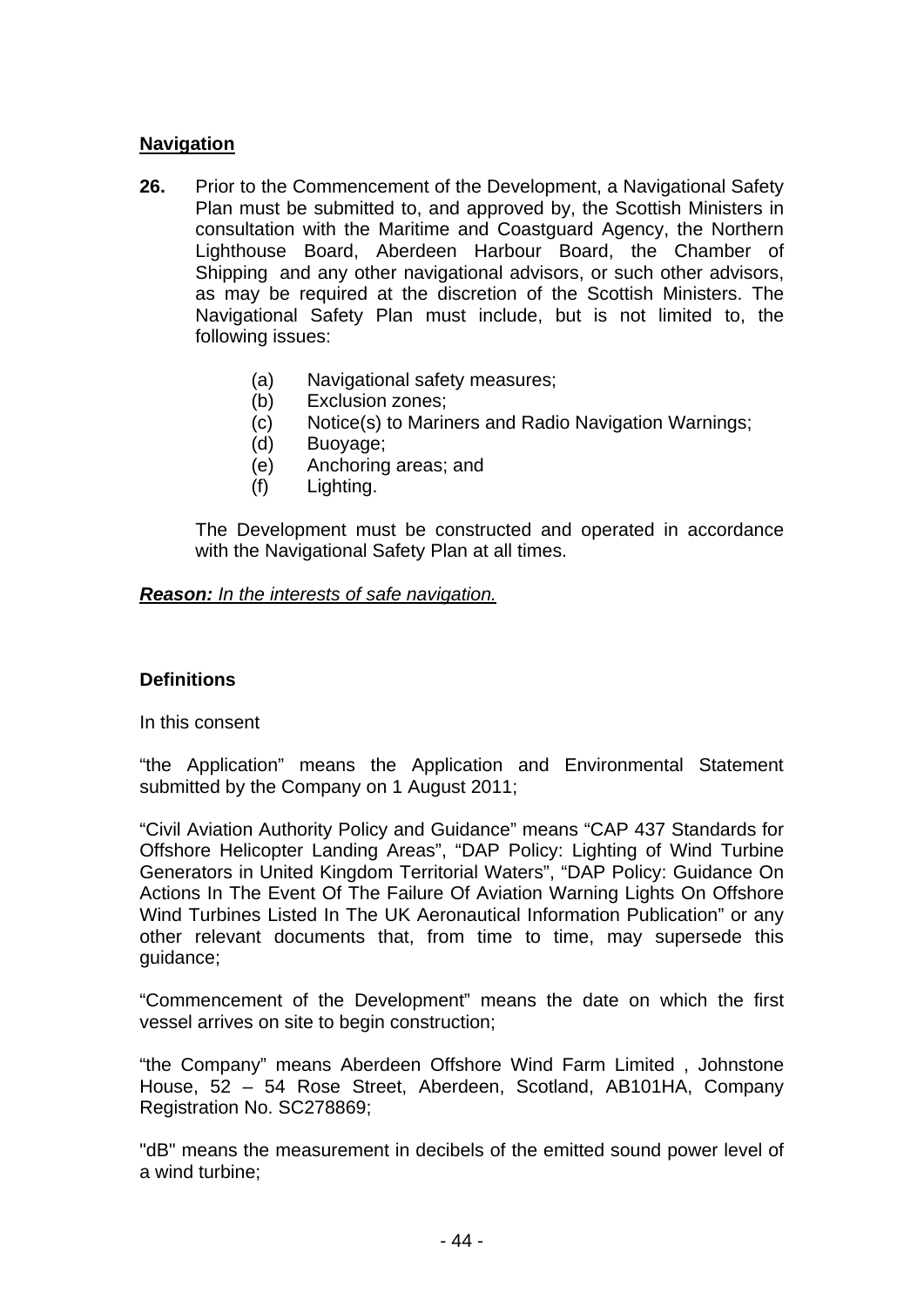"dB(A)" means the measurement in decibels of the emitted sound power level of a wind turbine using the A-weighting network as referred to in ETSU-R-97;

"Defence Radar Mitigation Scheme" means a detailed scheme to mitigate the adverse impacts of the Development on the air defence radar at RAF Buchan and the air surveillance and control operations of the MOD;

"the Development" means the European Offshore Wind Deployment Centre (EOWDC) electricity generating station in AberdeenBay, approximately 2 km east of Blackdog, Aberdeenshire, as described in ANNEX 1;

"Environmental Statement" means the Environmental Statement submitted by the Company on 1 August 2011 as part of the Application as defined above;

"ETSU-R-97" means the ETSU Report number ETSU-R-97 'The Assessment and Rating of Noise from Wind Farms' published in September 1996;

ETSU-R-97 derived "quiet waking hours" or "night hours" noise limit means the noise limits derived in accordance with paragraphs 1.2.3, 1.3.1 and 1.3.2 of the Supplementary Guidance Notes to the Planning Obligation, pages 101 to 102, of ETSU-R-97;

"Final Commissioning of the Development" means the date on which all wind turbine generators forming the Development have supplied electricity on a commercial basis or such earlier date as the Scottish Ministers deem the Development to be complete;

"Habitats Directive" means Council Directive 92/43/EEC of 21 May 1992 on the conservation of natural habitats and of wild fauna and flora as amended;

"LA90" means the decibel (dB) level exceeded for 90% of each sample period;

"Offshore Danger Area (Z5703)" means The seaward extent of the Blackdog Firing Range as X5703 depicted on Practise and Exercise Area (PEXA) Chart Q.6405 published by the UK Hydrographic Office;

"Operator" means NATS (En Route) plc, incorporated under the Companies Act (4129273) whose registered office is 4000 Parkway, Whiteley, Fareham, Hants PO157FL or such other organisation licensed from time to time under sections 5 and 6 of the Transport Act 2000 to provide air traffic services to the relevant managed area (within the meaning of section 40 of that Act);

"Planning Authorities" means Aberdeen City Council and Aberdeenshire Council;

"Radar Mitigation Scheme" means a detailed scheme agreed with the Operator which sets out the measures to be taken to mitigate at all times the